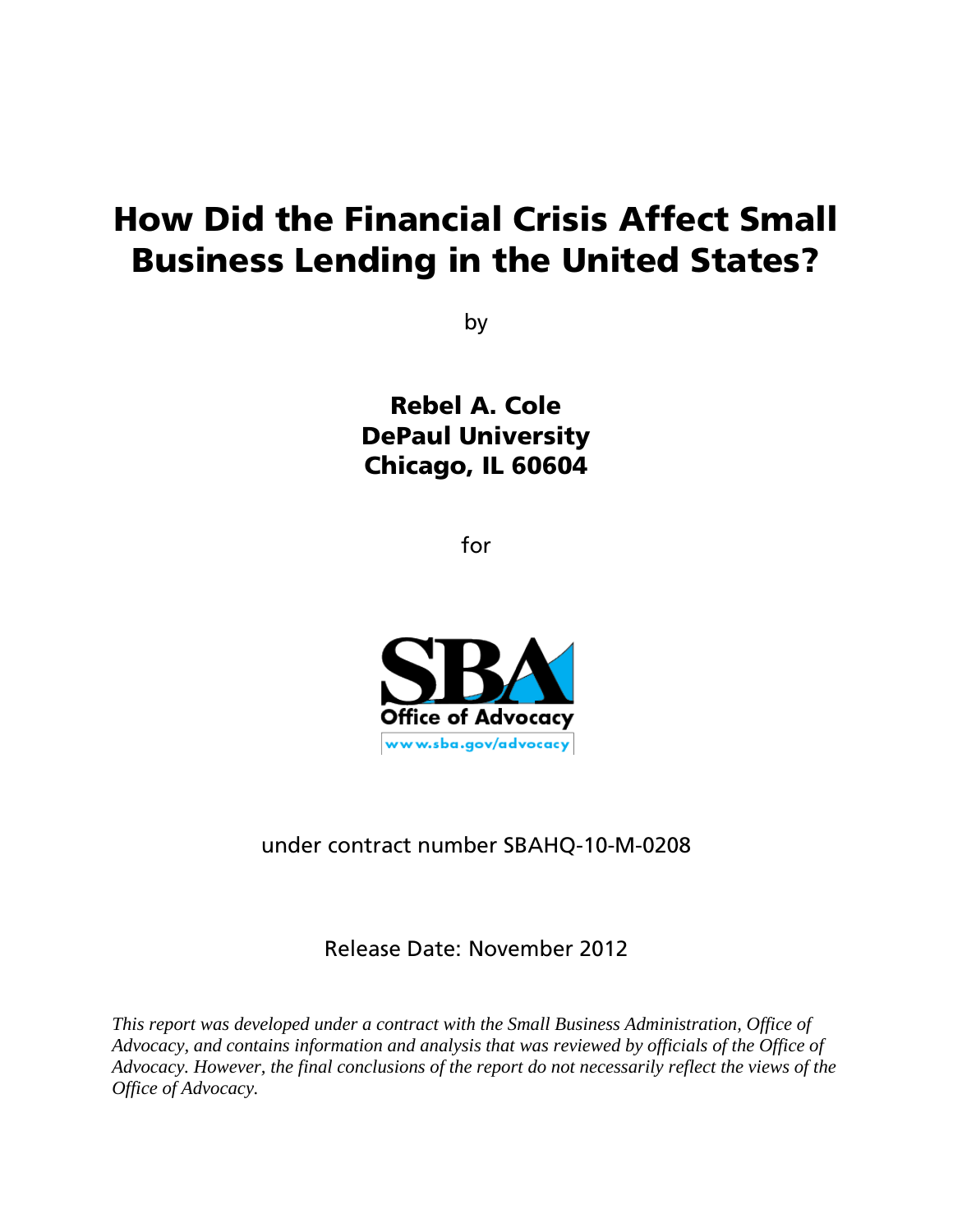# **Contents**

<span id="page-1-0"></span>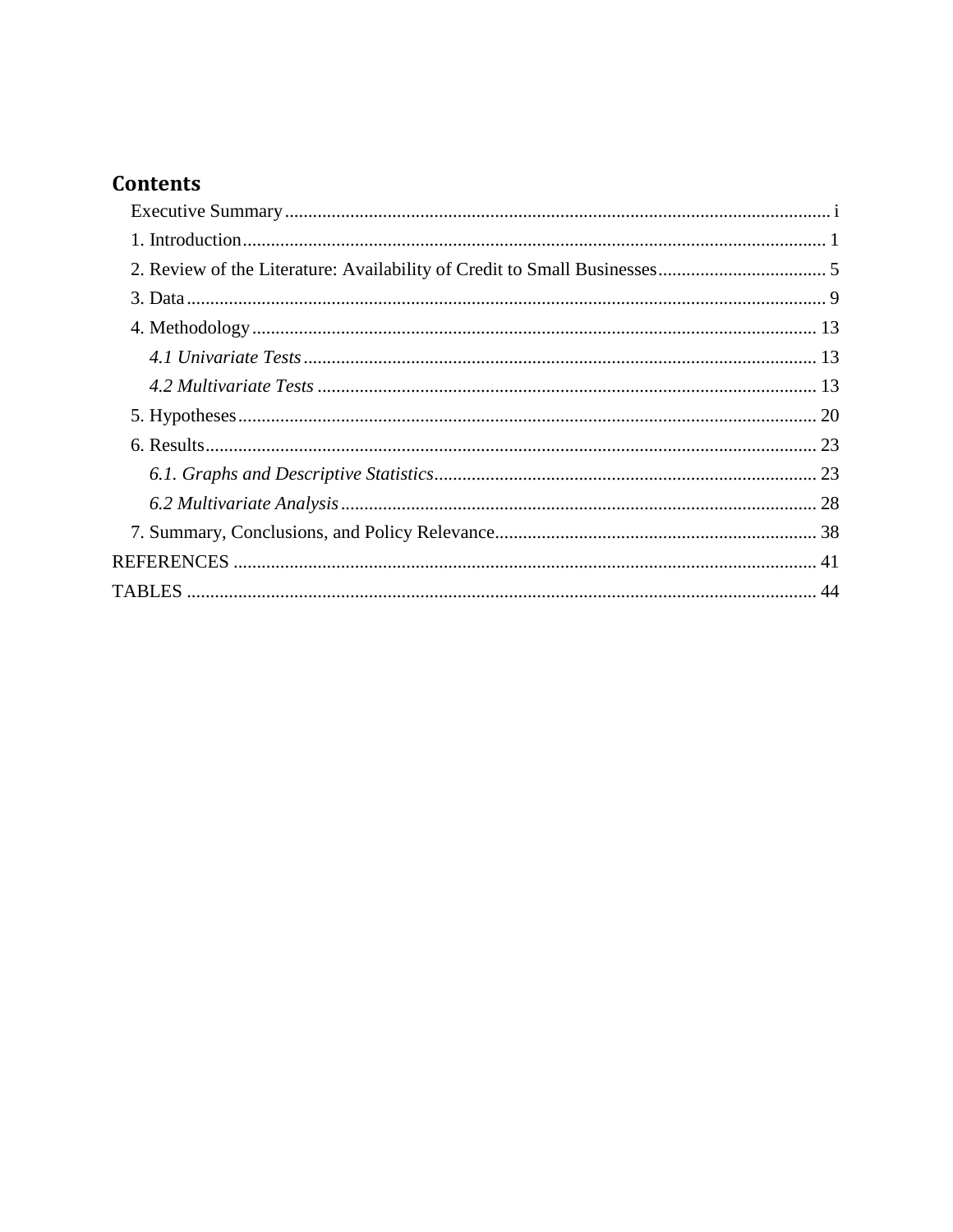# TABLES

| Table 4: Loan Growth Tests: Annual Percentage Change in Dollar Value of Loans  47    |  |
|--------------------------------------------------------------------------------------|--|
| Table 5: Loan Growth Tests: Annual Percentage Change in Ratio of Loans to Assets  48 |  |
| Table 6: Loan Growth Tests: Natural Logarithm of the Dollar Value of Loans  49       |  |
|                                                                                      |  |

Appendix Table 1: Selected Call Report Data for FDIC-Insured Banks (\$ Billions) ............ 50 Appendix Table 2: Selected Call Report Data for FDIC-Insured Banks (% Assets) ............. 51

# FIGURES

| Figure 5: Value of Total C&I Loans: All Banks and TARP vs. Non-TARP Banks  24  |  |
|--------------------------------------------------------------------------------|--|
| Figure 6: Value of Total CRE Loans: All Banks and TARP vs. Non-TARP Banks 24   |  |
| Figure 7: Value of Small Bus. Loans: All Banks and TARP vs. Non-TARP Banks  25 |  |
| Figure 8: Value of Small C&I Loans: All Banks and TARP vs. Non-TARP Banks  27  |  |
| Figure 9: Value of Small CRE Loans: All Banks and TARP vs. Non-TARP Banks 27   |  |
|                                                                                |  |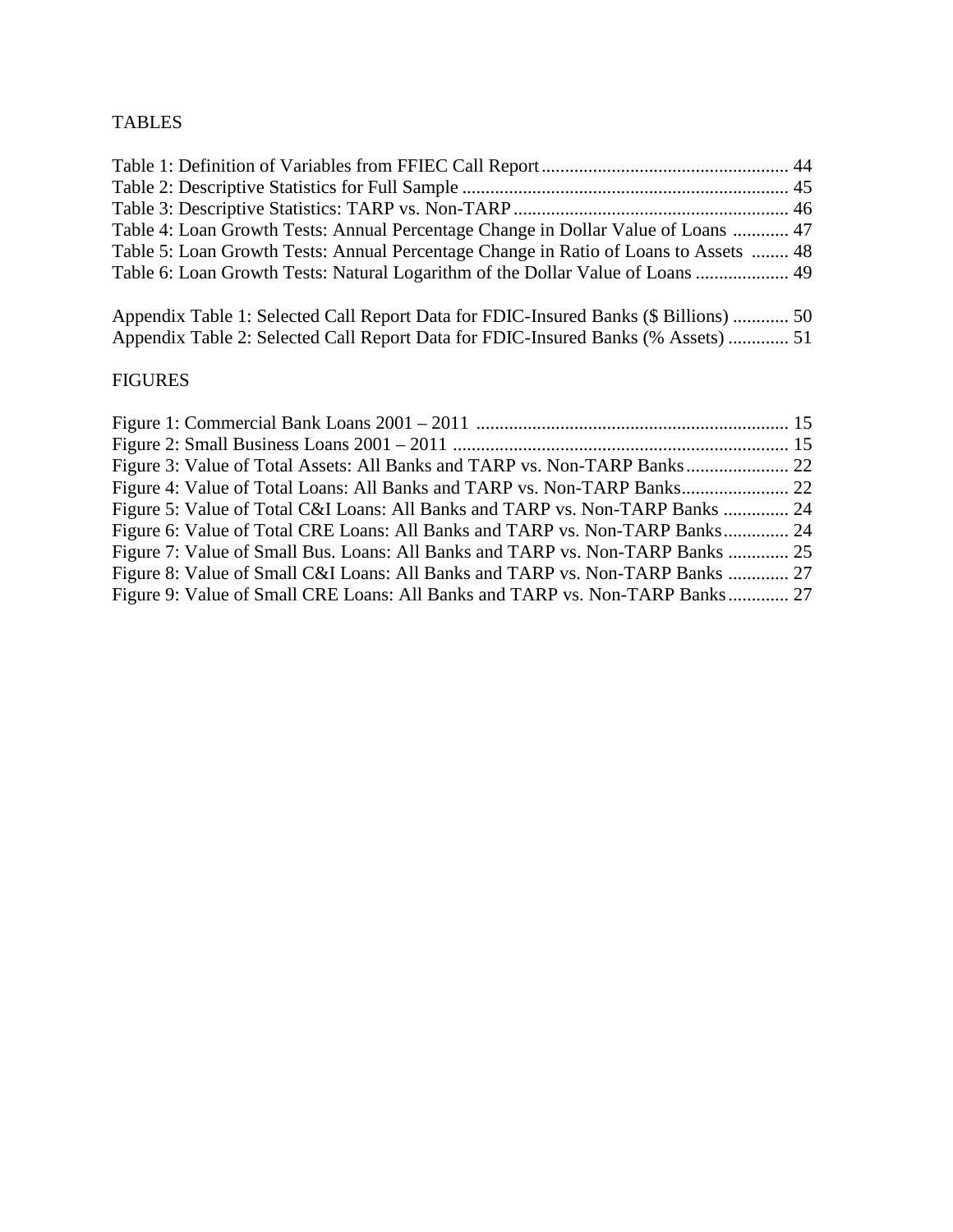#### **Executive Summary**

<span id="page-3-0"></span>How did the financial crisis that began in 2008 affect credit markets in the U.S.? Anecdotal evidence suggested that small businesses, which largely rely upon banks for credit, were especially hard hit. In this study, we analyze data on small-business lending collected by U.S. banking regulators to provide new evidence on how bank credit, in general, and bank credit to small businesses, in particular, were affected by the financial crisis. These data show that bank lending to small firms rose from \$308 billion in June 1994 to a peak of \$659 billion in June 2008 but then plummeted to only \$543 billion in June 2011—a decline of \$116 billion or almost 18%. Bank lending to all firms rose from \$758 billion in 1994 to a peak of \$2.14 trillion in June 2008 and then declined by about 9% to \$1.96 trillion as of June 2011. Hence, the decline in bank lending was far more severe for small businesses than for larger firms.

We use a panel regression model with both bank- and year-fixed effects to analyze changes in bank lending in a multivariate setting. Our regression model includes controls for bank size and financial condition. Our multivariate regression results largely confirm what we see in the raw data—bank lending to all businesses and, in particular, to small businesses, declined precipitously following onset of the financial crisis, and hit commercial & industrial lending far more severely than commercial real estate lending.

We also examine the relative changes in business lending by banks that did, and did not, receive TARP funds from the U.S. Treasury following onset of the crisis in 2008. U.S. bank regulators injected more than \$200 billion in capital into more than 900 banks, largely in hopes of stimulating bank lending, especially lending to small firms. Our analysis reveals that banks receiving capital injections from the TARP failed to increase their smallbusiness lending; instead, they decreased their small-business lending by even more than other banks. This evidence shows that the TARP's Capital Purchase Program was largely a failure in this respect.

Our study also provides important new evidence on the determinants of business lending. First, we find a strong and significant positive relation between bank capital adequacy and business lending, especially lending to small businesses. This new evidence refutes claims by the U.S. banking industry that higher capital standards would reduce business lending and hurt the economy. Instead, it shows that higher capital standards would improve the availability of credit to U.S. firms, especially to small businesses.

Second, we find a strong and significant negative relation between bank size and business lending. This new evidence suggests that proposals to reduce the size of the largest banks would likely lead to more business lending.

Third, we find a strong and significant negative relation between bank profitability and business lending. This new evidence is consistent with moral hazard induced by deposit insurance, which leads unprofitable banks to increase their risk exposure so as to exploit the subsidy from deposit insurance.

Fourth, we find a strong and significant positive relation between our indicator for *de novo* banks and business lending. This new evidence complements existing studies of lending by *de novo* banks and suggests that regulators should enact policies to encourage the formation of new banks as one way to increase business lending.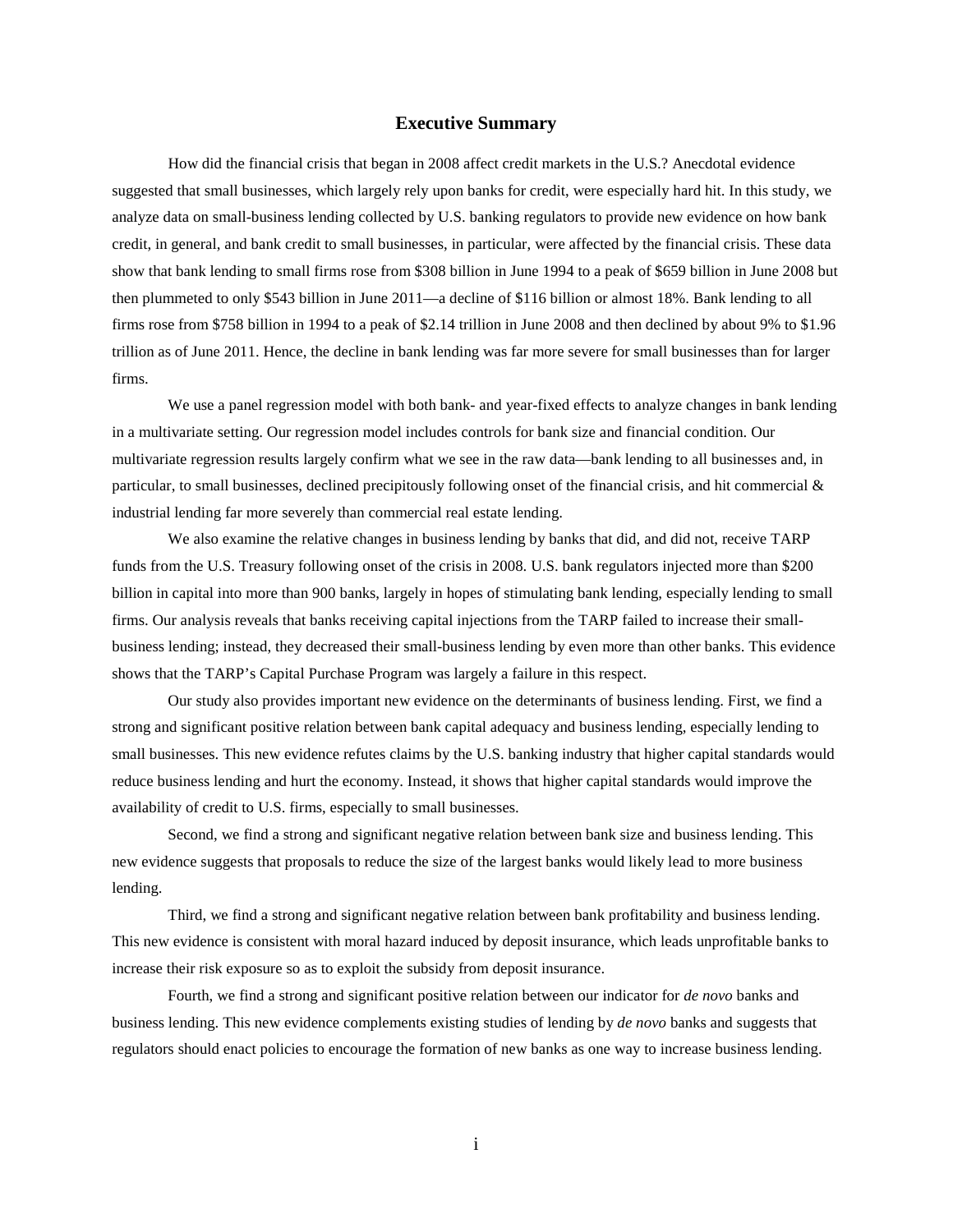# **How Did the Financial Crisis Affect Small-Business Lending in the U.S.?**

#### <span id="page-4-0"></span>**1. Introduction**

When the U.S. residential housing bubble burst in  $2007 - 2008$ , credit markets in the U.S. and around the world seized up. Lax underwriting standards saddled U.S. banks, large and small, with levels of nonperforming loans not seen since the banking crisis of the late 1980s. During 2009, the FDIC closed more than 100 banks for the first time since 1992; and during 2009 – 2011, a total of 397 banks failed. As of year-end 2011, 813 banks appeared on the FDIC's list of problem institutions, up more than an order of magnitude from a mere 76 as of year-end 2007, but down from a high of almost 900 as of year-end 2010. Almost 600 additional banks disappeared as a result of mergers, with the majority being motivated by capital-adequacy issues.

Anecdotal evidence suggests that small businesses, which largely rely upon banks for credit, were especially hard hit by the financial crisis.<sup>[1](#page-1-0)</sup> In addition, the Federal Reserve System's quarterly Senior Loan Officer Opinion Survey on Bank Lending Practices found evidence that lending standards for small-business loans tightened during 2008 – 2009, as lenders' tolerances for risk decreased following onset of the crisis.<sup>[2](#page-4-1)</sup> In response to the financial crisis, Congress passed a number of laws aimed at boosting the availability of capital to small businesses, beginning with the Troubled Asset Relief Plan ("TARP") in 2008.

The availability of credit is one of the most fundamental issues facing a small business and therefore, has received much attention in the academic literature (See, for example, Petersen and Rajan, 1994; Berger and Udell, 1995, 1998; Cole, 1998; Cole, Goldberg and White, 2004). In this study, we extend this literature by analyzing data on small-business lending collected by

<span id="page-4-2"></span><sup>&</sup>lt;sup>1</sup> Using data from the Federal Reserve's 1993, 1998 and 2003 Surveys of Small Business Finances, Cole (2010) finds that about 60 percent of all small firms use some form of bank credit.

<span id="page-4-1"></span> $2$  The surveys can be found at  $\frac{http://www.federalreserve.gov/boarddocs/snloansurvey/}{http://www.federalreserve.gov/boarddocs/snloansurvey/}.$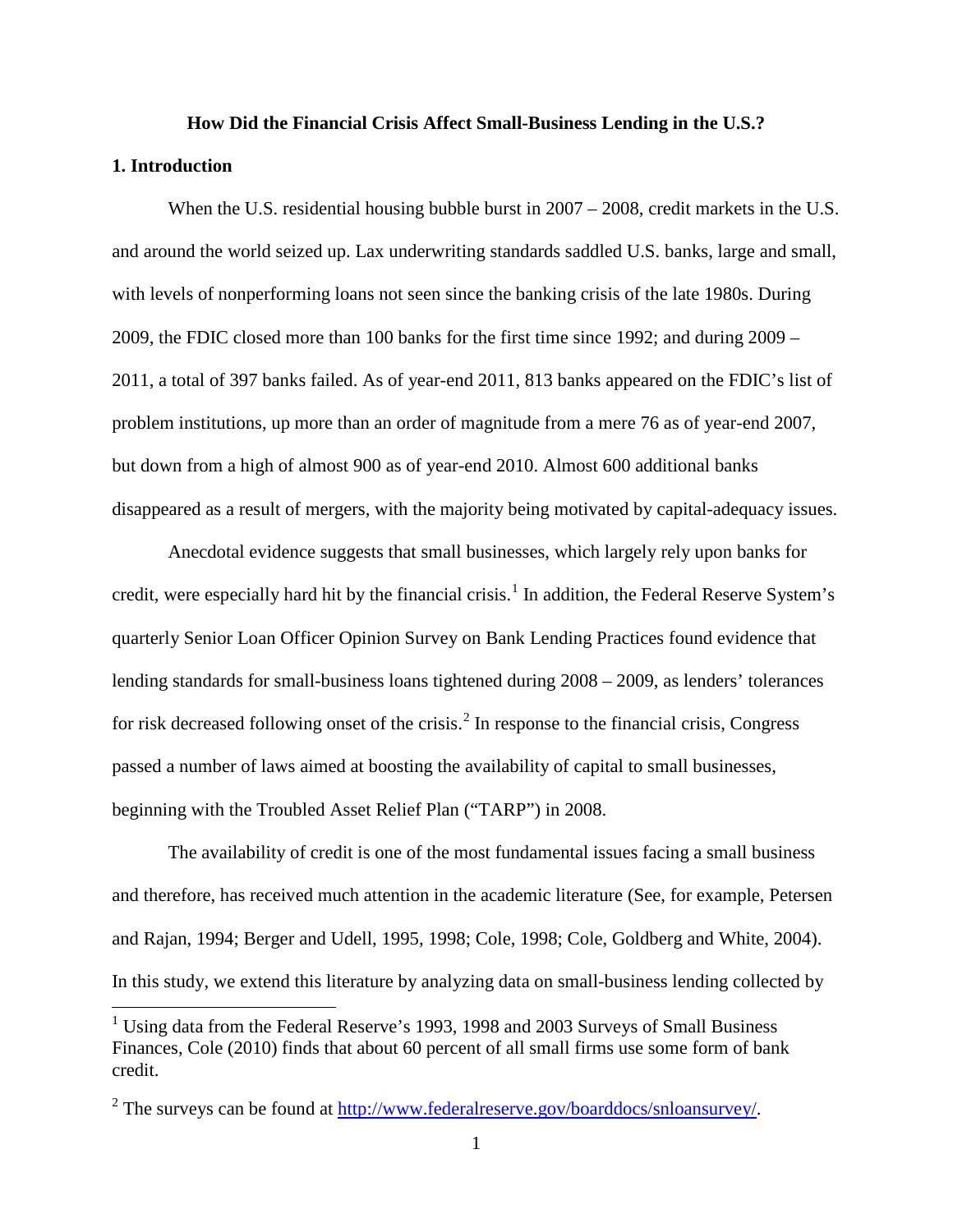U.S. banking regulators to provide new evidence on how the financial crisis affected bank lending to small businesses. Our analysis reveals that, over the period from 2008 – 2011, smallbusiness lending declined by \$116 billion, or almost 18%, from \$659 billion to only \$543 billion.<sup>[3](#page-4-2)</sup> Small commercial & industrial lending declined by even more, falling by more than 20% over the same period. Worse yet, there is no evidence that the bottom had been reached by year-end 2011.

We also examine the relative changes in small-business lending by banks that did, and did not, receive funds from the Troubled Asset Relief Program. As part of the TARP, the U.S. Treasury injected more than \$200 billion of capital into more than 700 U.S. banking organizations to stabilize their subsidiary banks and promote lending, especially lending to small businesses. This effort is more formally known as the Capital Purchase Program ("CPP"), which began in late October of 2008 with capital injections into the eight largest bank holding companies. [4](#page-5-0) The success of CPP in promoting lending, in general, and small-business lending, in particular, has not been rigorously assessed until now.

<span id="page-5-1"></span>Here, we provide the first rigorous evidence on how successful, or, more accurately, how unsuccessful the CPP turned out to be. Our evidence points to serious failure, as small-business lending by banks participating in the CPP fell by even more than at banks not receiving CPP funds. In other words, TARP banks took the taxpayers' money, but then cut back on lending by even more than banks not receiving taxpayer dollars.

<sup>&</sup>lt;sup>3</sup> See Appendix Table 1, which is based upon annual data provided by the June Call Reports.

<span id="page-5-0"></span><sup>4</sup> On Oct. 28, Citibank, J.P. Morgan Chase, and Wells Fargo each received \$25 billion, Bank of America received \$15 billion, Goldman Sachs and Morgan Stanley (both primarily investment rather than commercial banks) each received \$10 billion, and Bank of New York and State Street received \$3 billion and \$2 billion, respectively. On Nov. 14, an additional 21 banks received a total \$33.6 billion.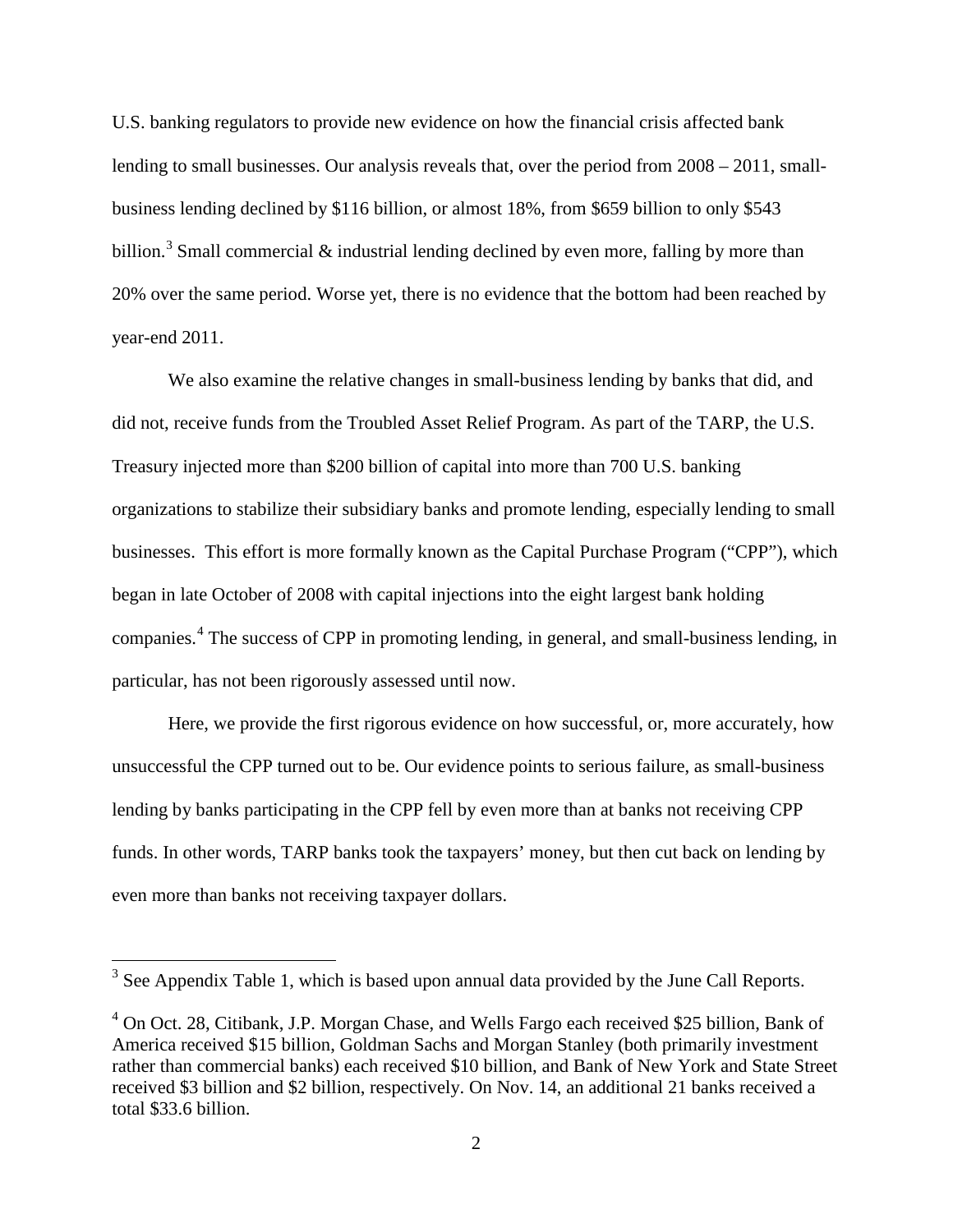Why is this analysis of importance? According to the U.S. Department of Treasury and Internal Revenue Service, there were more than 23 million nonfarm sole proprietorships, more than 2 million partnerships with less than \$1 million in assets, and more than 5 million corporations with less than \$1 million in assets that filed tax returns for  $2006$ .<sup>[5](#page-5-1)</sup> Small firms are vital to the U.S. economy. According to the U.S. Small Business Administration, small businesses account for half of all U.S. private-sector employment and produced 64% of net job growth in the U.S. between 1993 and 2008.<sup>[6](#page-6-0)</sup> Therefore, a better understanding of how bank credit to small businesses was affected by the financial crisis can help policymakers to take actions that will lead to more credit, which will translate into more jobs and faster economic growth.

We contribute to the literature on the availability of credit to small businesses in at least six important ways. First, we provide the first rigorous analysis of how severely bank lending to small businesses in the U.S. was curtailed by the financial crisis. Both theory, dating back to Schumpeter (1934),<sup>[7](#page-6-1)</sup> and more recent empirical research (e.g., King and Levine, 1993a, 1993b; Rajan and Zingales, 1998) indicate that capital-constrained firms grow more slowly, hire fewer workers and make fewer productive investments than firms utilizing debt in their capital

 <sup>5</sup> See the U.S. Internal Revenue Service statistics for nonfarm sole proprietorships at [http://www.irs.gov/taxstats/indtaxstats/article/0,,id=134481,00.html,](http://www.irs.gov/taxstats/indtaxstats/article/0,,id=134481,00.html) for partnerships at [http://www.irs.gov/taxstats/bustaxstats/article/0,,id=97153,00.html,](http://www.irs.gov/taxstats/bustaxstats/article/0,,id=97153,00.html) and for corporations at [http://www.irs.gov/taxstats/bustaxstats/article/0,,id=97145,00.html.](http://www.irs.gov/taxstats/bustaxstats/article/0,,id=97145,00.html) The year 2006 is used for reference because it was the latest year for which statistics were available at the time this article was written.

<span id="page-6-2"></span><span id="page-6-0"></span><sup>&</sup>lt;sup>6</sup> See, "Frequently Asked Questions," Office of Advocacy, U.S. Small Business Administration (2009). For research purposes, the SBA and Federal Reserve Board define small businesses as independent firms with fewer than 500 employees. We follow that definition in this research.

<span id="page-6-1"></span> $<sup>7</sup>$  Aghion and Howitt (1988) provide a comprehensive exposition of Schumpeter's theory of</sup> economic growth.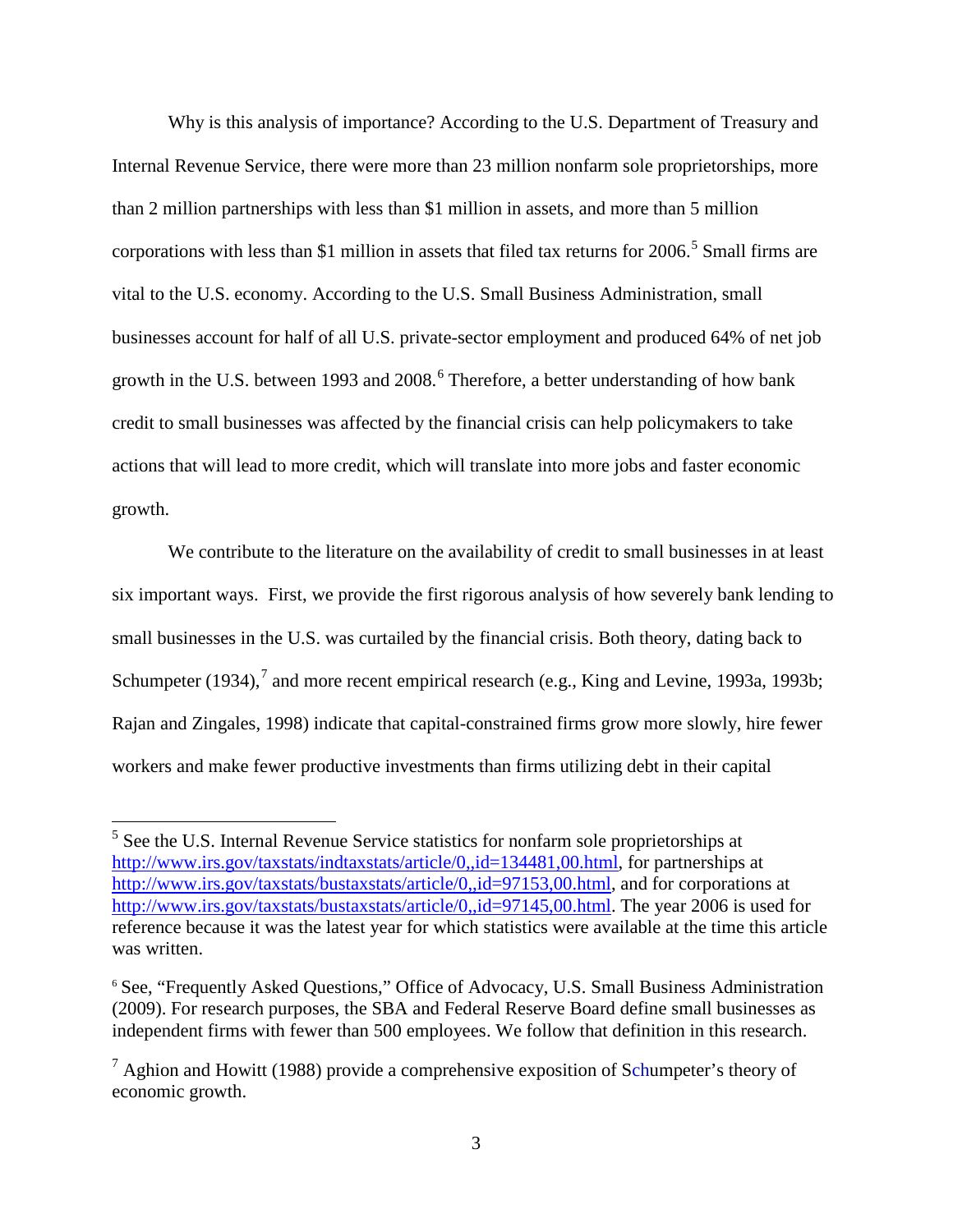structure. A better understanding of how the financial crisis impacted bank lending to small businesses should provide policymakers with guidance in how to tailor economic and tax policies to boost bank lending to small firms, thereby increasing both employment and GDP.

Second, we provide the first rigorous evidence on the success or failure of the Capital Purchase Program in boosting bank lending to small firms. More than \$200 billion in taxpayer dollars was invested in this program, which officially ended on April 3, 2011, with an expected loss (according to the U.S. Congressional Budget Office) of more than \$25 billion. Our results strongly suggest that this program failed to boost lending to small businesses, or to businesses of any size, by banks that received capital injections. Instead, participating banks cut back on business lending by even more than did non-participating banks.

Third, we provide new evidence on the relation between capital adequacy and bank lending. We document a strong and robust positive relation between a bank's capital ratio and its subsequent change in business lending. This has important policy implications as bank regulators in both the U.S. and around the world consider raising minimum capital ratios for banks in response to the outcome of the financial crisis. Our new evidence supports a move to higher capital requirements and refutes claims by banking industry lobbyists that higher capital requirements would reduce bank lending. To the contrary, we show that *higher* capital standards would *improve* the availability of credit to U.S. firms, especially to small businesses.

Fourth, we find a strong and significant negative relation between bank size and business lending. This has important policy implications as bank regulators consider proposals to limit and/or reduce the size of banks. Our new evidence suggests that proposals to reduce the size of the largest banks would lead to more business lending.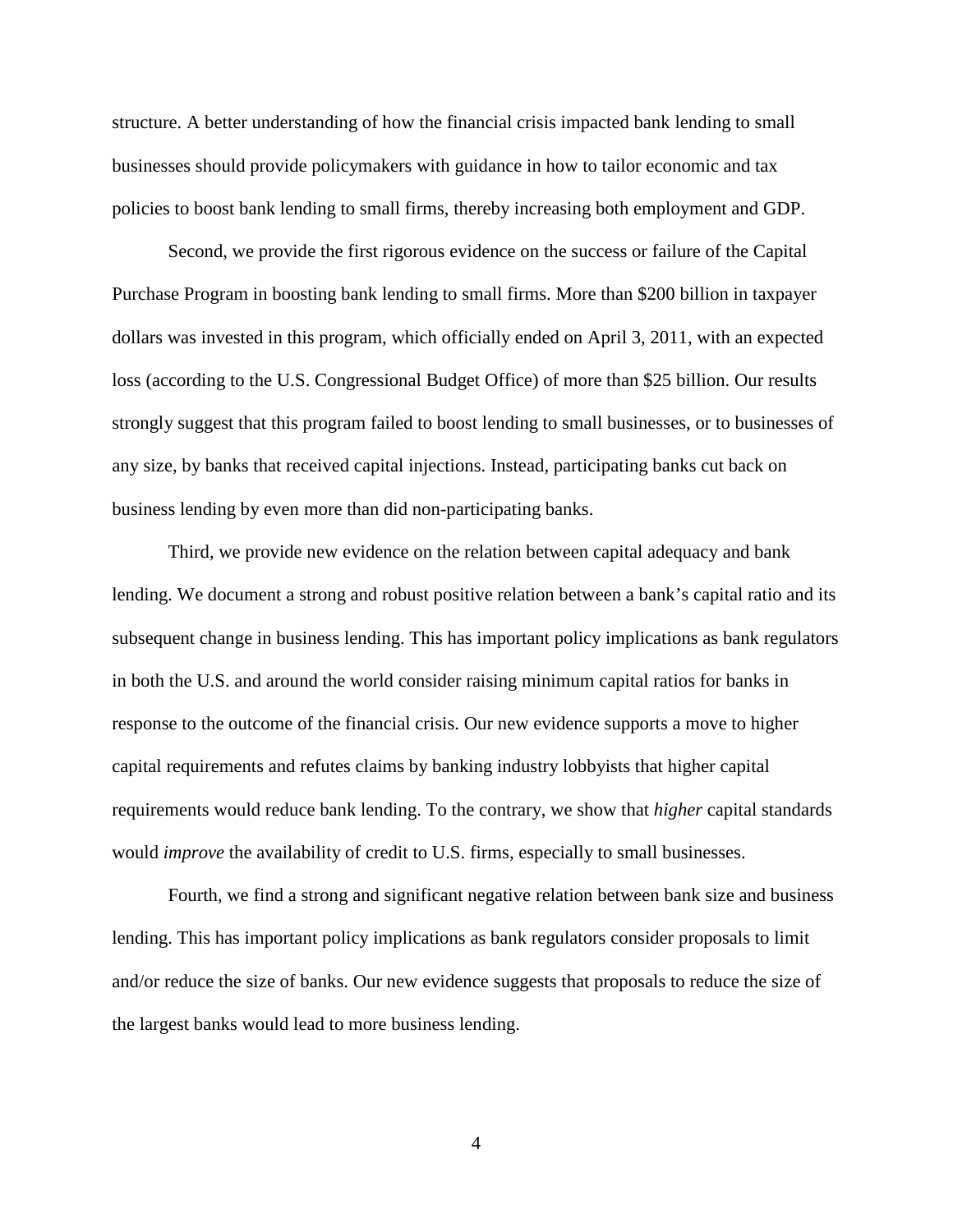Fifth, we find a strong and significant negative relation between bank profitability and business lending. This new evidence is consistent with moral hazard induced by deposit insurance, which leads unprofitable banks to increase their risk exposure so as to exploit the subsidy from deposit insurance.

Finally, we find a strong and significant positive relation between our indicator for *de novo* banks and business lending. This new evidence complements existing studies of lending by *de novo* banks and suggests that regulators should enact policies to encourage the formation of new banks as one way to increase business lending.

#### <span id="page-8-0"></span>2. **Review of the Literature: Availability of Credit to Small Businesses**

The issue of availability of credit to small businesses has been studied by financial economists for at least sixty years, dating back at least to Wendt (1947), who examines availability of loans to small businesses in California. Since then, scores of articles have addressed this issue.

We limit our review of the literature to the most prominent studies of bank lending using bank-level loan data that have appeared in the financial economics literature during the past few years, especially those that use the bank Call Report data on small-business loans.<sup>[8](#page-6-2)</sup> The study most closely related to ours from a methodological viewpoint is Peek and Rosengren (1998), who examine the impact of bank mergers on small business lending.<sup>[9](#page-8-1)</sup> Like us, they examine the

<span id="page-8-2"></span><sup>&</sup>lt;sup>8</sup> There also is a related body of work on the availability of credit that relies upon information on the Surveys of Small Business Finances (SSBFs). See, for example, Petersen and Rajan (1994), Berger and Udell (1995, 1996, 1998), Cole (1998, 2008, 2009, 2010), and Cole, Goldberg and White (2004).

<span id="page-8-1"></span><sup>&</sup>lt;sup>9</sup> There also are a number of other studies that examine how mergers affect small-business lending, including Berger *et al*. (1998) and Cole and Walraven (1998), Ely and Robinson (2001), and Strahan and Weston (1998), but the methodologies in those studies differ from the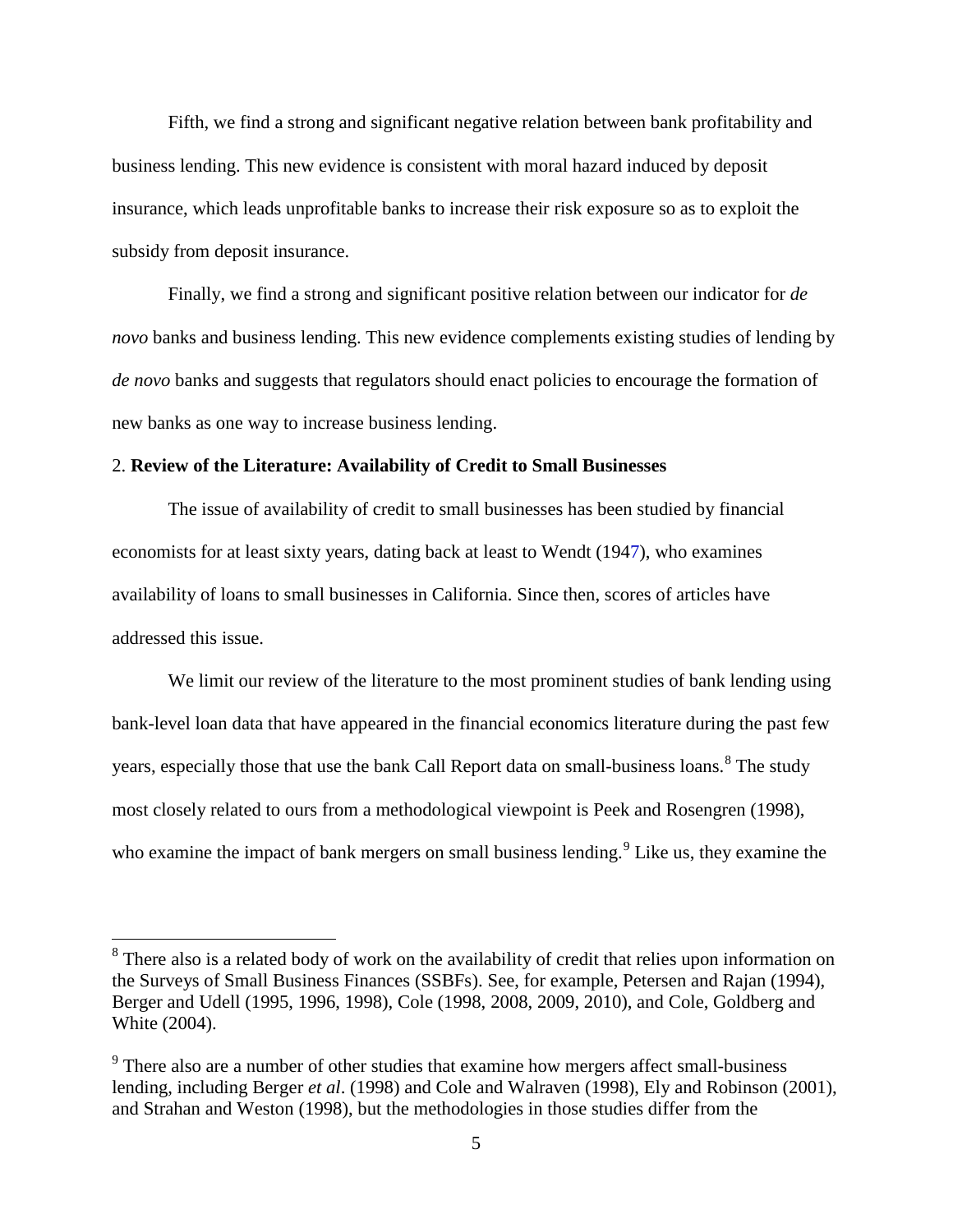change in small business lending (as measured by the ratio of small-business loans to total assets) by groups of banks subject to different "treatments." In their study, the treatment is whether or not the bank was involved in a merger, whereas, in our study, the treatment is whether or not the financial crisis has begun, as well as whether or not the bank participated in the CPP, whether or not the bank is a problem bank, and whether the bank is a community bank, regional bank, super-regional bank or money-center bank. Peek and Rosengren find that smallbusiness lending of the consolidated bank post-merger converges towards the small-business lending of the pre-merger acquirer rather than that of the pre-merger target. Their study also makes clear the importance of adjusting for bank mergers over time.

Another closely related study is Berger and Udell (2004), who examine changes in bank lending to test what they call the "institutional memory" hypothesis. They construct a bank level dataset that spans twenty years—from 1980 through 2000—and calculate the annual change in the outstanding amounts of commercial loans, which they use as their primary dependent variable. They regress this dependent variable against a set of explanatory variables designed to measure "institutional memory" (their primary variable of interest), as well as variables designed to measure the health of the bank and overall loan demand. Berger and Udell (2004) do not examine small-business loans or the impact of the recent financial crisis on bank lending.

Ou and Williams (2009) use data from a variety of sources, including the FFIEC Call Reports, to provide an overview of small business lending by U.S. financial institutions during the past decade. Using the FFIEC data, they present aggregate statistics from 1995 – 2007 on small business lending by depository institutions, including a breakdown by institution size and a discussion of the growing importance of business credit-card loans.

 $\overline{a}$ 

methodology used here. In addition, many of those studies examine data from the Survey of Terms of Bank Lending rather than from the June Call Reports.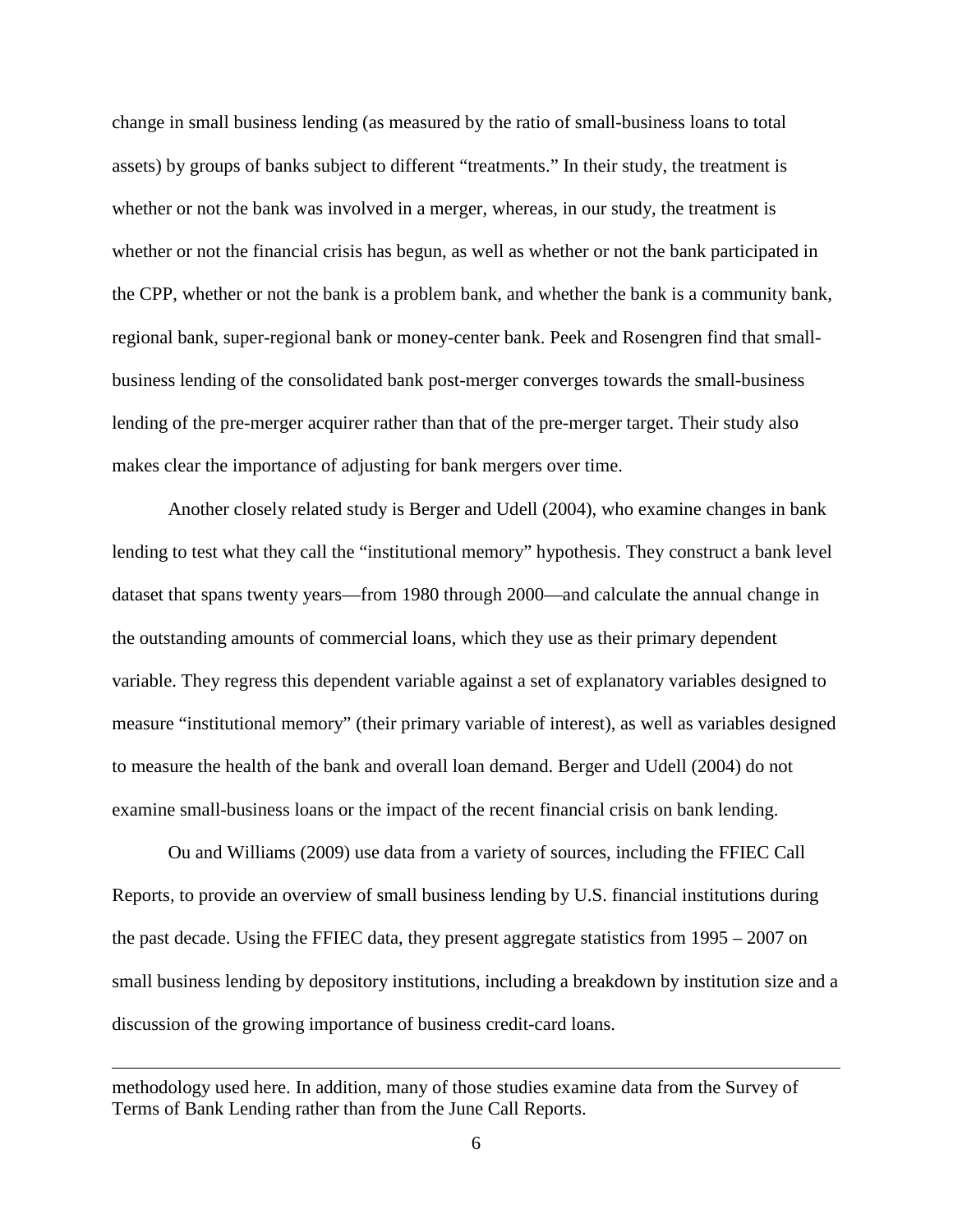A recent study that examines the impact of the recent financial crisis on bank lending is Ivashina and Scharfstein (2010), who use loan-level data from DealScan to analyze changes in the market for large, syndicated bank loans. Their focus is on whether banks more vulnerable to contagion following the failure of Lehman Brothers reduced their lending by more than other banks. As they note, both DealScan and the regulatory database on bank loans that we use each captures only a portion of total bank lending to businesses. In that respect, our study is complementary to theirs; they cover the large, syndicated loans that often are securitized and do not appear on bank balance sheets; whereas we cover the smaller, non-syndicated loans that are not securitized, but remain on the balance sheets of the bank lenders.

Kwan (2010) looks at the financial crisis and bank lending, but does so by analyzing changes in rates on commercial & industrial loans, using data from the Federal Reserve's Survey of the Terms of Bank Lending ("STBL"). The STBL covers loans originated by a panel of about 340 banks that consists of most of the largest banks and a stratified-random sample of smaller banks. Again, our study can be viewed as a complement to Kwan's study; he examines price effects, whereas we analyze the quantity effects, of the financial crisis. While Kwan does not focus on small-business loans, he does present some information on small loans that is available from the STBL.

Li (2011) also looks at how the financial crisis affected bank lending, but her focus is on lending by banks that participated in the Capital Purchase Program. She finds that CPP investments boosted bank lending at capital constrained banks by 6.41% per annum. We also examine lending by banks that did and did not participate in the CPP, but our focus is on the impact on small business lending rather than total lending. Moreover, there are numerous methodological and data problems that call into question her results, including the fact that her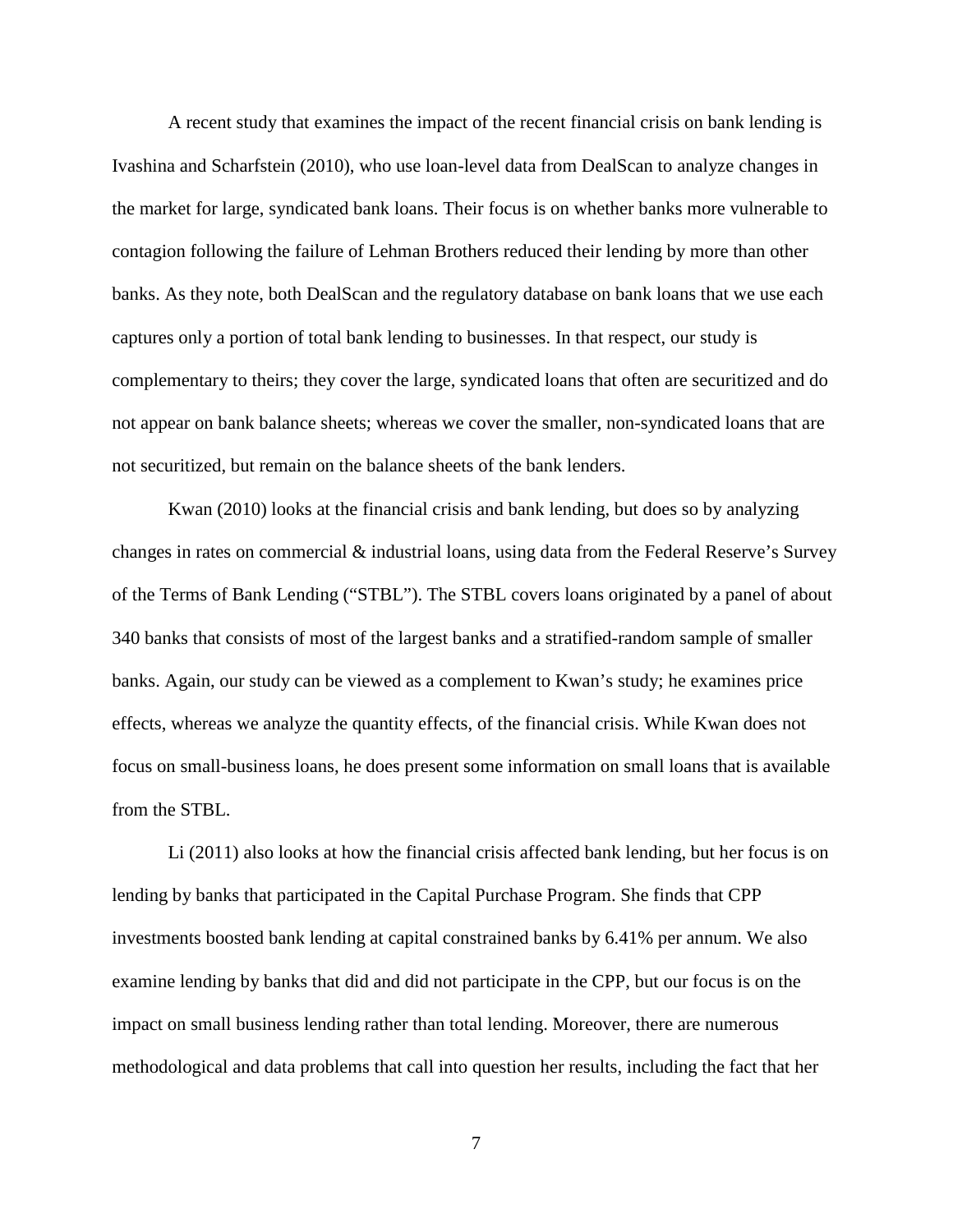analysis excludes more than 200 banks that received CPP injections and looks at changes in lending only from 2008 Q3 to 2009 Q2; as we show, overall bank lending peaked in 2009 but declined thereafter. Also, Li examines total lending whereas we focus on business lending.

Black and Hazelwood (2011) examines the impact of the TARP on bank lending, as we do, but from a different perspective. Using data from the Federal Reserve Board's Survey of Terms of Business Lending, their study analyzes the risk ratings of individual commercial loans originated during the crisis. They find that risk-taking increased at large TARP banks but declined at small TARP banks, while lending in general declined.

Duchin and Sosyura (2012) also analyze the effect of CPP on bank lending and risktaking. Using data on individual mortgage applications, they find that the change in mortgage originations was no different at TARP banks than at non-TARP banks similar characteristics, but that TARP banks increased the riskiness of their lending relative to non-TARP banks. They also find similar results for large syndicated corporate loans.

Cornett *et al*. (2011) analyze how the financial crisis affected bank lending, focusing on the role of liquidity risk management. They find that banks holding more illiquid assets funded by sources other than core deposits and equity reduced lending more than other banks in order to increase their liquid assets. They also find that banks with greater unused loan commitments increased lending by more than other banks, as borrowers drew down pre-existing lines when other sources of funding had dried up. Cornett *et al*. look only at total lending whereas we focus on business lending and, in particular, small-business lending. Also, Cornett *et al*. do not mergeradjust their data; instead, they drop all banks whose assets grew by more than 10% in a quarter. We calculate that this would exclude as much as one in ten observations and raises serious questions about the reliability of their results had the data been properly adjusted for mergers.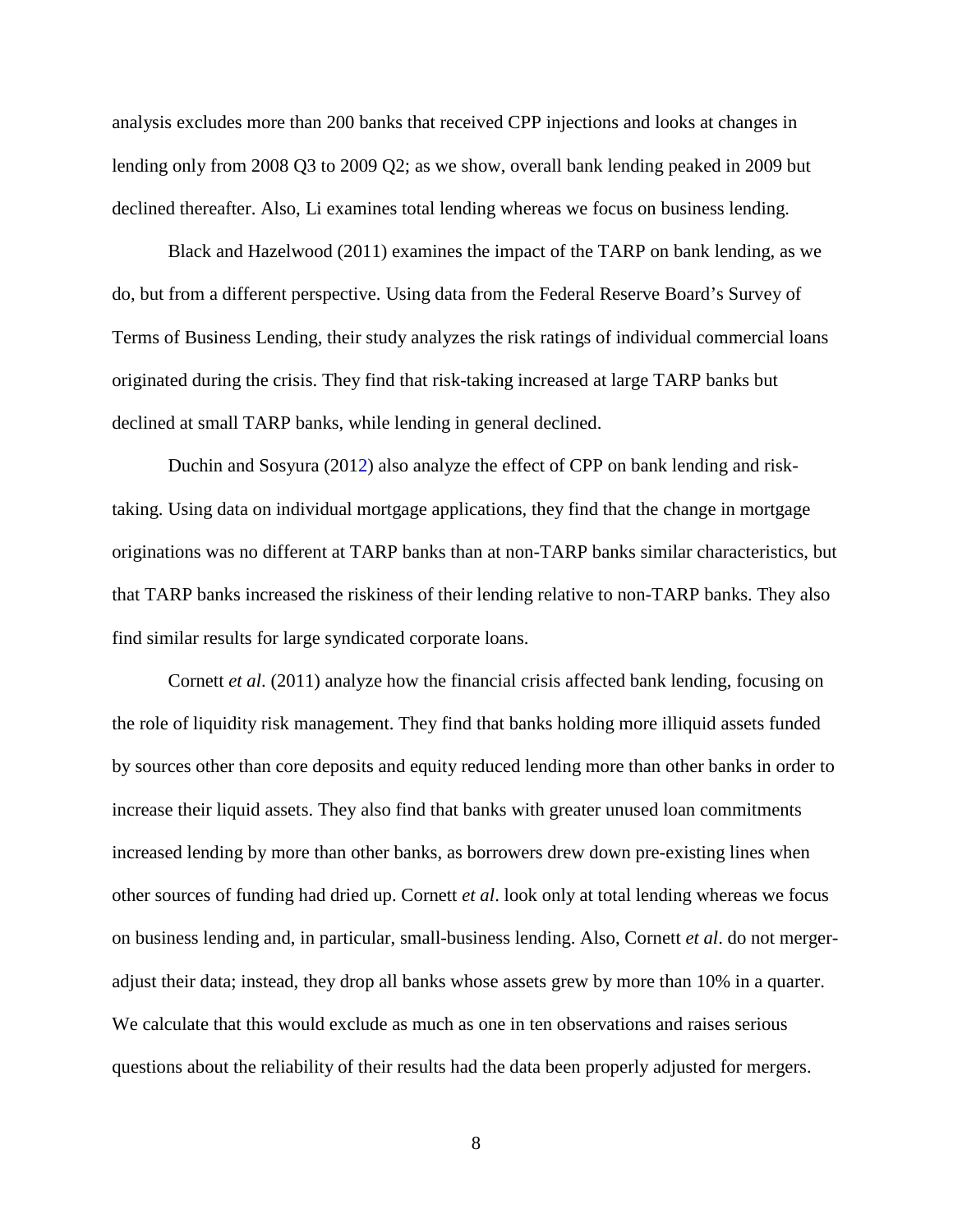#### <span id="page-12-0"></span>3. **Data**

To conduct this study, we use data from a number of sources. Our primary source is the FFIEC's quarterly financial reports of income and condition that are filed by each commercial bank in the U.S., which are known to bank researchers as the Call Reports.<sup>10</sup> As part of the FDIC Improvement Act of 1991, which was passed to address regulatory shortcomings identified during the last major banking crisis, banking regulators were directed (in section 122) to begin collecting annually data on lending to small businesses and small farms.<sup>[11](#page-12-1)</sup> To comply with this requirement, beginning in 1992, the June Call Report includes a section that gathers information on small business lending—*Schedule RC-C Part II: Loans to Small Businesses and Small Farms*. The schedule collects information on the number and amount outstanding of loans secured by nonfarm nonresidential properties/commercial & industrial loans with original loan amounts of less than \$100,000, with original loan amounts of \$100,000 to \$250,000 and with original loan amounts of \$250,000 to \$1 million. These are the two primary types of commercial loans made by commercial banks and correspond to items collected on Part I of Schedule RC-C, which provide the amounts of all loans secured by nonfarm nonresidential properties/commercial  $\&$ industrial loans.[12](#page-12-2) Appendix Table 1 presents statistics on selected variables from the June Call

 $10$  The Federal Financial Institutions Examination Council, or FFIEC, is an interagency body that, among other duties, collects periodic financial information filed by depository institutions (known informally as the "Call Reports") on behalf of the Federal Reserve System (FRS), the Federal Deposit Insurance Corporation (FDIC) and the Office of the Comptroller of the Currency (OCC). The Call Report data from 1980 through 2010 are freely available to the public for download from the website of the Federal Reserve Bank of Chicago: [http://www.chicagofed.org/webpages/banking/financial\\_institution\\_reports/commercial\\_bank\\_data.cfm.](http://www.chicagofed.org/webpages/banking/financial_institution_reports/commercial_bank_data.cfm)

<span id="page-12-3"></span><span id="page-12-1"></span><sup>&</sup>lt;sup>11</sup> See the text of Section 122 at [http://www.fdic.gov/regulations/laws/rules/8000-2400.html.](http://www.fdic.gov/regulations/laws/rules/8000-2400.html)

<span id="page-12-2"></span> $12$  The schedule also identifies banks that make substantially all of their business loans in original amounts less than \$100,000. There are about 1,000 such banks. For these banks, the values of business loans from Part I of Schedule RC-C are used as the values of small business loans.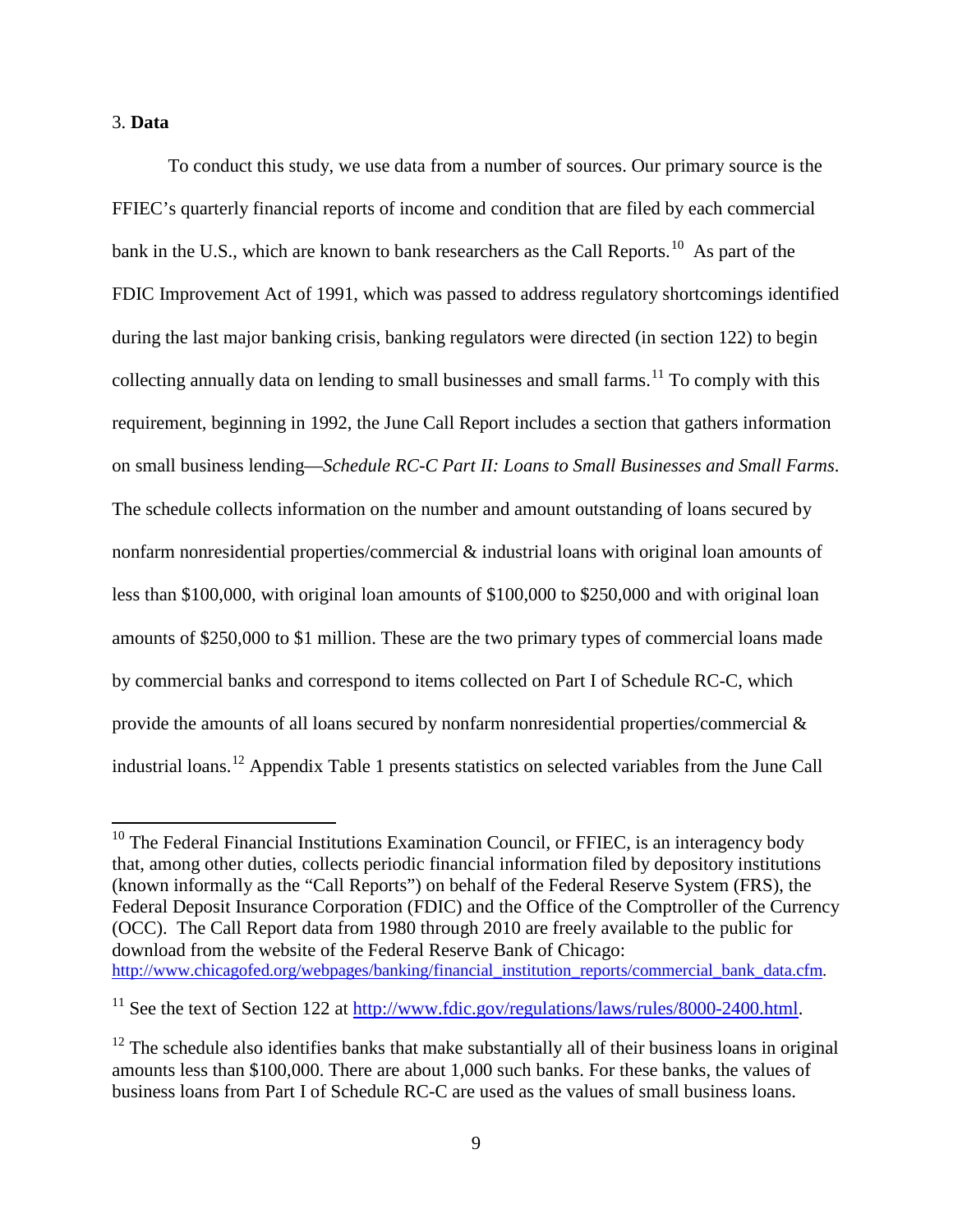Reports from 1994 – 2011 by bank asset-size class, including total assets, total loans, total C&I loans, total CRE loans, total small-business loans, total small C&I loans and total small CRE loans. Appendix Table 2 presents information on the same variables, but expressed as percentages of annual industry totals assets. In 2009, the decision was made to change the reporting frequency from annually to quarterly.<sup>[13](#page-12-3)</sup> Quarterly reporting of Section RC-C Part II began with the March 2010 Call Report.

It is important to account for the effect of mergers in calculating changes in bank balance-sheet data over time. During our 1994 – 2011 sample period, more than 9,000 banks disappeared via mergers. This means that about 6% of our bank-year observations are impacted by these mergers. To account for the impact of mergers on the balance sheet, of acquiring banks, we employ the following procedure. We identify the acquirer and target, as well as the date of each acquisition, using information from the FDIC's Institution Directory.<sup>[14](#page-13-0)</sup> We then use this information to combine the values of each dollar-denominated item reported in the period prior to the merger. For example, if Bank A acquires Bank B during year  $(t - 0)$ , we sum the values of dollar-denominated items for Bank A and Bank B during year  $(t - 1)$ . We then calculate the change in dollar-denominated items for Bank A as the reported values for year-end  $(t - 0)$  and the sum of values for Bank A and Bank B for year-end  $(t - 1)$ . This ensures that the changes in the loan variables that we measure are the result of changes in lending, and not the result of mergers.

<sup>&</sup>lt;sup>13</sup> See Notices in the *Federal Register* Vol. 72, No. 245 (Wednesday, December 23, 2009) at [http://www.ffiec.gov/PDF/FFIEC\\_forms/FFIEC031\\_FFIEC041\\_20091223\\_ffr.pdf](http://www.ffiec.gov/PDF/FFIEC_forms/FFIEC031_FFIEC041_20091223_ffr.pdf)

<span id="page-13-1"></span><span id="page-13-0"></span> $14$  The FDIC's Institution Directory is available for download from its webpages at See [http://www2.fdic.gov/idasp/main.asp.](http://www2.fdic.gov/idasp/main.asp) [http://www3.fdic.gov/idasp/index.asp.](http://www3.fdic.gov/idasp/index.asp) This directory includes the FDIC Certificate Number of each inactive bank along with the certificate number of its acquirer.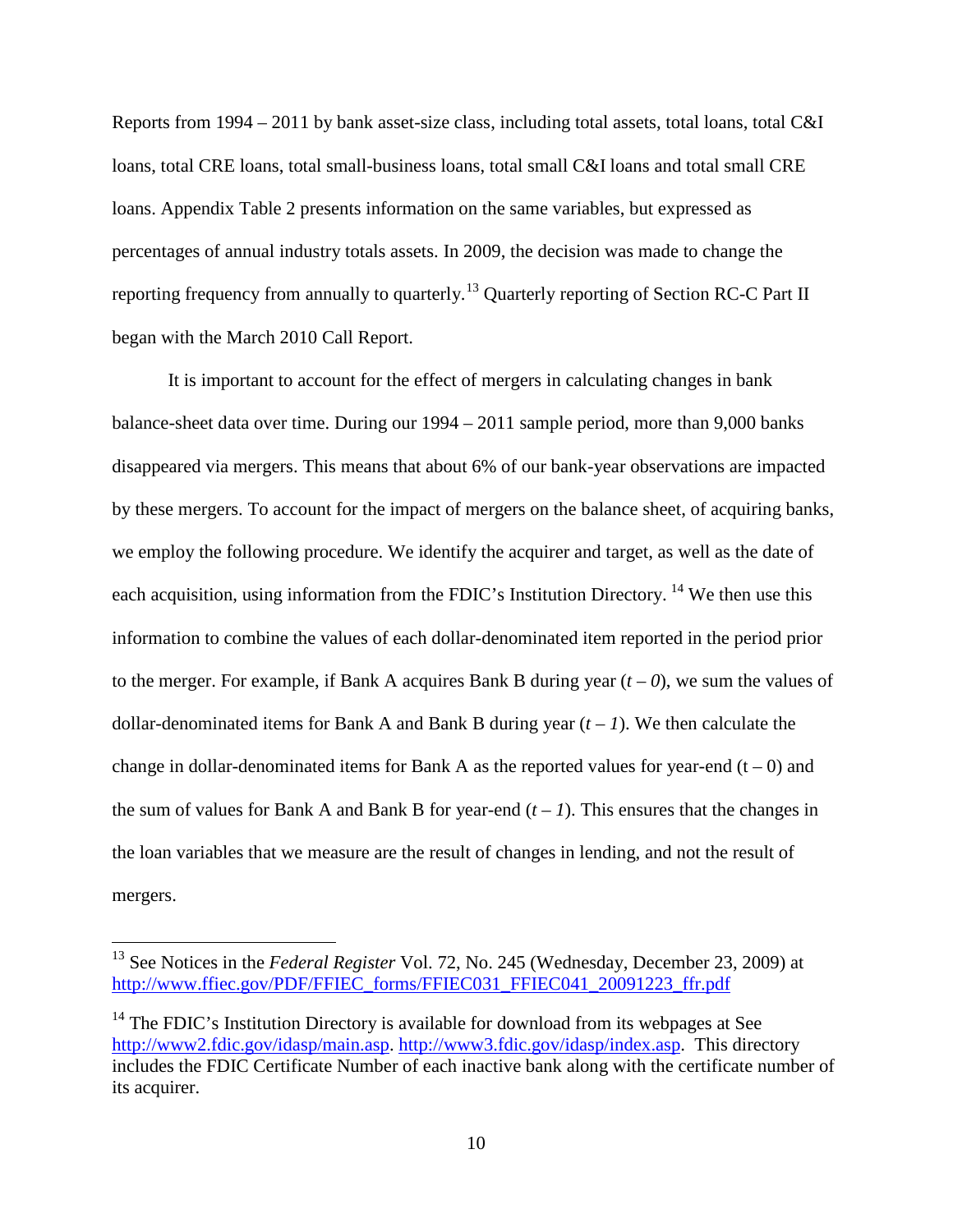Our third source of data for information on the Troubled Asset Relief Program is the website of the U.S. Treasury, where we obtain information on which banks participated in the Capital Purchase Program.<sup>[15](#page-13-1)</sup> One of the stated goals of the CPP was to encourage lending to small businesses. We identify 743 transactions totaling to \$205 billion in capital injections during the period from October 28, 2008, through December 31, 2009. After accounting for multiple transactions, we identify a total of 703 institutions receiving injections, of which 59 are Office of Thrift Supervision–regulated thrifts, which file different Call Reports; hence, we exclude them from our analysis. This leaves 644 institutions in our TARP sample, but many of these are multi-bank holding companies. We hand-matched these institutions to a list of bank holding companies taken from the Federal Reserve's December 2008 Consolidated Financial Statements for Bank Holding Company Report FR Y9-C (our fourth source of data), which we downloaded from the website of the Federal Reserve Bank of Chicago. Finally, we merged the "high-holder" codes of these banks with the June 2008 FFIEC Bank Call Report to obtain a TARP sample of 926 FDIC-insured banks. We then merged these banks with the June 2009 FFIEC Bank Call Report, which is our first post-TARP data point; this reduced our TARP sample to 851 banks for which we can calculate changes in lending from pre-TARP.

<span id="page-14-0"></span><sup>&</sup>lt;sup>15</sup> See [http://www.financialstability.gov/latest/reportsanddocs.html.](http://www.financialstability.gov/latest/reportsanddocs.html) We use the April 5, 2010, version of the report.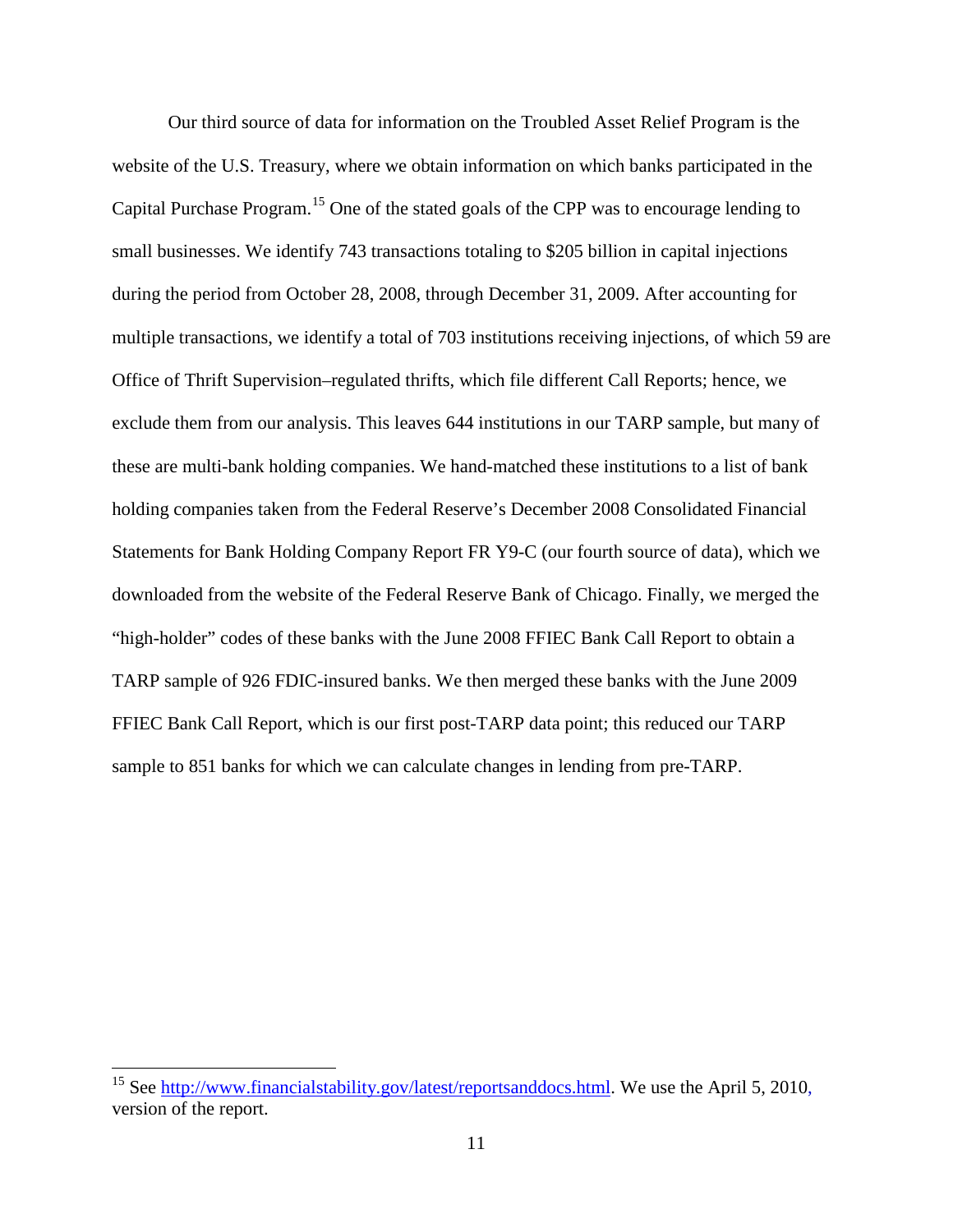2,500 2,000 1,500 **\$ Billions** 1,000 500 0 **POD POD POD PORT POD PORT POD** 2010  $rac{1}{2}$ **PORT PORT** Total Bus Loans **CAI Loans** C&I Loans

**Figure 1: Commercial Bank Loans 2001 – 2011 Source: June Call Report Data**

**Figure 2: Small-Business Loans 2001 – 2011 Source: June Call Report Data**

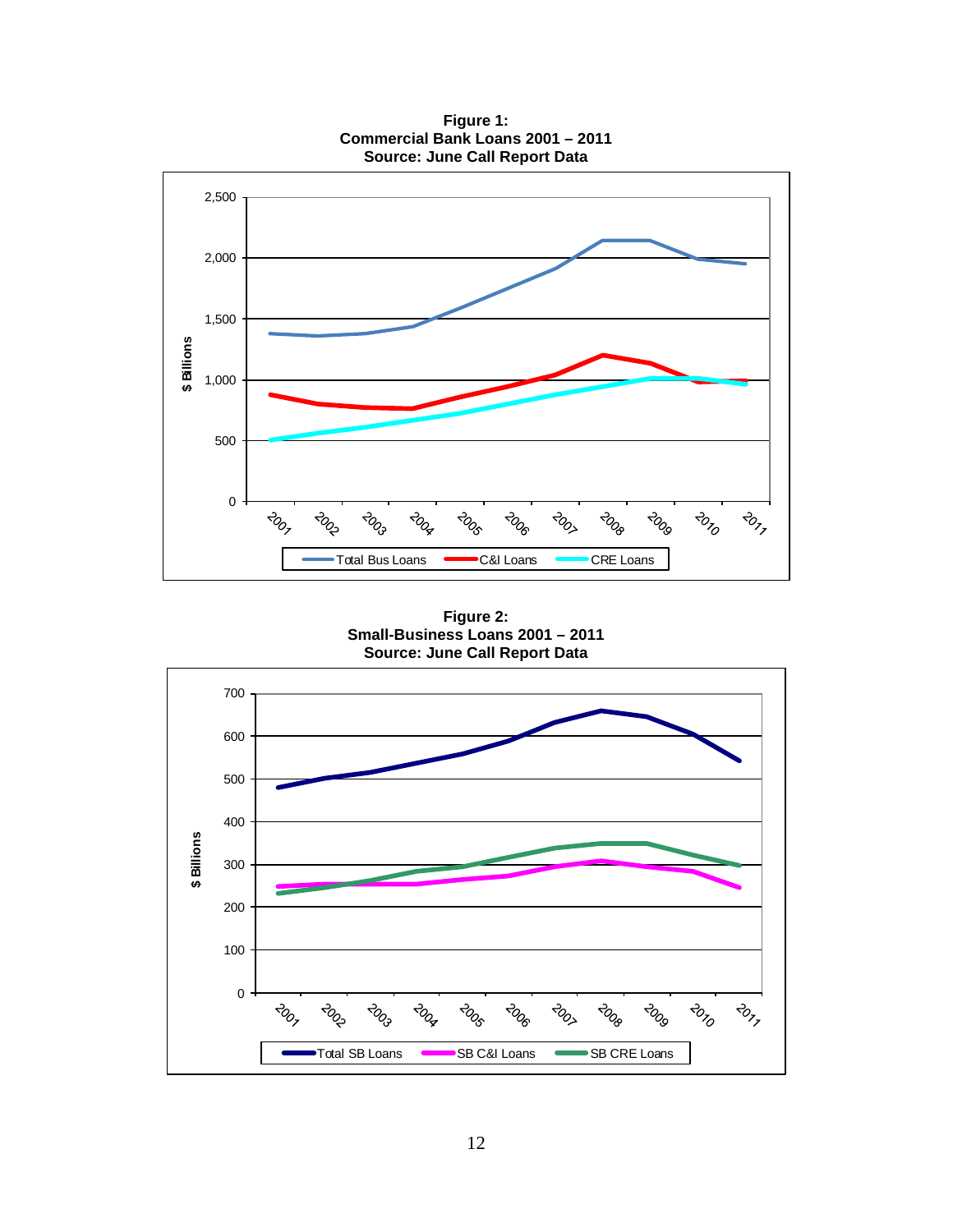#### <span id="page-16-0"></span>**4. Methodology**

#### <span id="page-16-1"></span>*4.1 Univariate Tests*

In order to provide new evidence on how the financial crisis affected bank lending to small businesses, we employ both univariate and multivariate tests. First, we utilize graphs and univariate statistics to analyze both the level and changes in small-business lending in aggregate and by bank size. Figure 1 shows that total business loans continued to rise after the crisis began in 2008, but declined from 2009 to 2011. In contrast, C&I loans dropped significantly from 2008 to 2009 and continued to drop in 2010, falling by a total of almost 18% from the high of \$1.2 trillion; C&I lending rose slightly in 2011. Over this same time period, total assets increased by more than \$650 billion, or almost 6%, but, instead of making new loans, banks invested in government securities (see Appendix Table 1).

As shown in Figure 2, total small business lending declined by about 18%, or \$116 billion from 2008 – 2011. Just over half of this decline (\$63 billion) was in small C&I loans with the remainder (\$53 billion) in small CRE loans. Almost half of this decline occurred at banks with less than \$1 billion in assets.

In addition to looking at small-business lending by bank size, we also examine how participation in the CPP affected small-business lending by those banks that did, and those that did not, receive capital injections. We classify banks by whether or not they participated in the CPP.

### <span id="page-16-2"></span>*4.2 Multivariate Tests*

We also conduct multivariate tests on the data. We utilize a fixed-effects regression model that exploits the panel nature of our dataset to explain three different measures of small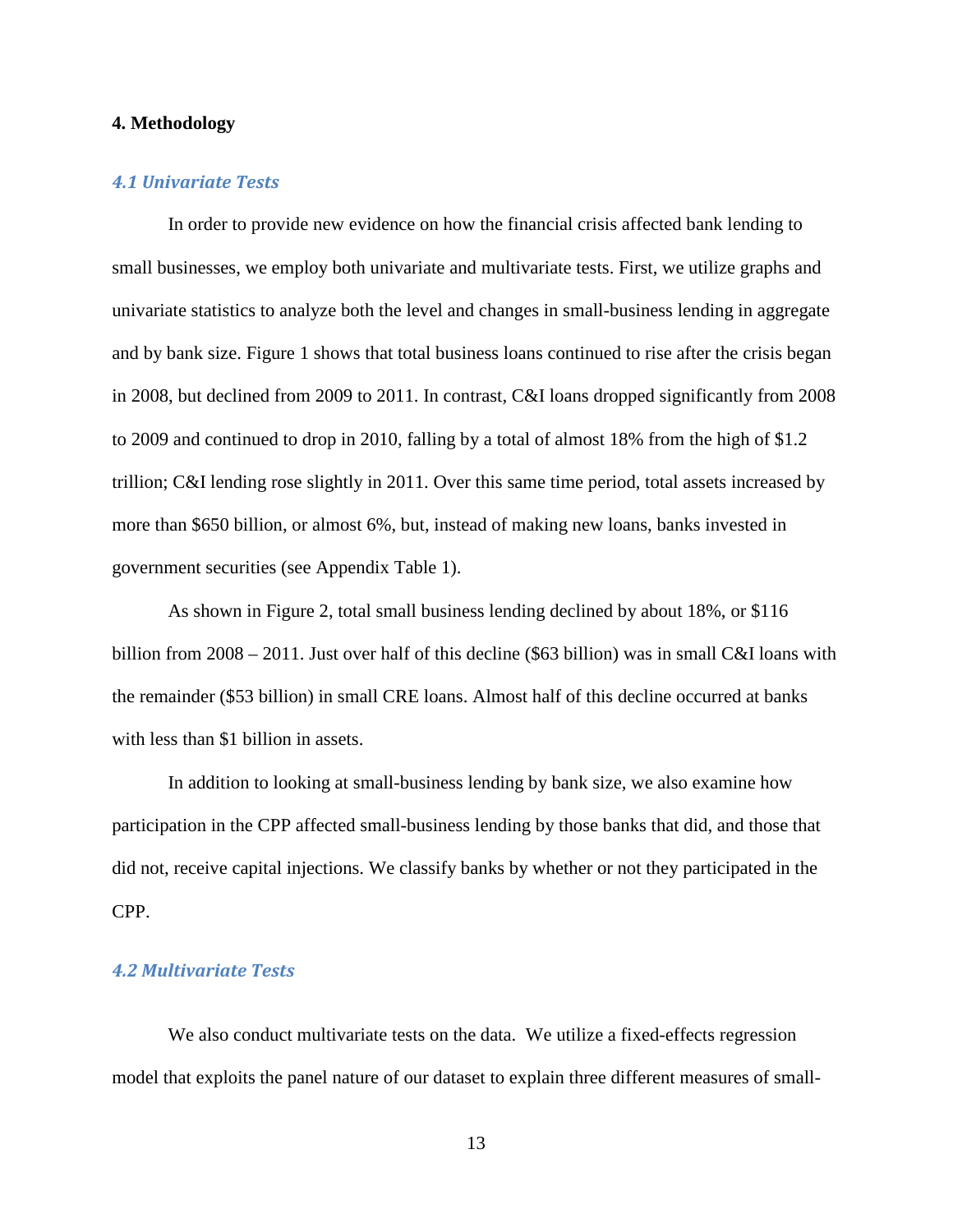business lending: (1) the year-over-year percentage change in the dollar value of small-business loans (as measured by Berger and Udell (2004)); (2) the year-over-year change in the ratio of small-business loans to total assets (as measured by Peek and Rosengren (1998)); and (3) the natural logarithm of the dollar value of small-business loans.

Our first measure enables us to test whether banks increased or decreased the absolute amount of lending, whereas our second measure enables us to test whether banks increased or decreased their small business lending relative to their allocation of assets to other purposes. If banks proportionately decreased all assets in order to boost their capital ratios, then we would see a decline in our first measure but no change in our second measure. If banks disproportionately decreased lending to small businesses, then we should see declines in both measures.

Our third measure is closely related to our first measure because we include the lagged value of the dependent variable as a control variable; if we were to constrain the coefficient on this control variable to be 1.00, then the model would be algebraically equivalent to our first model. Essentially, our first model imposes this coefficient constraint, whereas our third model relaxes this constraint.

Our general model takes the form:

$$
SBL_{i, t} = \beta_0 + \beta_1 \times Crisis \times Treatments_{i, t-1} + \beta_2 \times Controls_{i, t-1} + \epsilon_{i, t}
$$
 (1)

where:

 $SBL_{i, t}$  is one of our three measures of small-business lending:

(1) *Chg. SBL i, t* is the percentage change in the dollar value of small-business loans outstanding at bank *i* during period *t* and the dollar value of small-business loans outstanding at bank *i* during period *t-1*;

(2) *Chg. SBL/TA i, t* is year-over-year change in the ratio of the dollar value of small-business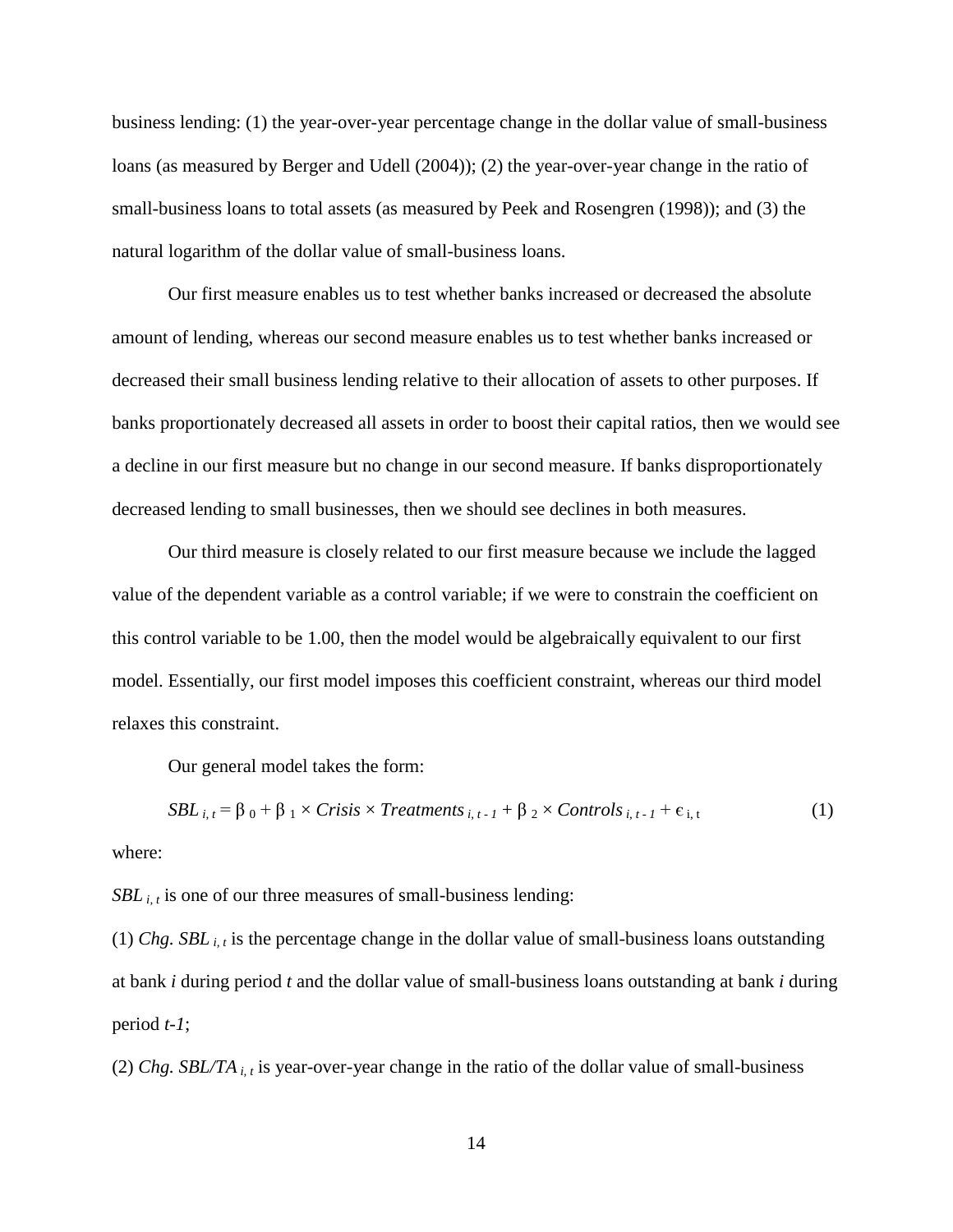loans outstanding at bank *i* during period *t* to the dollar value of total assets at bank *i* during period *t*; and

(3) *Ln*  $(SBL)$ <sub>*i, t*</sub> is the natural logarithm of the dollar value of small-business loans outstanding at bank *i* during period *t*.

In the fixed-effects model, the vector  $\beta_0$  includes a set of dummy variables for each bank and for each time period. The bank dummies control for the effects of each individual bank's average characteristics on lending, while the time dummies measure the amount of lending that cannot be accounted for by bank dummies and other control variables in each time period. Therefore, the coefficients of the time dummies measure the unexplained changes in lending for each time period. We use the time dummies for periods after the onset of the crisis to measure changes in lending attributable to the crisis. However, it is important to note that these dummies measure changes in lending due to both changes in demand conditions as well as to changes in supply conditions.

We also analyze separately the two components of total small-business lending—small C&I loans and small CRE loans. We estimate equation (1) separately for each component for each of the three measures of small-business lending.

In addition, we analyze business lending to firms of all sizes—total business lending, which we define as total commercial real estate lending plus total C&I lending. Again, we use the three alternative lending measures—percentage change in the amount of lending, the change in the ratio of total lending to total assets, and log of the amount of lending.

TBL  $_{i,t} = \beta_0 + \beta_1 \times \text{Crisis} \times \text{Treatments}_{i,t-1} + \beta_2 \times \text{Controls}_{i,t-1} + \varepsilon_{i,t}$  (2) where:

*TBL i, t* is one of our three measures of business lending by bank *i* in period *t* to firms of all sizes: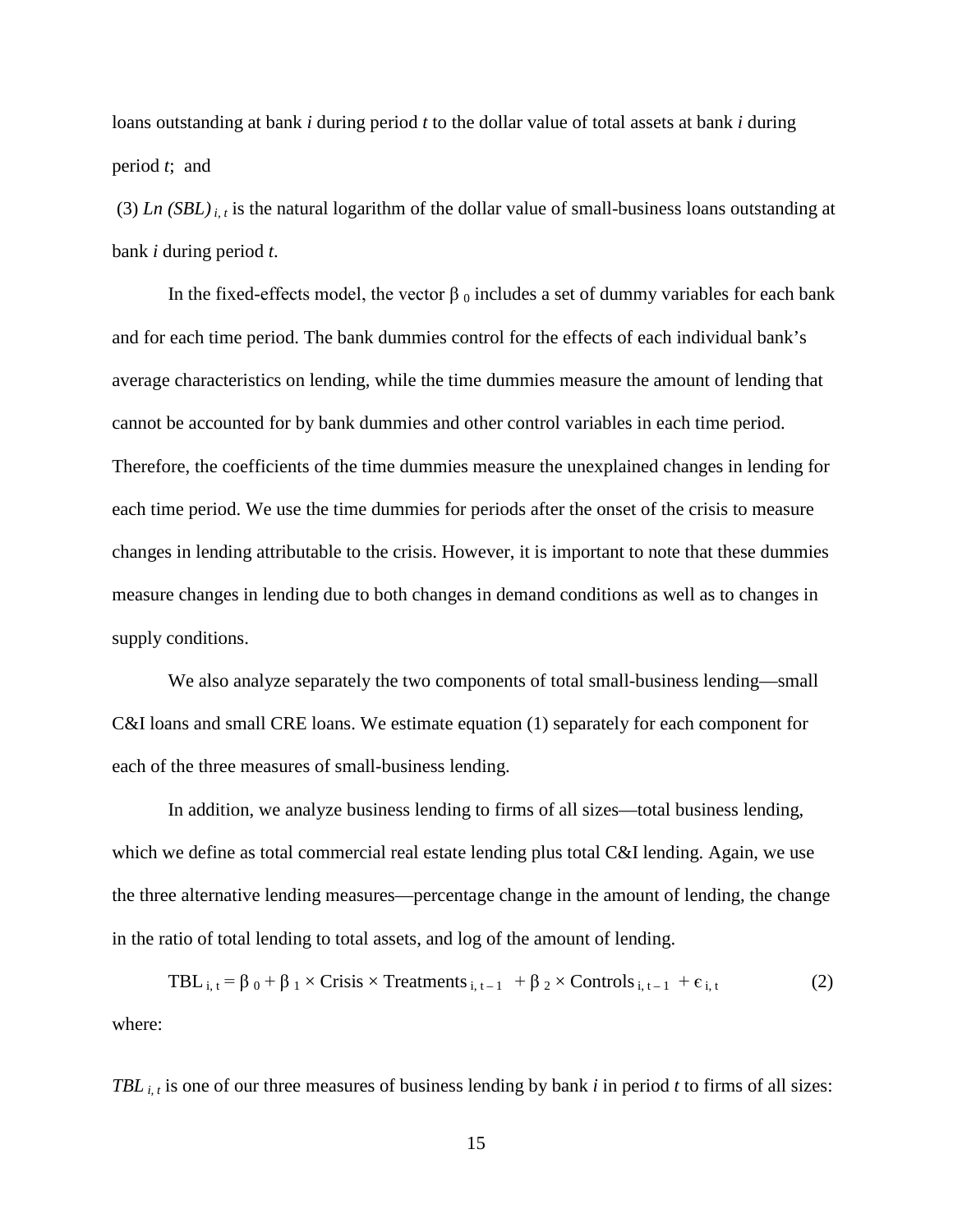(1) *Chg.*  $BL_{i,t}$  is the percentage change in the dollar value of all business loans outstanding at bank *i* during period *t* and the dollar value of all business loans outstanding at bank *i* during period *t-1*;

(2) *Chg. BL/TA i, t* is year-over-year change in the ratio of the dollar value of all business loans outstanding at bank *i* during period *t* to the dollar value of total assets at bank *i* during period *t*; and

(3) *Ln*  $(BL)$ <sub>*i, t*</sub> is the natural logarithm of the dollar value of small-business loans outstanding at bank *i* during period *t*.

As with small-business lending, we also analyze separately the two components of total business lending—all C&I loans and all CRE loans. We estimate equation (2) separately for each component for each of the three measures of small-business lending.

By comparing our results for small-business lending with our corresponding results for all business lending, we are able to provide evidence regarding whether declines in smallbusiness lending were more, or less, severe than declines in total business lending.

In order to determine if changes in lending following onset of the financial crisis in 2008 were attributable to particular bank characteristics, we define a vector of time-effect dummy variables *Crisis* for each period after the 2008 onset of the financial crisis and interact these dummies with our treatment variables. The vector  $β_1$  of coefficients on these interaction variables measures the change in lending for each period after onset of the crisis associated with each treatment. If the financial crisis led banks with particular characteristics to reduce lending more than other banks, as we hypothesize, then these  $\beta_1$  coefficients should be negative and statistically significant. By comparing the magnitude of these coefficients, we can determine the relative impact of the financial crisis as it progressed during 2008 – 2011.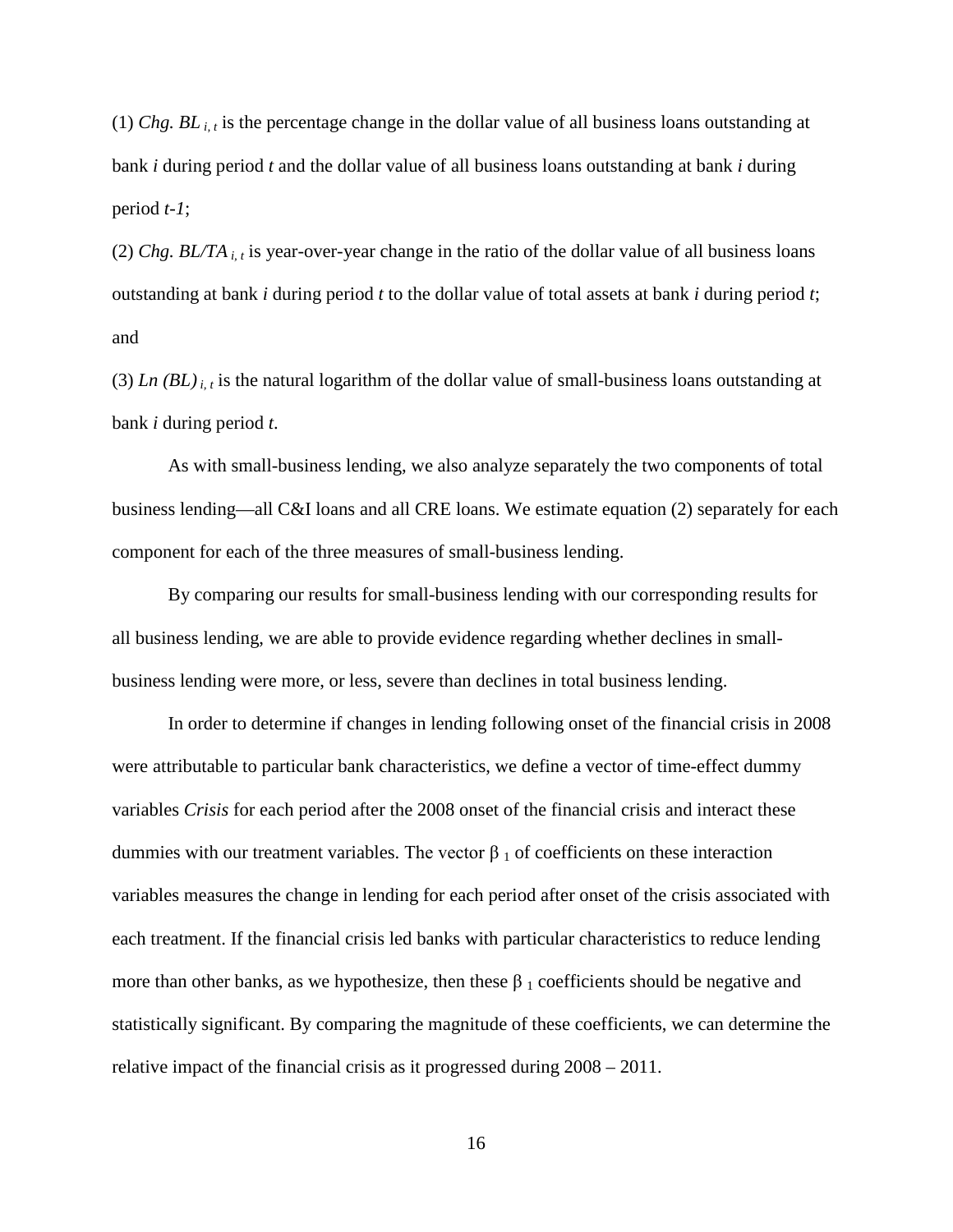We define a vector *Treatment*  $_{i,t-1}$  that includes a set of so-called "treatment" variables defining sets of banks with different characteristics expected to impact lending. These treatment variables enable us to test whether the impact of the financial crisis differed across groups of banks. Our primary treatment variable, which is measured as of period  $t - 1$ , is an indicator for bank participation in the TARP Capital Purchase Program as of period  $t - 1$ 

We define a vector *Controls*  $_{i,t-1}$  that includes bank-level control variables measured as of period *t – 1*. We choose our control variables based upon previous research. First, we follow Peek and Rosengren (1998) and Berger and Udell (2004) by including various measures of financial health as measured by proxies for components of the CAMELS supervisory ratings system: capital, asset quality, earnings and liquidity.[16](#page-14-0) More specifically, we include *Total Equity;* nonperforming loans (*NPLs)*, defined as the sum of loans past due 30 days or more and still accruing, nonaccrual loans, and OREO (other real estate owned); *Net Income*; and *Liquid Assets*, defined as cash and due from, plus Fed Funds purchased and securities purchased under reverse repurchase agreements, plus securities held to maturity, plus securities available for sale. As an alternative measure of asset quality, we follow Berger and Udell (2004) in using the allowance for loan and lease loss (*Loss Reserves*). Each is measured as of the previous year and expressed as a percentage of total assets. We expect a positive relation between bank health and changes in business lending, so we expect positive coefficients on *Total Equity*, *Net Income* and *Liquid Assets* and negative coefficients on *NPLs* and *Loss Reserves*.

Next, we follow Cornett *et al*. (2011) by including *Core Deposits*, defined as the ratio of core deposits to assets as of the previous year; and *Commitments*, defined as the ratio of business loan commitments to total credit commitments*,* where total credit commitments is defined as the

<span id="page-20-0"></span><sup>&</sup>lt;sup>16</sup> CAMELS typically measures six factors: capital, asset quality, management quality, earnings, liquidity, and sensitivity to market risk.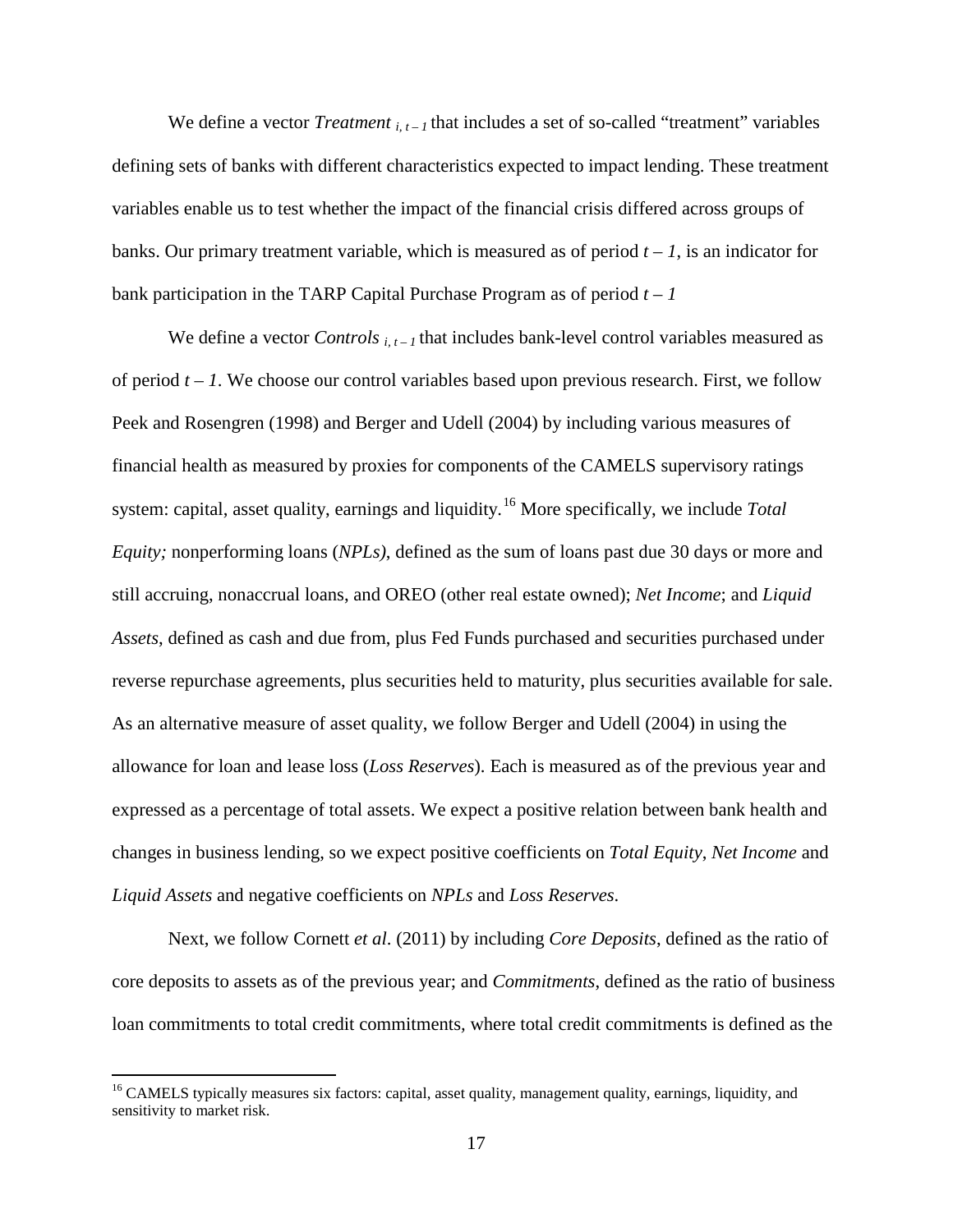sum of total asset and total loan commitments. Cornett *et al*. argue that banks responded to the liquidity shock that accompanied the financial crisis by reducing new loan originations, and that banks exposed to more liquidity risk reduced lending by more than other banks. They proxy liquidity exposure on the asset side of the balance sheet by the ratios of illiquid assets to total assets and loan commitments to total credit; on the liability side of the balance sheet by the ratios of total equity to assets and core deposits to assets.

On the asset side, banks with more illiquid assets and more loan commitments would want to reduce new loan commitments in order to reduce their liquidity risk from having to fund new loans drawn on existing commitments. On the liability side, banks with less equity and fewer core deposits would want to reduce new loan commitments in order to reduce their liquidity risk from having to fund new loans drawn on existing commitments at a time when other sources of funds, such as wholesale deposits and short-term borrowing, had dried up. Consequently, we expect a positive coefficient on each of these variables.

Cornett *et al*. also argue that it is important to control for *Bank Size* because depositors and investors may prefer the safety of too-big-to-fail institutions. This would give larger banks a funding advantage during times of crisis, lessening their need to reduce new loan commitments. We include the natural logarithm of total assets as of the prior year as our measure of bank size. During normal times, small-business lending is less important to larger banks so we expect a negative relation between bank size and changes in small business lending. We have no expectation regarding the relation between bank size and total business lending.

We also include *De Novo*, an indicator for *de novo* banks, which we define as banks in operation for less than five years, because newly chartered banks start with virtually 100% cash on the asset side of the balance sheet and then quickly replace cash with new loans as they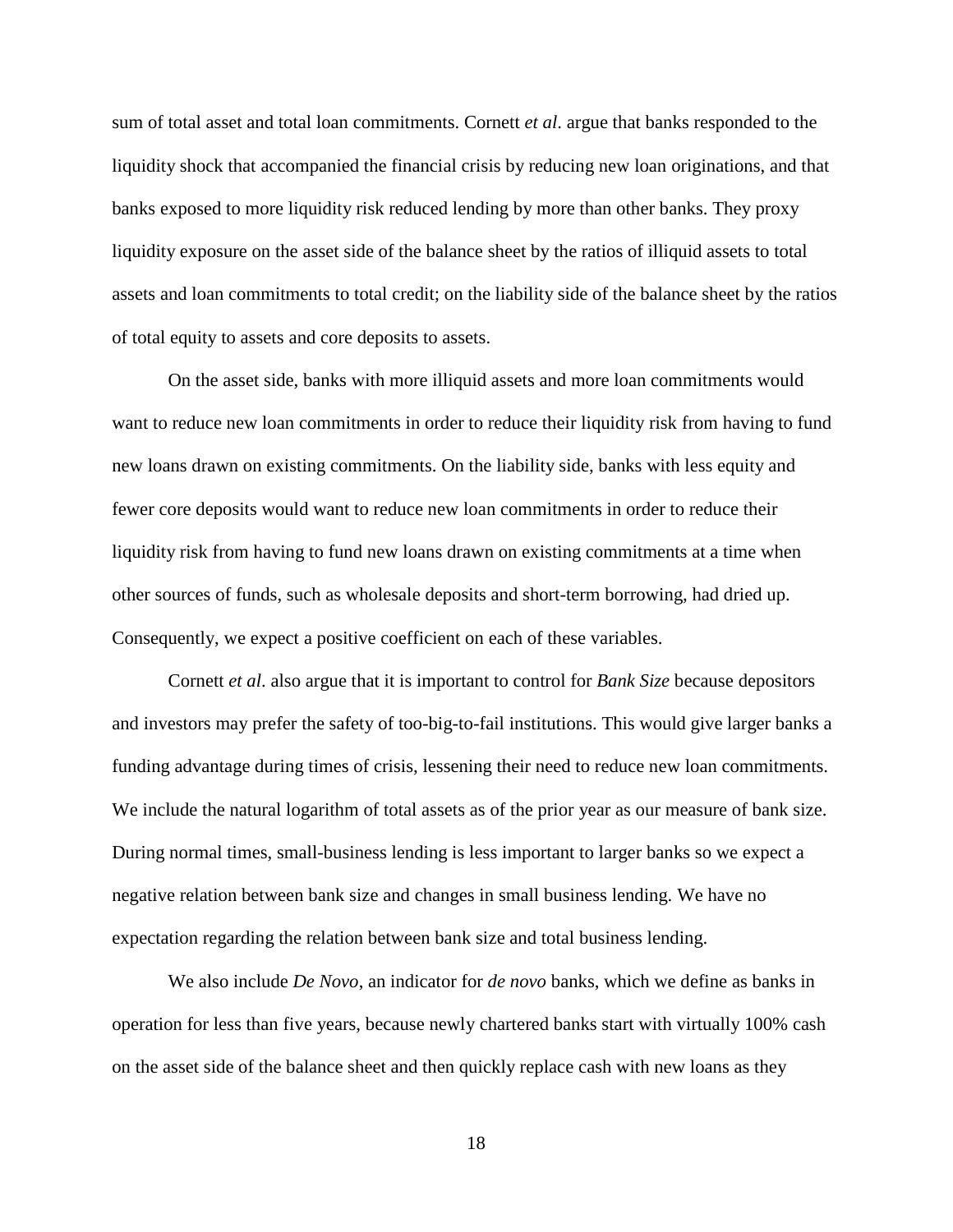develop lending relationships. Consequently, we expect loan growth to be much more rapid at such banks.<sup>[17](#page-20-0)</sup>

We control for the amount of outstanding loans corresponding to each of our six dependent variables, expressed as a percentage of assets. Banks with extremely high exposure to a particular loan category are less likely to increase lending in that loan category and are constrained at the high end by 100% and at the low end by 0%. We expect a negative coefficient on each of these variables.

We define each of our variables in Table 1. In Table 2, we present descriptive statistics for our analysis variables based upon the full sample from 1994 – 2011. Over this full 18-year period, the median bank grew its small-business portfolio by about 7% per year, but this was in line with asset growth, as the median change in the ratio of small-business loans to total assets grew by only 0.3% per year. In contrast, the median bank grew its total business portfolio by more than 9% per year, and increased the median ratio of business loans to total assets by 2.5% per year. Among our control variables, we see that the median bank allocated 15% of assets to small-business loans; 19.4% to all business loans; and 33.3% to liquid assets. On the liability side, we see that the median bank funded 52.7% of its assets with core deposits and 9.6% with total equity.

In Table 3, we present descriptive statistics from June 2009 for our subsamples of TARP and non-TARP banks, where change variables are calculated from June 2008 to June 2009, and level variables are calculated as of June 2008. First, with respect to the control variables, we see strong differences in the two sub-samples. On average, TARP banks are about four times as large

 <sup>17</sup> In addition, Goldberg and White (1998) and Goldberg and DeYoung (1999) find that *de novo* banks allocate a higher portion of their assets to small business loans than do similar mature banks and that there is a negative relation between bank age and small-business lending.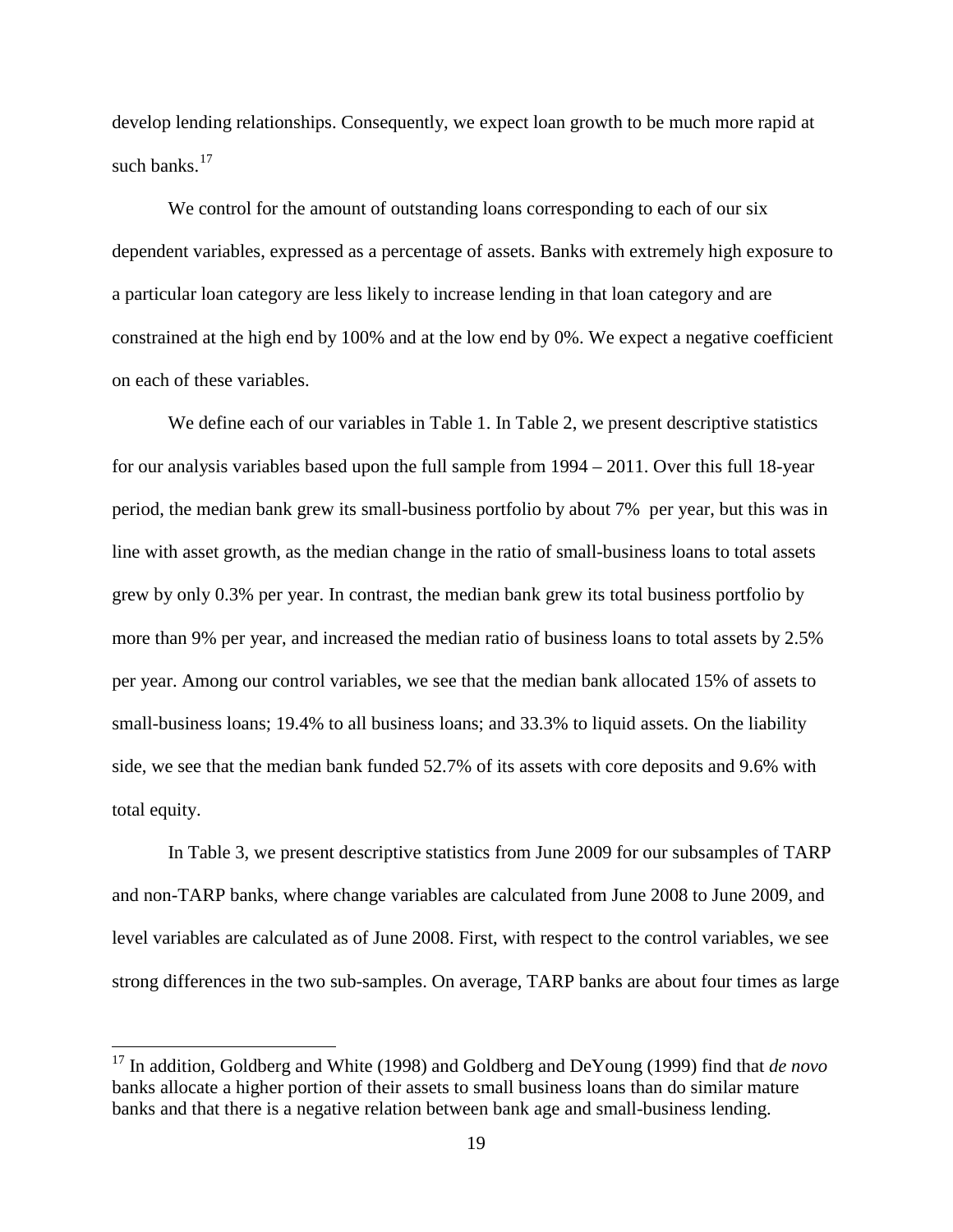as non-TARP banks (\$520 million vs. \$128 million) in terms of assets; are less liquid in terms of liquid assets to total assets (21.% vs. 30.3%) and core deposits to total assets (33.1% vs. 43.7%); are less profitable in terms of ROA (42 basis points vs. 72 basis points); are less well capitalized as measured by total equity to total assets (11.3% vs. 12.8%); and are much more exposed to business loans as a percentage of assets (34.2% vs. 24.8%).

With respect to the dependent variables, we see that, on average, TARP banks grew their small-business loans more slowly than non-TARP banks (7.0% vs. 8.4%) and actually decreased their allocation of assets to small business loans by 1.9% while non-TARP banks increased theirs by 1.9%. TARP banks grew their total business loans more quickly than non-TARP banks (12.5% vs. 11.2%) but grew their allocation of assets to business loans more slowly than non-TARP banks  $(2.8\% \text{ vs. } 4.4\%)$ . Note that this is only for  $2009$ , not for  $2009 - 2011$ .

#### <span id="page-23-0"></span>**5. Hypotheses**

Our primary hypotheses revolve around factors expected to explain changes in small business lending (see equation 1) following the onset of the crisis during 2007.

*H1: Small-business lending declined following onset of the financial crisis*.

We expect that small-business lending, in general, declined following onset of the financial crisis as banks sought to boost their capital ratios by reducing bank loans in general and small-business loans in particular. This implies that subset of  $β_0$  time-dummy coefficients corresponding to *Crisis* (time periods post-crisis 2009, 2010 and 2011) in equation (1) are negative and significant. *H2: Total business lending declined following onset of the financial crisis*.

We expect that business lending, in general, declined following onset of the financial crisis as banks sought to boost their capital ratios by reducing bank loans. This implies that the subset of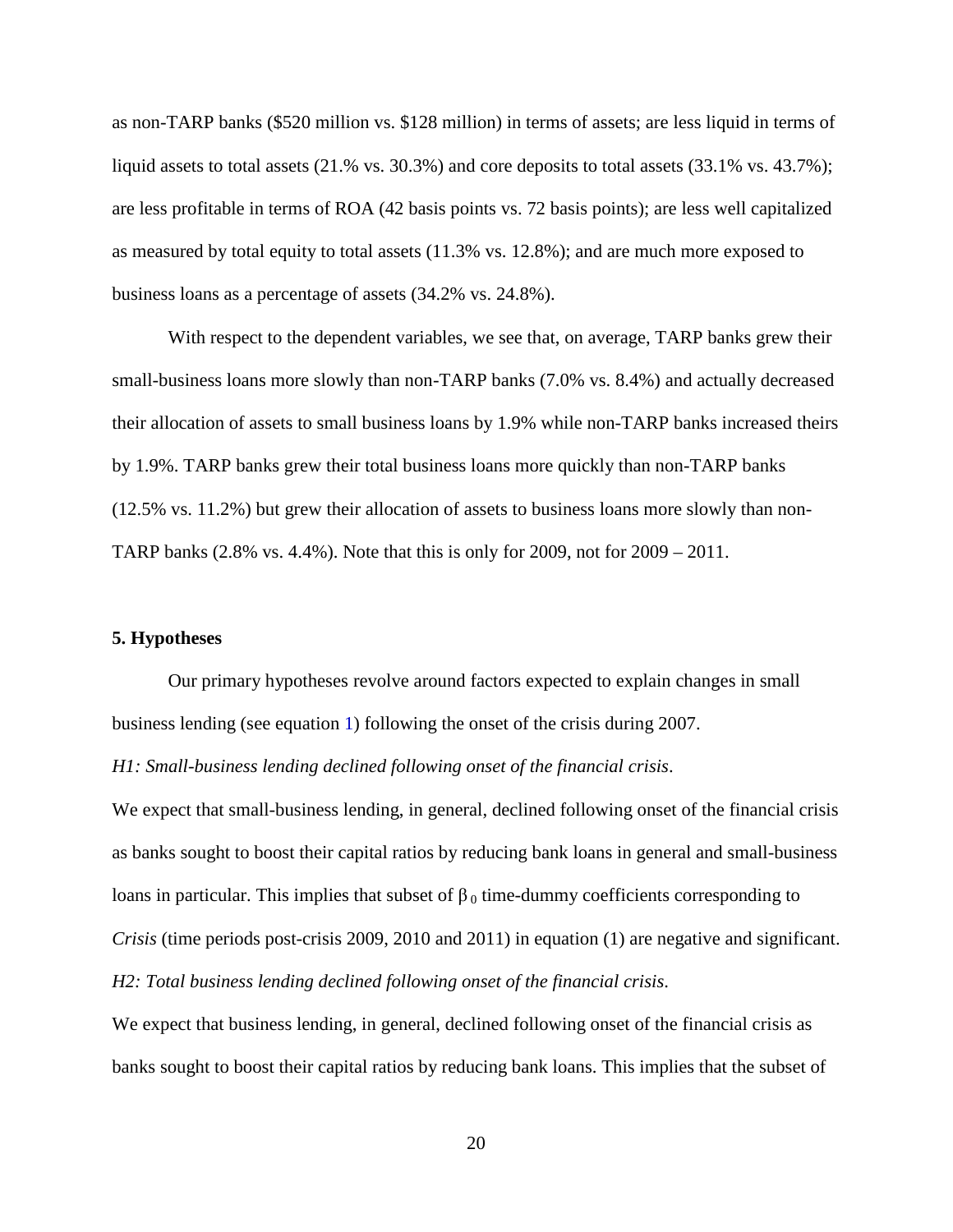β <sup>0</sup> time-dummy coefficients corresponding to *Crisis* (time periods post-crisis 2009, 2010 and 2011) in equation (2) are negative and significant.

# *H3: Small-business lending declined by a greater percentage than total business lending following onset of the financial crisis*.

Following onset of the financial crisis, we expect that small-business lending declined by a greater percentage than did total business lending as banks sought to boost their capital ratios by reducing bank loans in general and small-business loans in particular. We expect that banks would be more loyal to their large customers than to their small customers, and that this would be more pronounced at large banks than at small banks. This implies that the expected differences in the subset of  $β$ <sub>0</sub> time-dummy coefficients corresponding to *Crisis* (time periods post-crisis) in equation (1) and equation (2), i.e., the differences in the change in small-business lending and the change in total-business lending, are positive and significant.

*H4: The decline in small-business lending was smaller at CPP banks than at non-CPP banks*. We expect that banks receiving CPP capital injections were able to boost their small-business lending relative to banks that did not receive CPP capital injections. This implies that the  $\beta_1$ coefficients on *CPP* – *Crisis* interactions are positive and significant.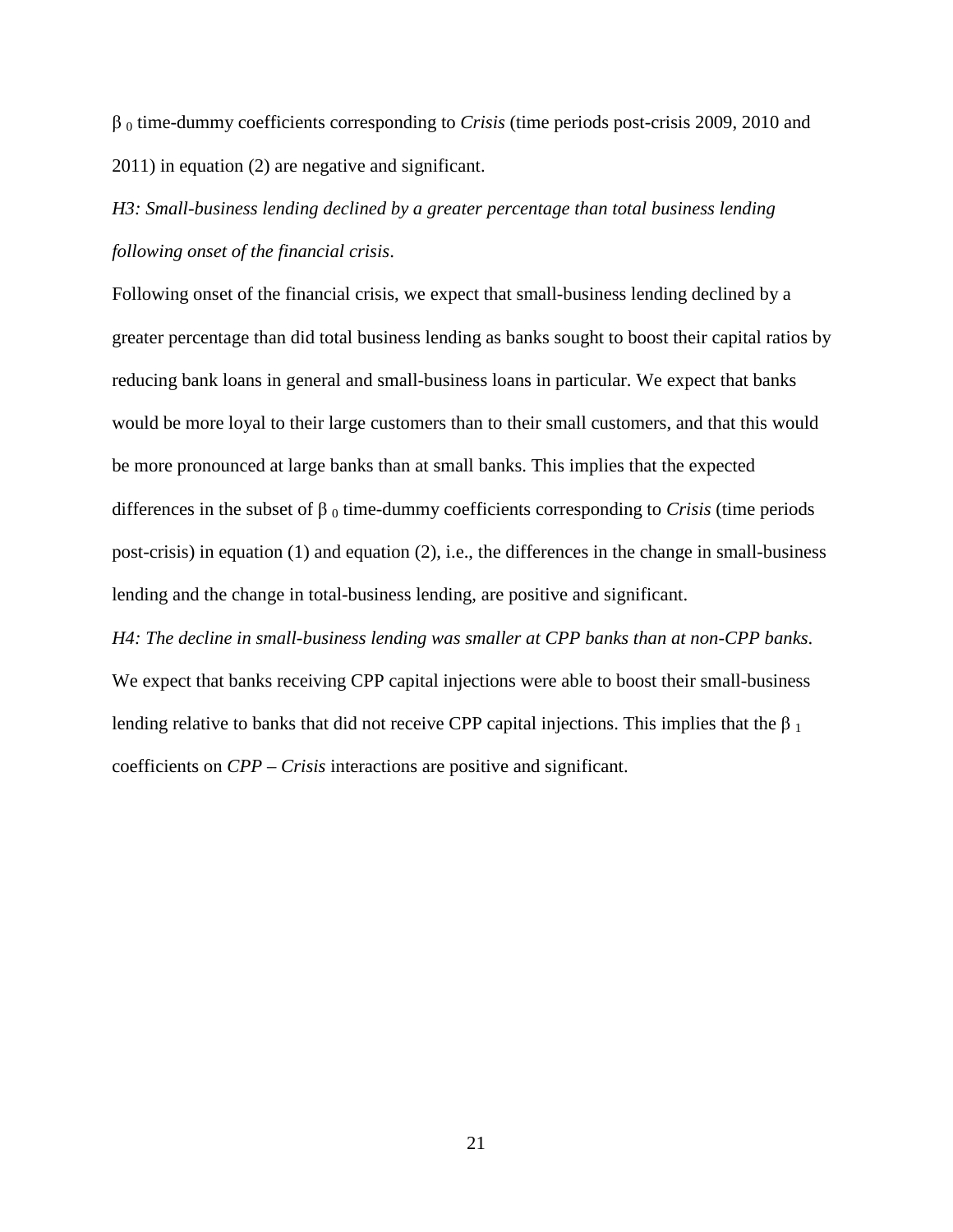14,000 12,000 10,000 **\$Billions** 8,000 6,000 4,000 2,000 0 2000  $-30^{17}$ 2002 **POD POGS POGE PORT** 2010 <sup>Toor</sup> <sup>199</sup> <sup>1990</sup> 2004  $-30^{17}$  $z_{\rm 0g}^{\rm 2}$ 1997 **POD POOS** <sup>1990</sup> -All Banks - Non-TARP - TARP

**Figure 3: Value of Total Assets All Banks and TARP Banks vs. Non-TARP Banks**

**Figure 4: Value of Total Business Loans All Banks and TARP Banks vs. Non-TARP Banks**

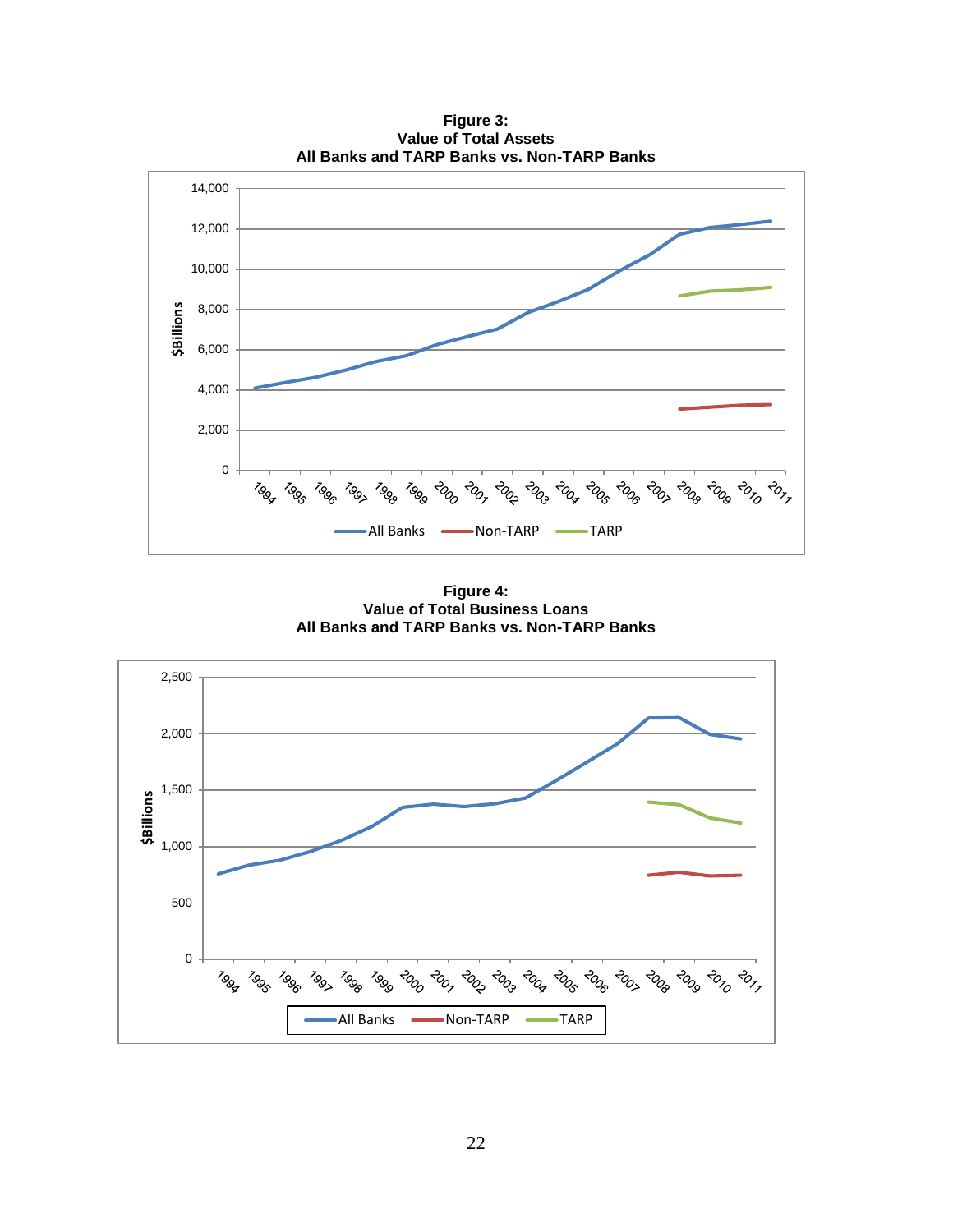#### <span id="page-26-0"></span>**6. Results**

#### <span id="page-26-1"></span>*6.1. Graphs and Descriptive Statistics*

Figures 3 and 4 show the nominal dollar values of total assets and total business loans, respectively, for all banks and separately, beginning in 2008, for TARP banks and non-TARP banks. As shown in Figure 3, from 1994 – 2008, total assets almost tripled from \$4.1 trillion to \$11.7 trillion, while the number of banks declined from 11,195 to 7,550 as the industry consolidated. Clearly evident in Figure 3 is the slowing of asset growth beginning in 2009.

Figure 4 shows that total business loans leveled off in 2009 at \$2.144 trillion and then declined by almost 9% in 2010 and 2011 to \$1.956 trillion. The decline at TARP banks was even larger at almost 10%. At non-TARP banks, the decline was only 3%, and actually ticked up slightly in 2011.

Figures 5 and 6 show the nominal dollar values of total Commercial & Industrial (C&I) loans and total Commercial Real Estate (CRE) loans, respectively. Again, the graphs show the values for all banks and separately, beginning in 2008, for TARP and non-TARP banks. In Figure 5, the recession following 9/11 is clearly evident, with total C&I loans declining from \$881 billion in 2000 to \$763 billion in 2004 before resuming growth in 2005 – 2008. C&I lending peaked in 2008 at \$1.203 trillion and then declined by 18% during 2009 – 2010 to a low of \$981 billion; lending grew slightly to \$993 billion in 2011. The drop was especially sharp at TARP banks, where C&I lending dropped by more than a fifth from 2008 to 2010, whereas the drop for non-TARP banks was less than 10%.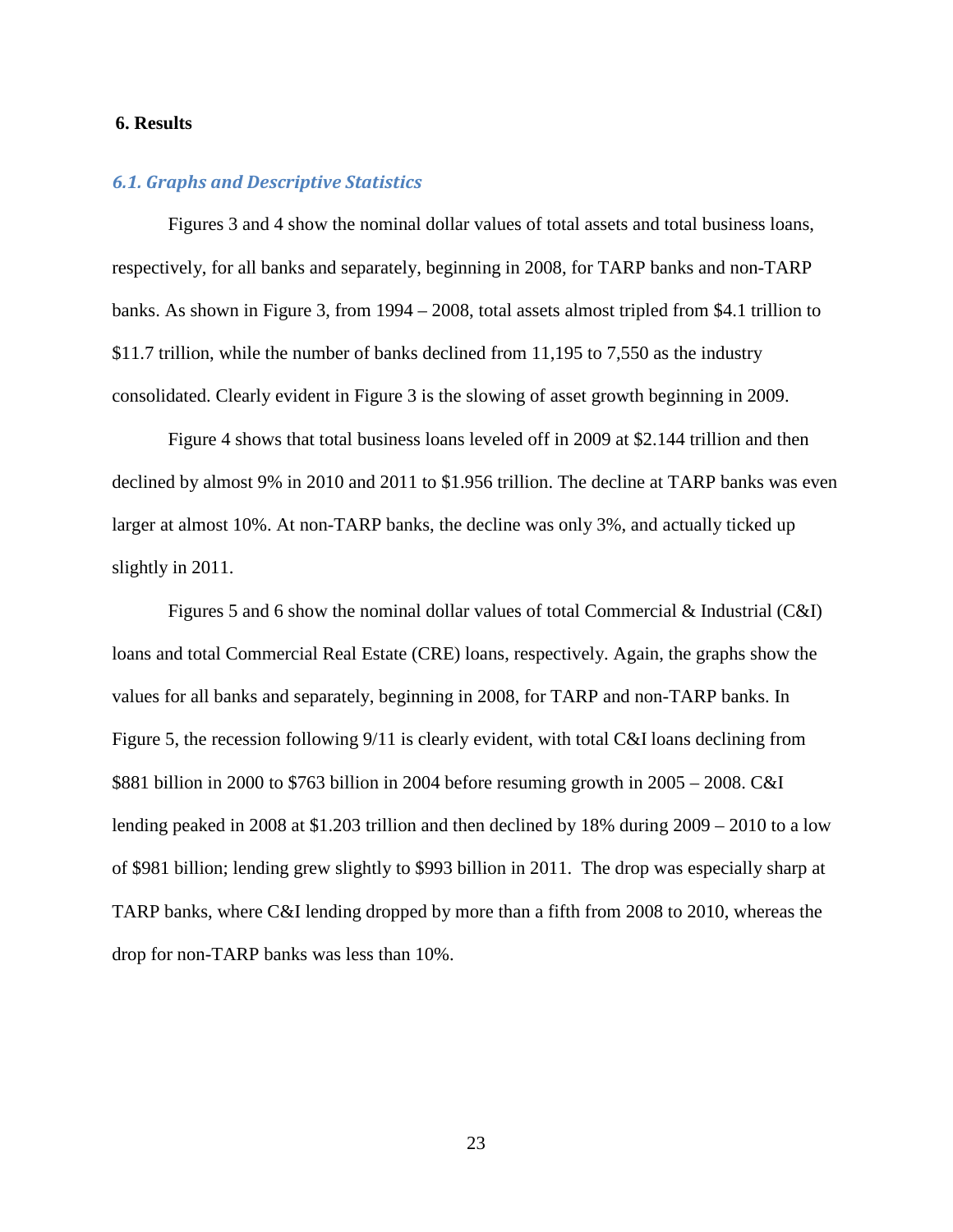

**Figure 5: Value of Total Commercial &Industrial Loans**

**Figure 6: Value of Total Commercial Real Estate Loans All Banks and TARP Banks vs. Non-TARP Banks**

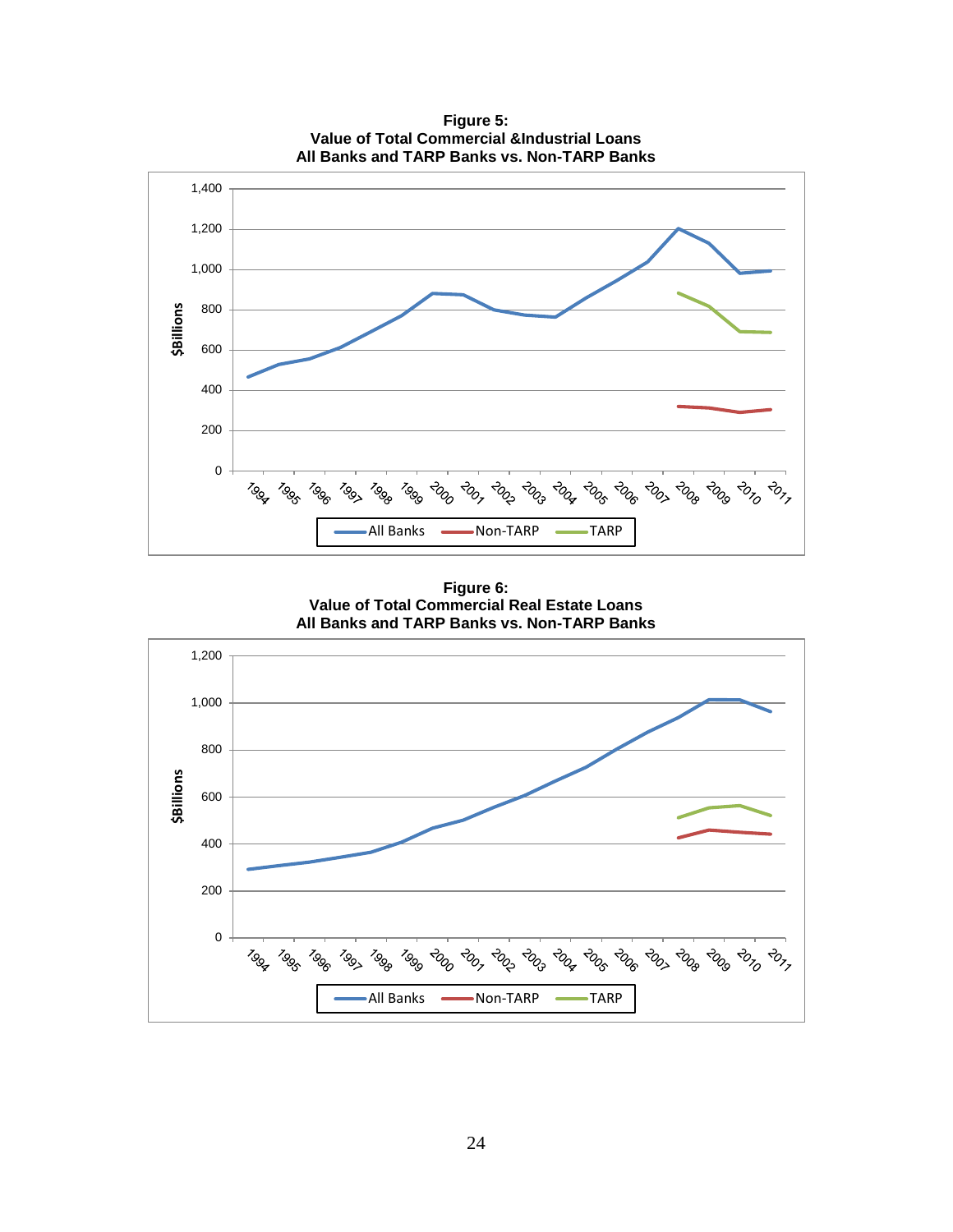In Figure 6, there is no discernible impact from the  $2001 - 2003$  recession on CRE lending, which steadily increased from \$292 billion in 1994 to \$467 billion in 2000; and then to a peak of \$1.014 trillion in 2009. CRE lending declined by about 5% from 2010 to 2011, to a low of \$963 billion. About two-thirds of this decline took place at TARP banks, where CRE lending fell by \$33 billion from 2010 to 2011. Lending at non-TARP banks peaked during 2010 before declining by 2% from 2010 to 2011.



Figure 7 shows the nominal value of total small-business loans for all banks and separately for TARP and non-TARP banks. From 1994 – 2008, small-business lending grew in each year, even during the 2001 – 2003 recession—from \$308 billion in 1994 to \$456 billion in 2000 and \$659 billion in 2008. During the financial crisis, small-business lending declined by \$117 billion, or almost 18%, to only \$543 billion in 2011. Hence, the impact on the financial crisis fell more heavily on small businesses than at larger firms, as total business lending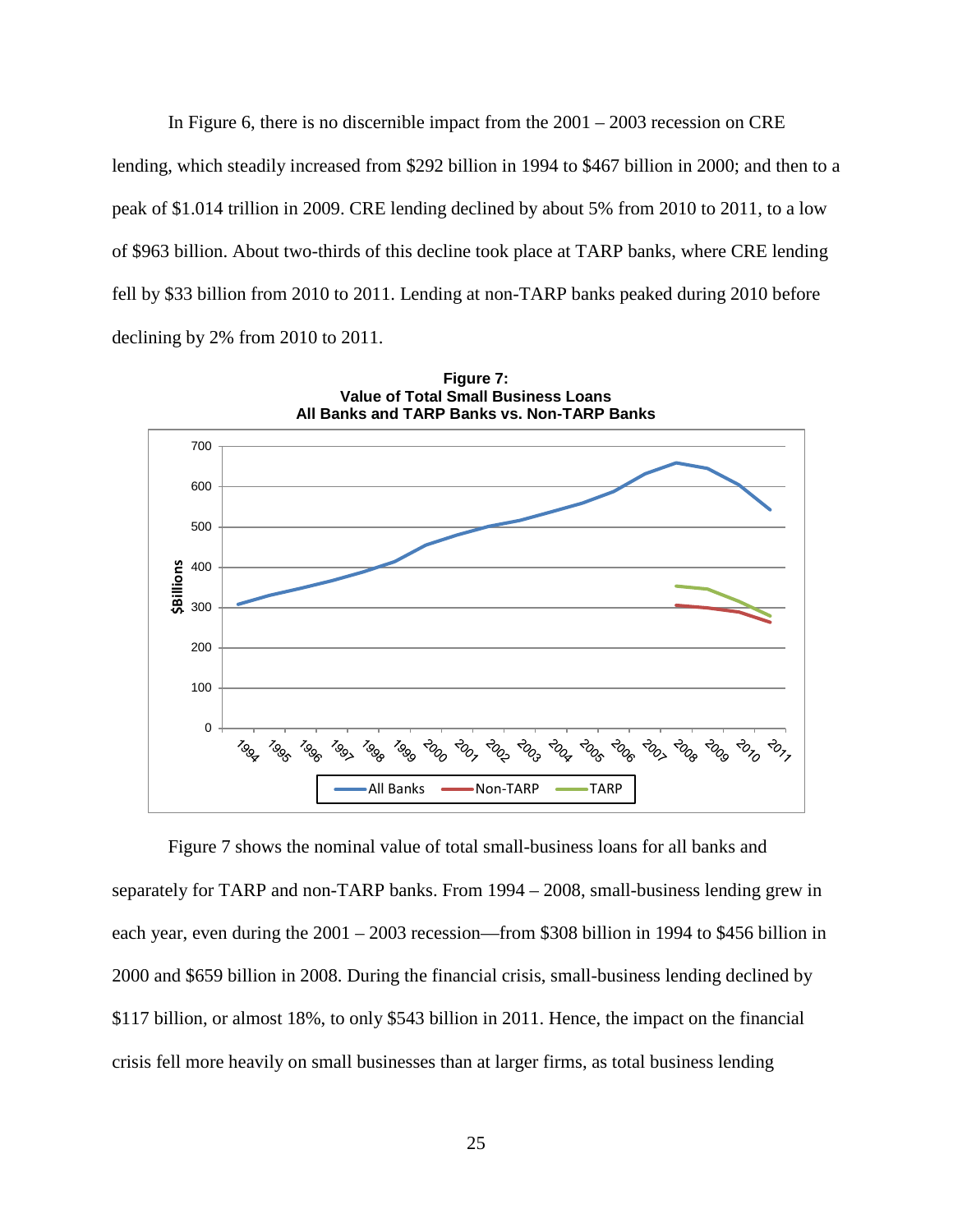declined by only 9%. At TARP banks, small-business lending declined by \$74 billion, or 21% from 2008 – 2011 whereas at non-TARP banks, the decline was only \$42 billion, or 14%.

Figures 8 and 9 break down total small-business lending into its two components: small C&I loans and small CRE loans, respectively. As shown in Figure 8, small-business C&I lending was essentially flat following 9/11, in stark contrast to the 13% decline in total C&I lending from 2001 to 2003. Other than 2003, small C&I lending rose in each year from 1994 to 2008, from \$158 billion to \$237 billion in 2000 and \$309 billion in 2008; then collapsed by 20% to only \$246 billion in 2011. Hence, the financial crisis impacted small business slightly more severely than larger firms, as total C&I lending declined by only 18%. Moreover, small C&I lending continued to decline sharply from \$284 billion 2010 to \$246 billion in 2011, while total C&I lending began to rebound. The percentage decline in small-business C&I lending from 2008 to 2011 was about 20% at both TARP and non-TARP banks. The \$38 billion decline was much larger at TARP banks than the \$26 billion decline at non-TARP banks.

Figure 9 shows an uninterrupted growth in small-business CRE lending from 1994 through 2008, rising from \$150 billion in 1994 to \$219 billion in 2000 and \$350 billion in 2008 and 2009. From 2009 to 2011, small-business CRE lending declined by more than 15% to only \$297 billion. Hence, small businesses were far more severely impacted than larger firms, as total CRE lending declined by 5% from 2009 to 2011. In fact, the \$53 billion decline in CRE lending to small firms is more than the \$51 billion decline in total CRE lending, which means that CRE lending to larger firms actually increased during the financial crisis. Small-business CRE lending is almost evenly split between TARP and non-TARP banks, but the decline in small-business CRE lending was far more severe at TARP banks, where it declined by 21%, than at non-TARP banks, where it declined by only 9%.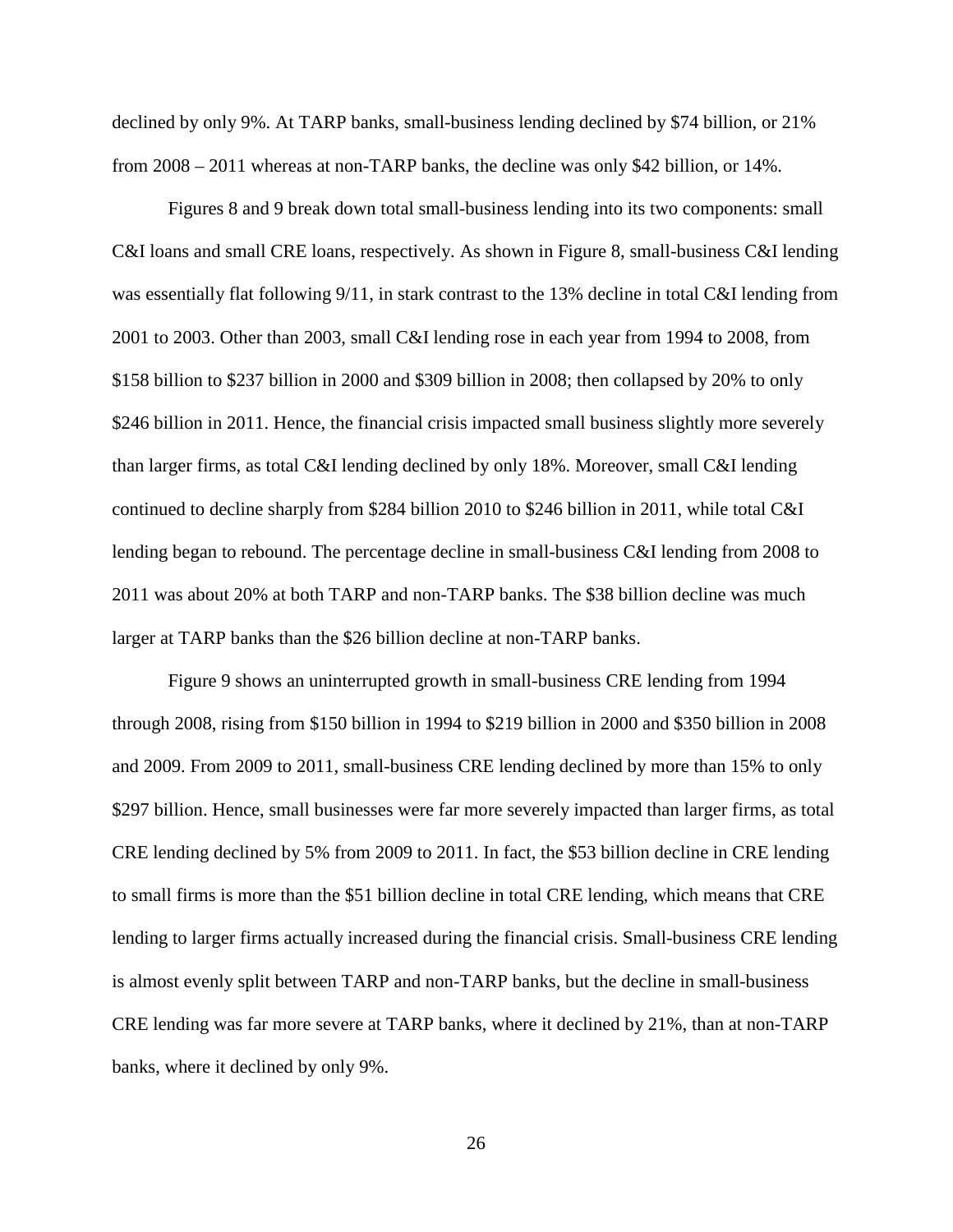

**Figure 9: Value of Small Commercial Real Estate Loans All Banks and TARP Banks vs. Non-TARP Banks**

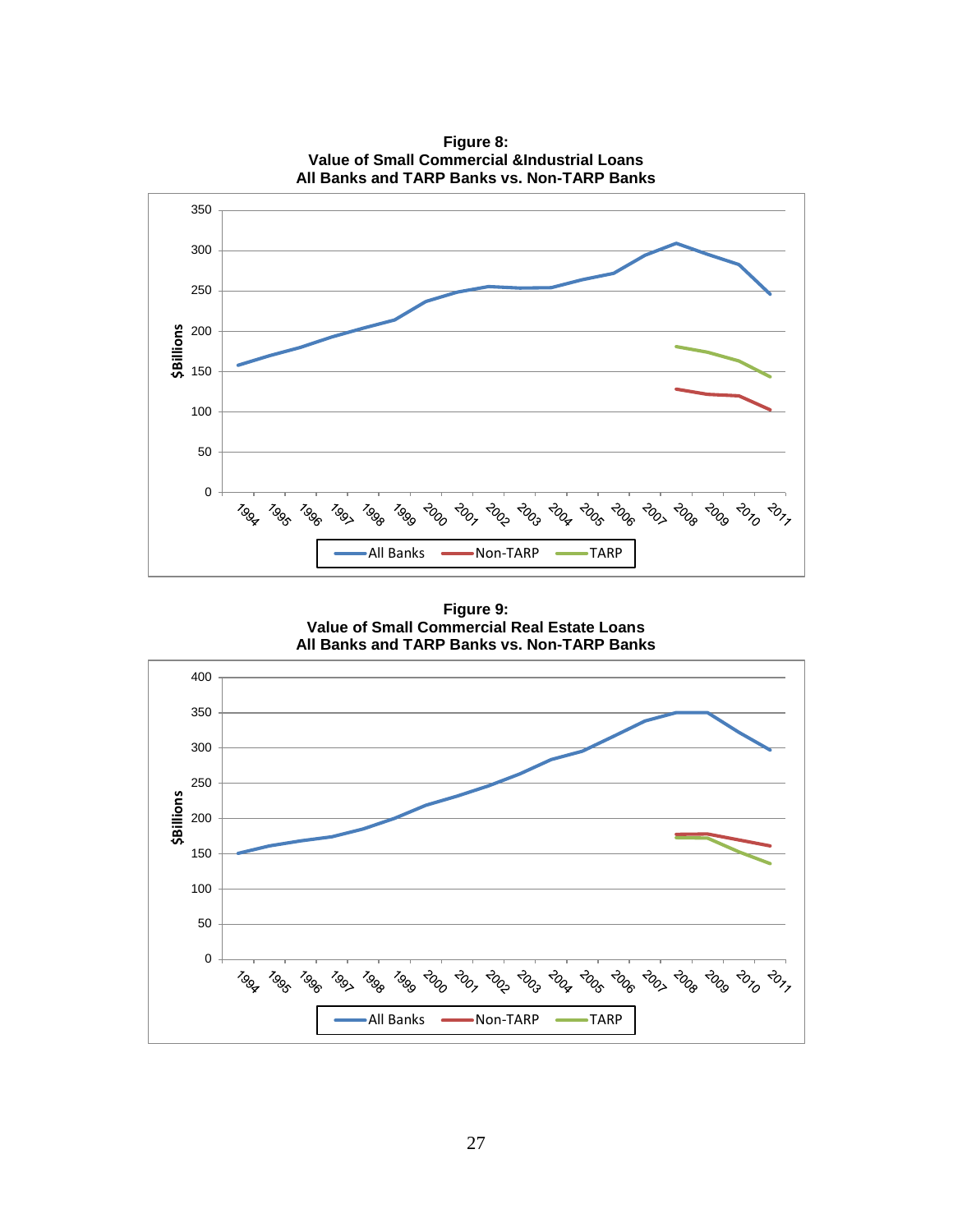To summarize our findings, the evidence shows that the financial crisis reduced lending to small businesses by significantly more than it reduced lending to larger firms. When we look at differences in lending by banks that did, and did not, receive capital injections from the TARP's CPP, we find that both total business lending and small-business lending declined by more at TARP banks than at non-TARP banks. This strongly suggests that the TARP failed in one of its principal goals—to spur bank business lending, especially to small businesses.

#### <span id="page-31-0"></span>*6.2 Multivariate Analysis*

In this section, we present results from our multivariate regression analysis of bank lending. We estimate a series of ordinary-least-squares regressions with bank- and year-fixed effects that enable us to test for significant differences in the lending of TARP and non-TARP banks following the financial crisis. We also include a set of control variables for the level of lending, firm size, capital adequacy, asset quality, earnings, liquidity, and loan commitments.

Table 4 presents results for the annual percentage change in lending, while Table 5 presents the results for the annual change in the ratio of loans to assets, and Table 6 presents the results for the natural logarithm of loans. Each table presents results from a series of six regressions where the dependent variables are (1) total small business loans, (2) small C&I loans, (3) small CRE loans, (4) total business lending, (5) all C&I loans, and (6) all CRE loans. Each model includes a set of control variables measures as of the previous year, a set of year fixed effects (not shown for  $1994 - 2006$ , shown for  $2008 - 2011$ , with  $2007$  being the omitted category), a set of bank fixed effects (not shown), and a set of interaction terms between yearfixed effects for 2009, 2010, and 2011 and an indicator for banks receiving TARP CPP funds prior to that year. These interaction terms enable us to test whether lending by banks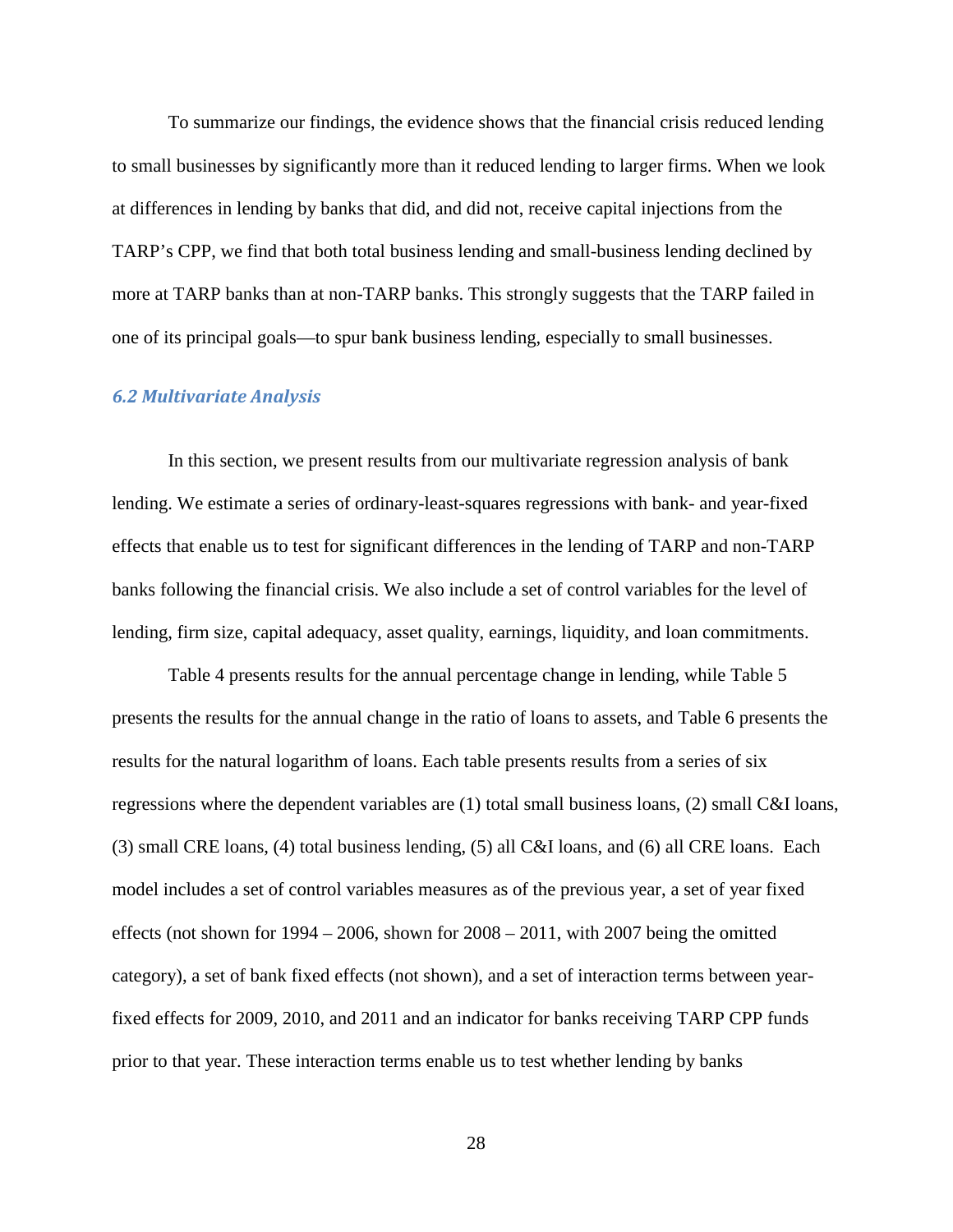participating in the TARP CPP increased (or decreased) their lending by more than banks not receiving capital injections from the TARP CPP.

#### *6.2.1 Percentage Change in Business Loans*

In Table 4, we analyze the percentage change in business loans over the period 1994 – 2011. For all six models, the adjusted R-square is greater than 0.30; by contrast, Berger and Udell (2004) report adjusted R-squares of less than 0.06. Our key variables of interest are the year fixed effects and the TARP interaction terms for 2009, 2010 and 2011; i.e., the period after the onset of the financial crisis. The dummy for 2007 is omitted so the interpretation of the coefficients is the percentage change in lending relative to 2007. For the year fixed effects, most of the coefficients for 2009, 2010 and 2011 are negative and significant at the 0.10 level or better in each of the six models. Most are significant at better than the 0.01 level.

For total small business loans, the coefficients indicate that the percentage decline in lending was 1.3% in 2009, 2.7% in 2010 and 4.0% in 2011 relative to the start of the crisis in 2007. For small C&I loans, the coefficients indicate that the percentage decline in lending was 5.4% in 2009, 6.5% in 2010 and 6.3% in 2011. For small CRE loans, the coefficients indicate that the percentage decline in lending was 0.6% in 2010 and 2.9% in 2011; however, for 2009, lending actually increased by 1.7%. This is most probably due to drawdowns on previously committed lines of credit following the crisis rather than to new lending.

For total business loans, the coefficients indicate that the percentage decline in lending was 1.3% in 2010 and 1.9% in 2011 relative to the start of the crisis in 2007; for 2009, lending increased slightly by a statistically insignificant 0.2%. For all C&I loans, the coefficients indicate that the percentage decline in lending was 6.7% in 2009, 7.0% in 2010 and 5.7% in 2011. For all CRE loans, the coefficients indicate that the percentage decline in lending was 0.5% in 2011; as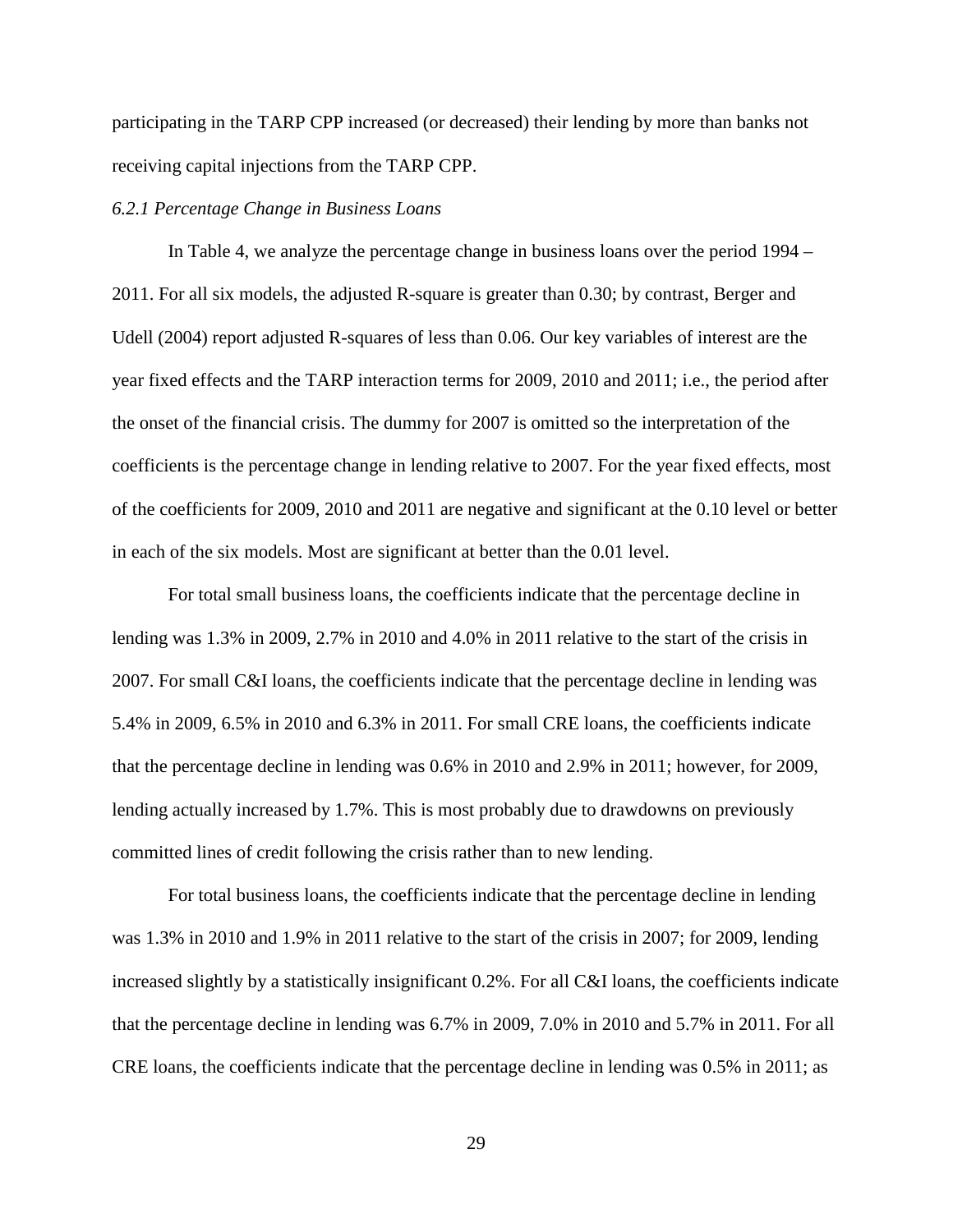with small CRE lending, all CRE lending actually increased during 2009 by 3.7% and again in 2010 by 1.2%.

When we compare the year coefficients for total small-business lending with those of all business lending, we find that loans to small businesses declined by more than loans to all businesses. Hence, it appears that the decline in business lending to small firms was more severe than the overall decline in business lending to all firms. Within business lending, small firms appear to have fared somewhat better than all firms in C&I lending, but fared worse in CRE lending.

Next, we turn to the TARP interactions with year fixed effects. For 2010, all three of the small-business coefficients are negative and significant at the 0.10 level or better. For 2009, the coefficients on all small business lending and on small CRE lending are negative and significant; the coefficient on small C&I lending is negative but lacks statistical significance. For 2011, all three coefficients are negative, but lack statistical significance. Hence, the results suggest that TARP banks failed to increase lending to small businesses during the two years following implementation of the TARP; in fact, they reduced lending by about 2% - 4% more than did other banks.

For all business lending, the coefficients for 2009 are positive, but not significantly different from zero; for 2010, only C&I lending is negative and significant; and, for 2011, total business lending and total CRE lending were both positive, but lack statistical significance, as does the negative coefficient on total C&I lending. In simpler terms, TARP banks reduced lending during 2009 – 2011 by about the same amount as did other banks.

Among our control variables, we find that coefficients on the ratio of loans to assets, where "loans" corresponds to each of the six dependent variables (e.g., small business loans,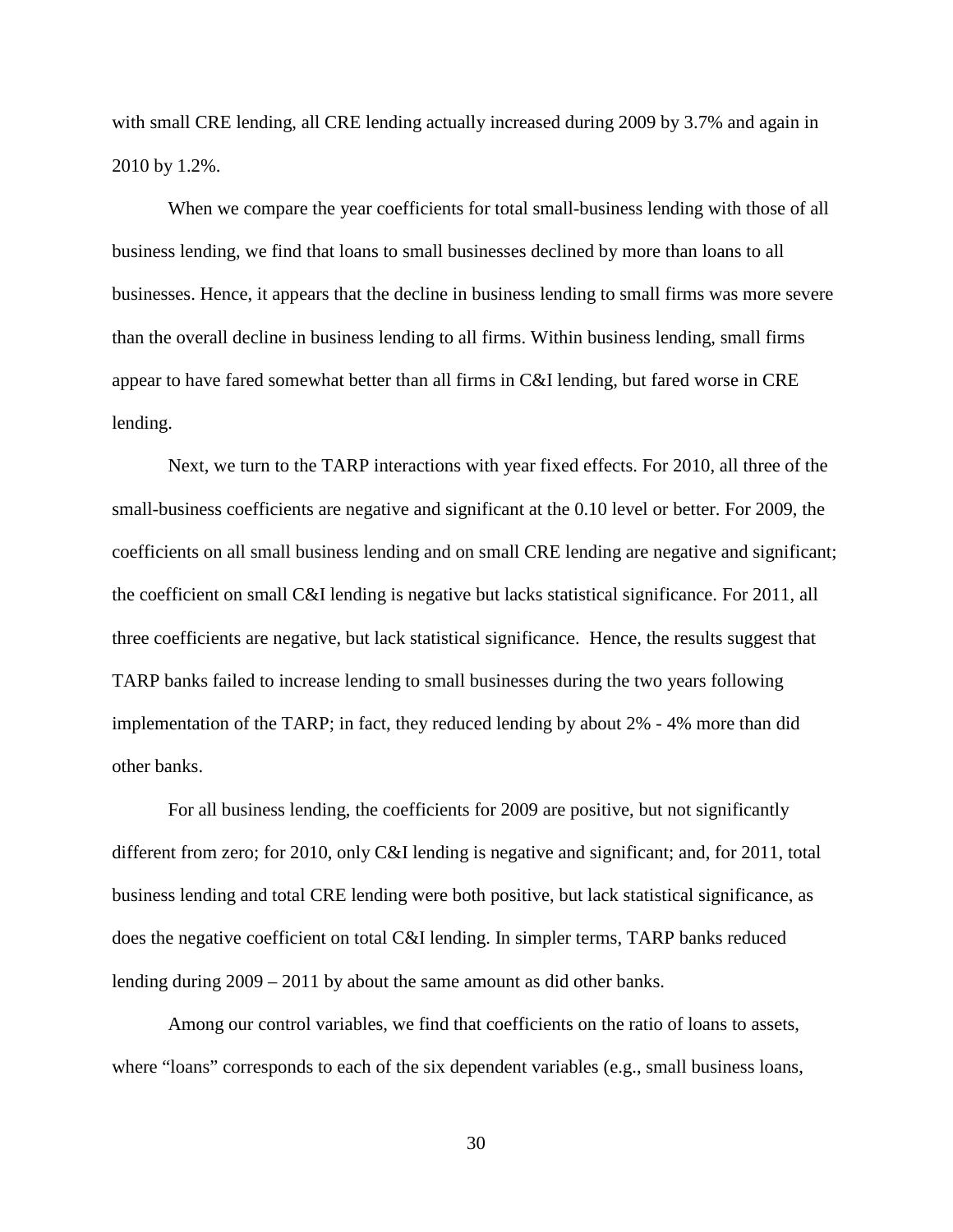small C&I loans, small CRE loans, etc.) are negative and highly significant in each of the six regressions. This is consistent with mean reversion to a target loan-to-asset ratio.

Coefficients on the ratio of total equity to total assets are positive and highly significant in each of the six regressions, indicating that better capitalized banks increase their lending by more than less well capitalized banks. This refutes industry claims that higher capital ratios would adversely impact business lending.

Coefficients on the ratio of NPLs to total assets are negative and significant in each of the six regressions, indicating that worse asset quality leads to lower lending. This is consistent with past research showing that banks with asset quality problems tend to shed assets rather than grow assets, typically by curtailing new lending.

Coefficients on the ratio of net income to assets are negative and highly significant in each of the six regressions, indicating that more profitable banks increase lending by less than do less profitable banks. This is consistent with the existence of moral hazard due to deposit insurance; unprofitable banks double down by increasing their portfolio risk through increased business lending.

Coefficients on the ratio of liquid assets to total assets are negative and significant for small CRE loans and for total CRE loans, indicating that more liquid banks change CRE lending by more than do less liquid banks. The coefficients for both small and total C&I lending are positive but statistically significant, indicating that more liquid banks change C&I lending by no more than do less liquid banks. This may reflect the fact that CRE loans are typically longer in maturity than C&I loans and, hence, expose a bank to more funding, as we saw in 2008.

Coefficients on the ratio of core deposits to total assets are negative and significant in each of the three business lending regressions, but only for total loans C&I loans among the three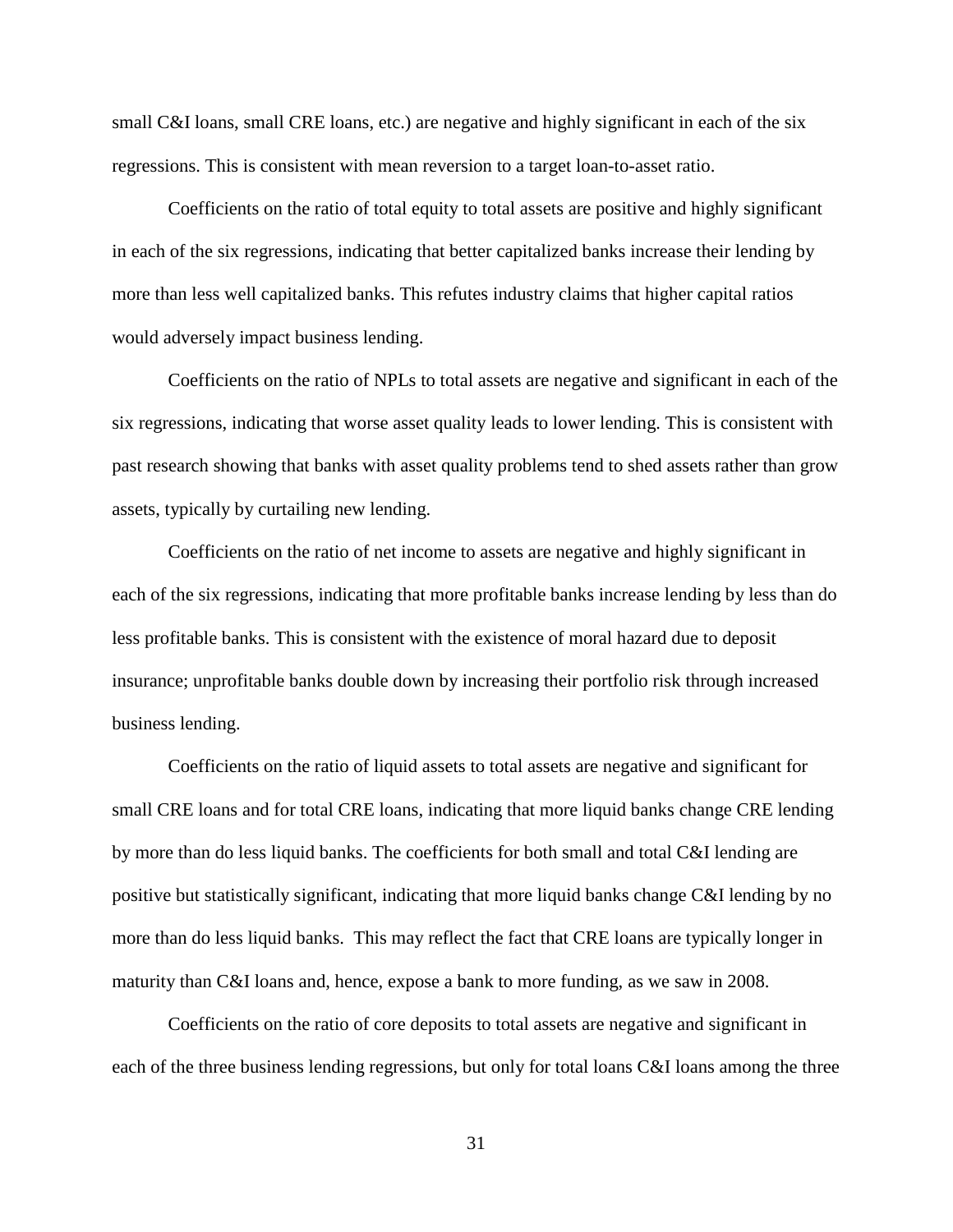small business lending regressions. In general, this indicates that banks that rely more upon core deposits for funding increase business lending by less than other banks.

Coefficients on the ratio of business loan commitments to total credit are positive and highly significant in each of the six regressions, indicating that banks with more loan commitments increase subsequent lending by more than banks with fewer loan commitments. This is consistent with the findings of Cornett et al. (2011).

Coefficients on bank size are negative and highly significant in each of the six regressions, indicating that larger banks increase lending by less than smaller banks. Moreover, the coefficient on bank size for small-business lending is almost twice as large as for totalbusiness lending. This is yet more evidence against allowing a handful of megabanks to control a growing share of industry assets, as small-business lending will be negatively impacted.

The indicator for *de novo* banks is positive and highly significant in each of the six regressions, consistent with our expectation that *de novo* banks increase lending by more than mature banks. This argues for policies that foster new banks, such as lower minimum capital requirements for a new bank charter.

#### *6.2.2 Percentage Change in Ratio of Business Loans to Total Asset*

In Table 5, we analyze the change in ratio of business loans to total assets over the period 1994 – 2011. Once again, the adjusted R-square for each of the six regressions is greater than 0.30.

For total small business loans, the coefficients indicate that the decline in the loan-toasset ratio was 2.1% in 2009, 3.9% in 2010, and 6.1% in 2011 relative to the start of the crisis in 2007. For small C&I loans, the coefficients indicate that the decline in the loan-to-asset ratio was 6.1% in 2009, 7.6% in 2010 and 8.3% in 2011. For small CRE loans, the coefficients indicate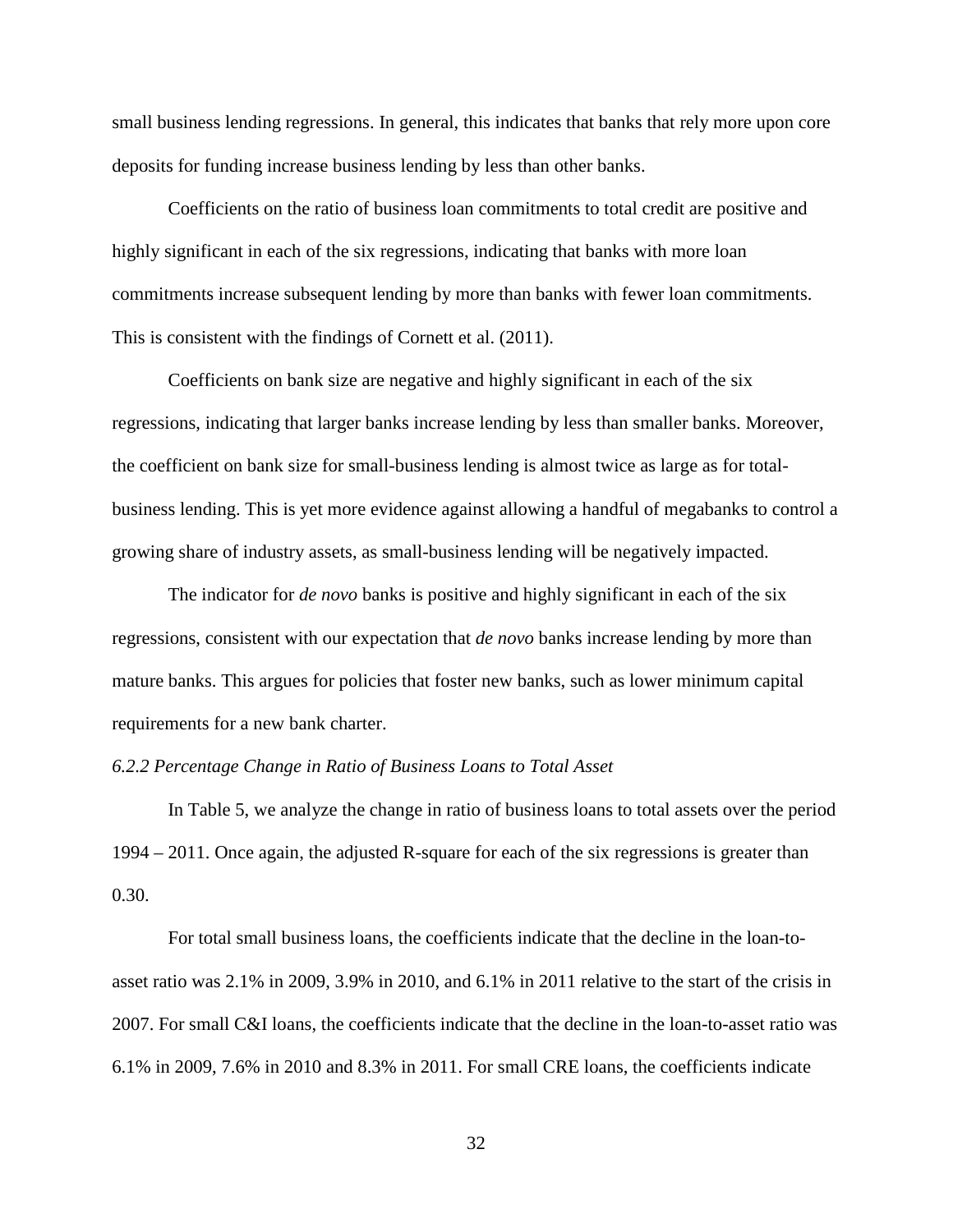that the decline in the loan-to-asset ratio was 1.8% in 2010 and 4.7% in 2011 relative to the start of the crisis in 2007; for 2009, the ratio increased by a statistically insignificant 0.7%, most probably attributable to drawdowns of pre-existing commitments.

For total business loans, the coefficients indicate that the decline in the loan-to-asset ratio was 0.7% in 2009, 2.4% in 2010, and 3.9% in 2011 relative to the start of the crisis in 2007. For all C&I loans, the coefficients indicate that the decline in the loan-to-asset ratio was 7.2% in 2009, 8.0% in 2010 and 7.6% in 2011. For all CRE loans, the coefficients indicate that the loanto-asset ratio increased by 2.6% in 2009, as pre-existing commitments were drawn down. In 2011, the ratio declined by 2.2% after remaining essentially flat in 2010.

When we compare the year coefficients for total small-business lending with those of all business lending, we find that the loan-to-asset ratio for small business loans declined by more than the corresponding ratio for all business loans. Hence, it appears that the decline in business lending to small firms was more severe than the overall decline in business lending to all firms. Within business lending, small firms appear to have fared about the same as all firms in C&I lending, but fared worse in CRE lending.

Next, we turn to the TARP interactions with year fixed effects. For both 2009 and 2010, all three of the small-business coefficients are negative; the coefficients on total small business lending are statistically significant at better than the 0.01 level in both 2009 and 2010, but are insignificant in 2011. The coefficient on small C&I lending is significant only for 2010, and the coefficient on small CRE lending is significant only for 2009.

For all business lending, the TARP coefficients for 2009 and 2010 are essentially zero and lack statistical significance; however, a significant positive coefficient of 3.1% is observed for 2011, after most TARP banks had repaid their TARP funds. For total C&I loans, the -2.2%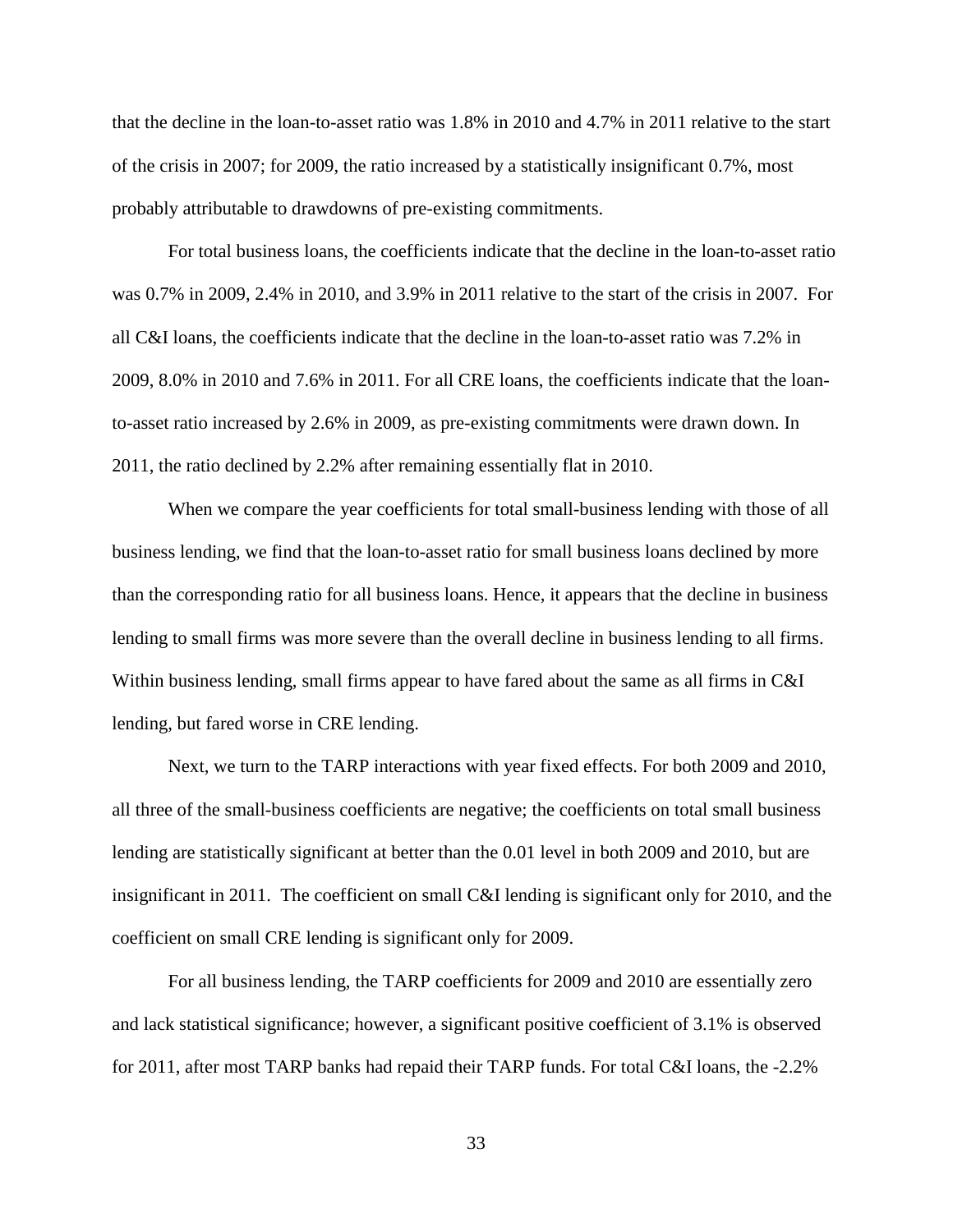coefficient for 2010 is negative and significant; the coefficients for 2009 and 2011 are not significantly different from zero. For total CRE loans, all three coefficients are positive and significant. This is the only evidence we can find of any increase in lending by TARP banks relative to non-TARP banks.

With respect to the control variables, the results are largely consistent with what we observed in Table 4.

In summary, the results in Table 5 are generally consistent with those in Table 4, showing that TARP banks failed to increase lending to small businesses during the three years following implementation of the TARP; instead, the evidence shows that TARP recipients reduced smallbusiness lending by more than non-TARP banks.

#### *6.2.3 Natural Logarithm of Business Loans*

In Table 6, we analyze the natural logarithm of business loans in each of the six categories over the period 1994 – 2011. Because we include the lagged value of the dependent variable as an explanatory variable, this regression is equivalent to estimating the percentage change in lending, but relaxing the constraint that the coefficient on the lagged dependent variable is equal to 1.00. Because we are analyzing a logarithmic dependent variable, the interpretation of coefficients on explanatory variables is the percentage change in lending for a one unit change in the explanatory variable.

In each of these six regressions, the adjusted R-square for each of the six regressions is greater than 0.90, which is primarily attributable to the fact that we are now explaining the level, rather than the change in the level, of lending, coupled with the high degree of auto-correlation in the dependent variable.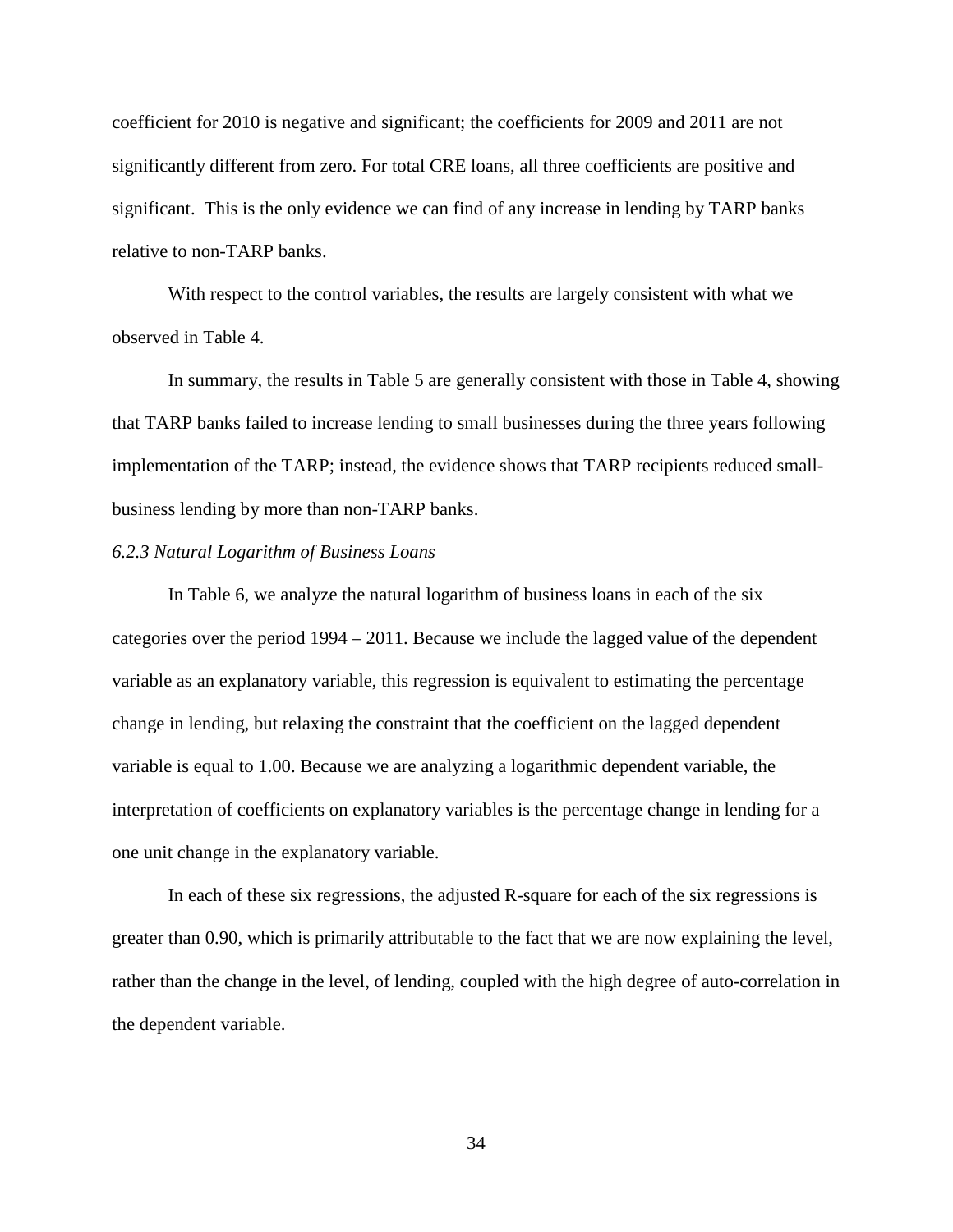For total small business loans, all of the year coefficients are negative and significant at better than the 0.05 level, and indicate that the small-business loans declined by 2.1% in 2009, 2.4% in 2010, and 3.3% in 2011 relative to the start of the crisis in 2007. For small C&I loans, all of the year coefficients again are negative and significant at better than the 0.01 level, and indicate that small C&I loans declined by 6.1% in 2009, 6.4% in 2010 and 7.2% in 2011. For small CRE loans, however, all of the coefficients are positive and significant at better than the 0.10 level. These coefficients indicate that, relative to 2007 small CRE loans increased by 3.4% in 2009, 2.1% in 2010 and 1.9% in 2011. However, it is important to note that small CRE lending peaked during 2009 as banks made good on pre-existing commitments. As the coefficients show, small CRE lending declined in 2010 and 2011 relative to this 2009 peak.

For total business loans, each of the coefficients is negative, but only significant for 2011; they indicate that the total business lending declined by 0.2% in 2009, 0.9% in 2010 and 1.2% in 2011 relative to the start of the crisis in 2007. For all C&I loans, all three coefficients are negative and significant at better than the 0.01 level, and indicate that the C&I lending declined by 7.1% in 2009, 6.5% in 2010 and 6.2% in 2011 relative to 2007. For all CRE loans, however, each of the coefficients is positive and significant at better than the 0.01 level, and indicate that, relative to 2007, CRE lending grew by 6.0% in 2009, 4.2% in 2010 and 4.4% in 2011. Again, it is important to remember that all CRE lending peaked in 2009 because of takedowns of preexisting commitments.

When we compare the year coefficients for total small-business lending with those of all business lending, we find that the log of small business loans declined by more than the log of all business loans for all business loans. Hence, it appears that the decline in business lending to small firms was more severe than at larger firms. Within business lending, small firms appear to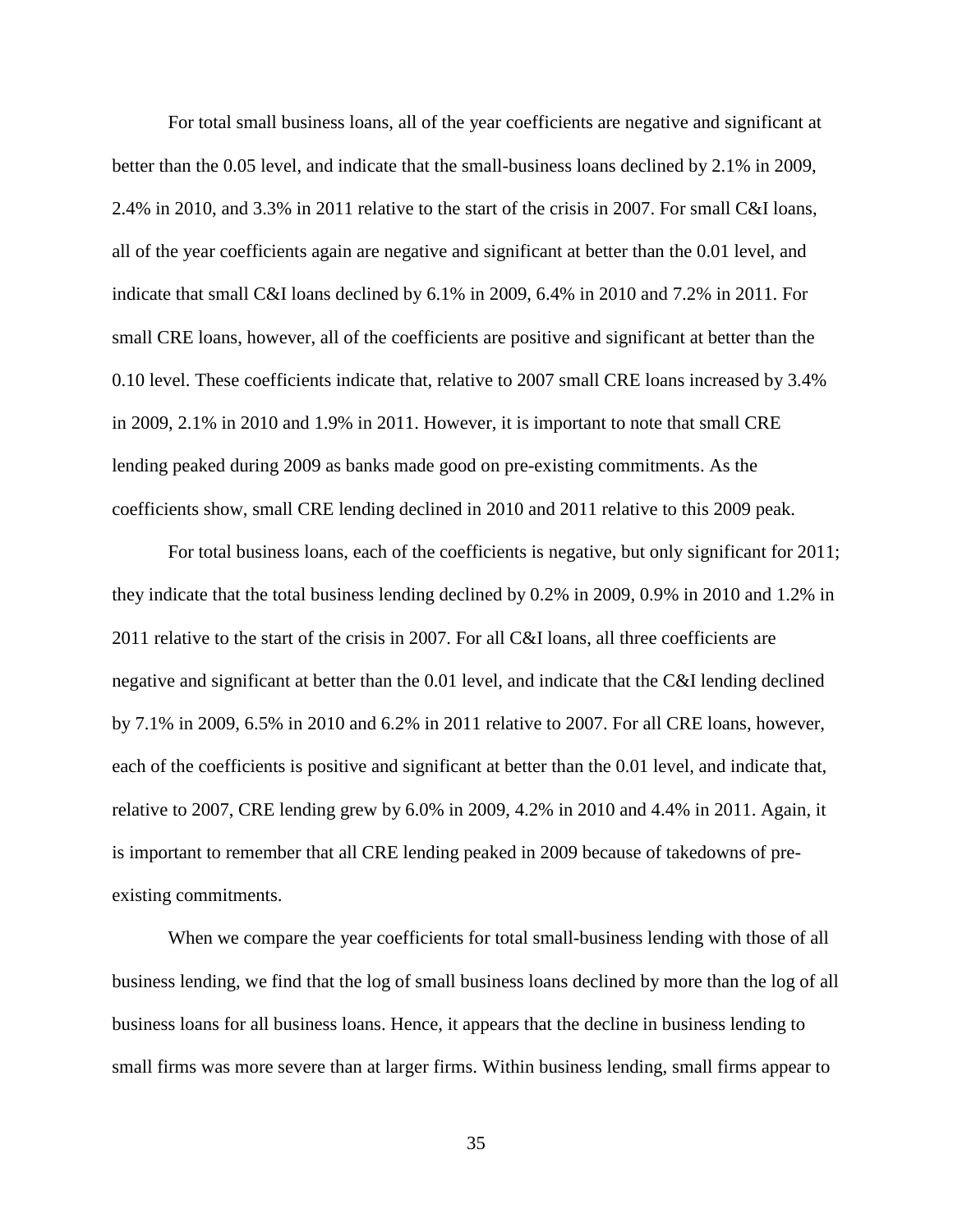have fared about the same as all firms in C&I lending, but fared worse in CRE lending, even though CRE lending appears to have continued to grow during 2009 – 2011.

Next, we turn to the TARP interactions with year fixed effects. For 2009, 2010, and 2011, each of the three small-business coefficients is negative and significant at better than the 0.001 level, with the exception of small C&I lending for 2011. The magnitude of decline ranges from a low of 3.8% to a high of 11.9%. In other words, TARP banks reducing small-business lending by significantly more than did non-TARP banks. Consistent with the results in Tables 4 and 5, the results in Table 6 suggest that TARP banks not only failed to increase lending to small businesses during the three years following implementation of the TARP; instead, they significantly reduced lending to small businesses by even more than non-TARP banks.

For all business lending, each of the nine coefficients for 2009 – 2011 again is negative, but only the coefficients for 2010 are statistically significant. Again, this evidence suggests that TARP banks reduced business lending relative to non-TARP firms, although not as severely as small-business lending.

With respect to the control variables, the results are largely consistent with what we observed in Tables 4 and 5.

#### *6.2.4 Robustness Tests*

Not shown in the tables are the results of a number of robustness tests. First, we test alternative control variables. Following Berger and Udell (2004), we replace net income to total assets (ROA) with net income to total equity (ROE) and replace nonperforming assets to assets with loan-loss reserves to assets. Next, we include dummy variables for primary regulator. These alternative control variables do not qualitatively change our results regarding business lending following the crisis. ROE has the same sign and general level of significance as ROA, as also is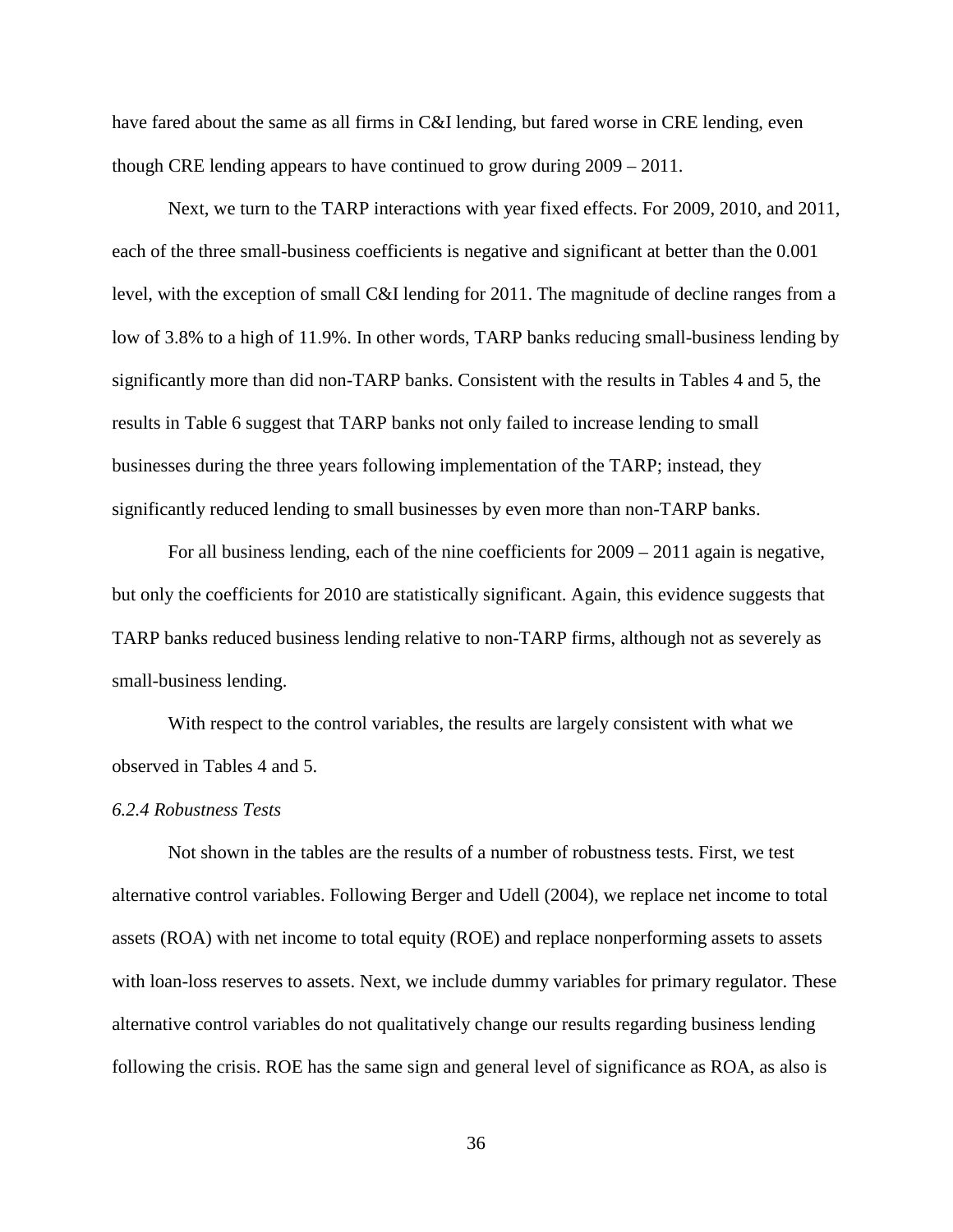the case with Loss Reserves and Nonperforming Assets. The indicators for Fed and OCC (Office of the Comptroller of the Currency) are both negative and the indicator for OCC is highly significant, indicating that OCC banks grew small business lending more slowly than did banks regulated by the FDIC and the Fed.

Second, we reduce our time horizon, first to  $2000 - 2011$  and then to  $2005 - 2011$ . These alternative sample periods do not qualitatively change our results regarding C&I lending, but do weaken the results regarding CRE lending. Some of the time fixed effects become positive and significant but the TARP-Year interactions remain negative and significant.

Third, we delete from our sample the more than 300 banks that failed during 2007 – 2011. Again, this alternative sample does not qualitatively change our results regarding business lending.

Fourth, we delete from our sample any bank that does not appear in the sample for at least five years. Again, this alternative sample does not qualitatively change our results regarding business lending.

Fifth, we delete *de novo* banks from our sample. Again, this alternative sample does not qualitatively change our results regarding business lending.

Sixth, we replace our time fixed-effects dummies with a set of variables chosen to control for loan demand. The most important of these is a variable from the National Federation of Independent Businesses (NFIB) survey of small firms asking whether the firm had any need for credit. In addition, we include the yield on the 10-year U.S. Treasury Bond and the national unemployment rate, collected from the Federal Reserve Economic Data (FRED) website at the St. Louis Federal Reserve Bank. Coefficients on each of these variables are highly significant, and the adjusted R-squares on the models are comparable to those with the time fixed-effects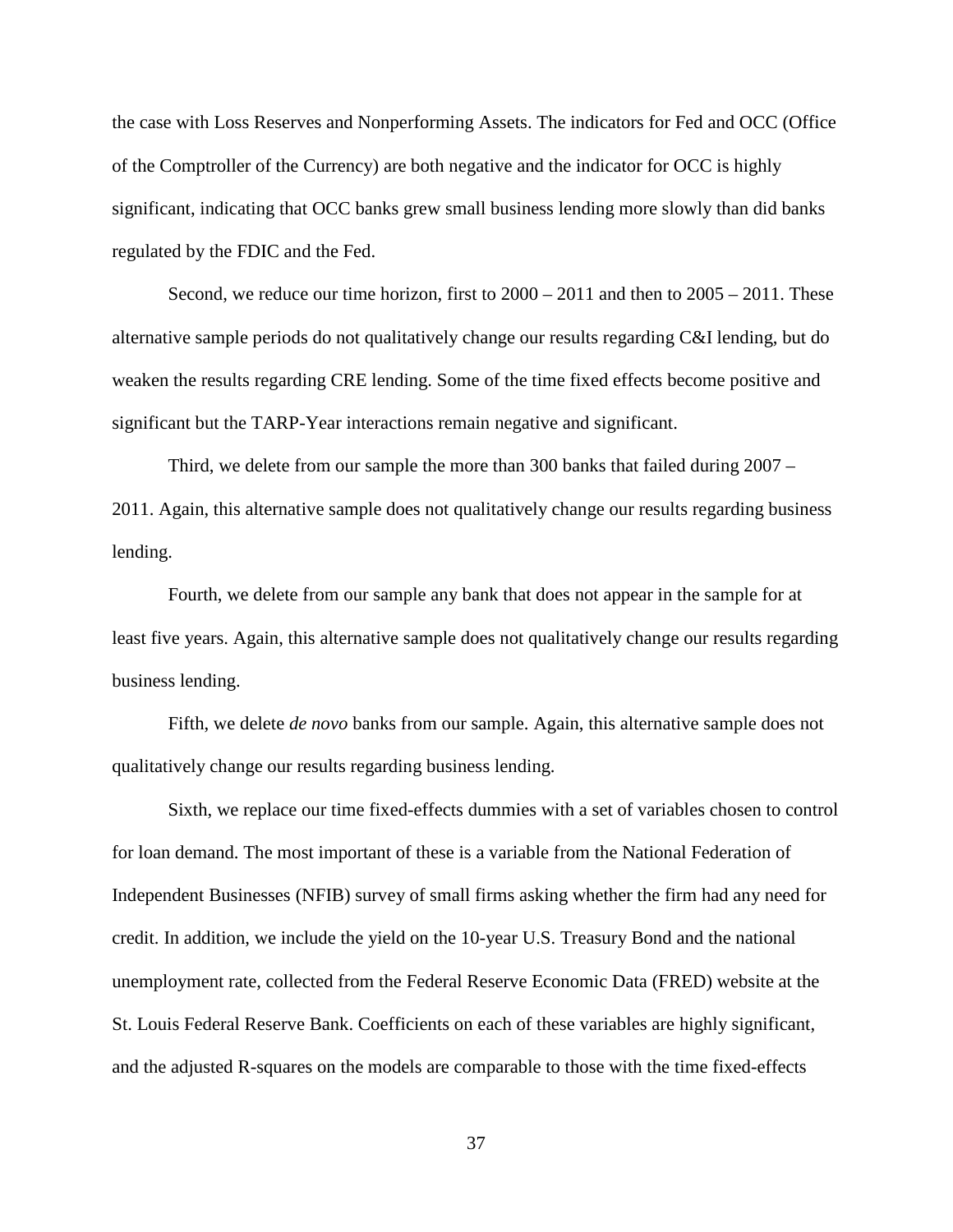dummies. Once again, this robustness test does not alter our findings in a qualitative way. To the contrary, it strengthens them, as t-statistics become even larger.

#### <span id="page-41-0"></span>**7. Summary, Conclusions, and Policy Relevance**

In this study, we analyze how the financial crisis of 2007 – 2008 and its aftermath affected U.S. bank lending to businesses and, in particular, lending to small-businesses. We find that bank lending to businesses in the U.S. declined significantly following the crisis, and that it declined by significantly more for small firms than for larger firms. These results hold in both univariate and multivariate analyses.

We also find that banks receiving capital injections from the TARP's \$200 billion Capital Purchase Program decreased their lending to businesses both large and small by even more than did banks not receiving government capital. One of the key goals of the TARP was to boost business lending, especially to small businesses; in this respect, our results show that the TARP was a failure.

As the first rigorous analysis of how the financial crisis impacted bank lending to small U.S. businesses, this study provides both academics and policymakers with new insights into how the financial crisis affected the availability of credit to small firms, and how to tailor macroeconomic policies, regulations and taxes to help small businesses obtain needed credit. This is critically important because theory suggests that credit-constrained firms are smaller, less likely to hire new employees, and less likely to make new long-term investments that could improve economic growth, so policies that help these firms improve their capitalization should lead to higher growth in both employment and output (GDP).

As the first rigorous analysis of how the TARP's Capital Purchase Program impacted lending to small businesses by banks that did, or did not, receive capital injections from the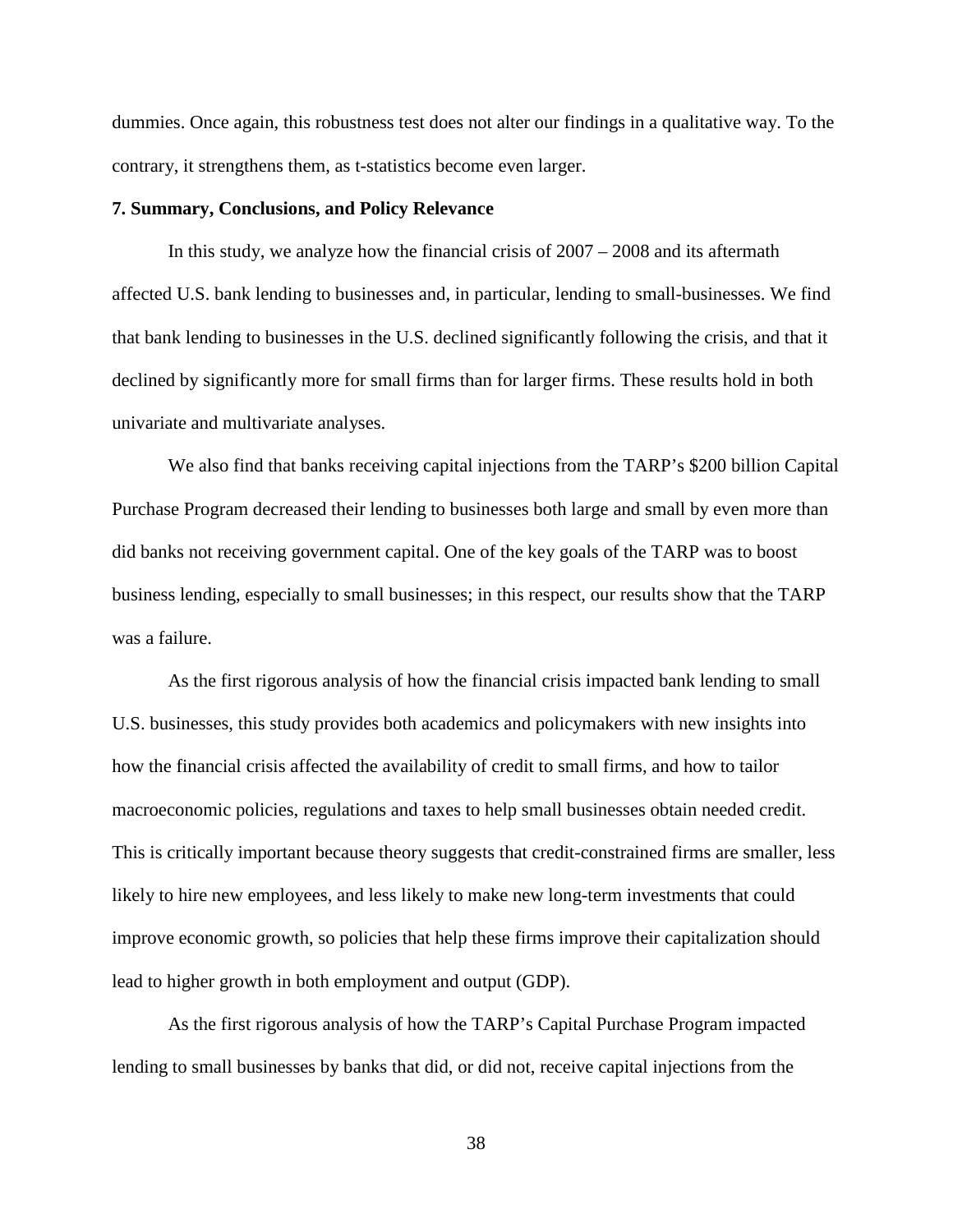program, this study provides important new evidence on the success (or failure) of the CPP in one of its key stated goals—to increase bank lending in general and small business lending, in particular. Our findings strongly suggest that the TARP's CPP failed to increase small-business lending at participating banks beyond what we observed at non-participating banks. Rather, the evidence strongly suggests that TARP banks decreased lending by *even more* than did non-TARP banks. In this respect, at least, it appears that the TARP's CPP was a dismal failure.

Our analysis also reveals some other interesting results unrelated to lending during the crisis, but that provide important new evidence on the determinants of business lending. First, we find a strong and significant positive relation between bank capital adequacy and business lending. This has important policy implications for regulators who are considering proposals to increase minimum capital requirements, especially for systemically important institutions. Our results suggest that higher capital requirements will lead to *more* business lending rather than *less* business lending, as the banking lobby is claiming.

Second, we find a strong and significant negative relation between bank size and business lending. This has important policy implications for regulators who are considering proposals to limit and/or reduce the size of the nation's largest banks. Our new evidence suggests that proposals to reduce the size of the largest banks would likely lead to more business lending.

Third, we find a strong and significant negative relation between bank profitability and business lending. Our new evidence is consistent with moral hazard induced by deposit insurance, which leads unprofitable banks to increase their risk exposure so as to exploit the subsidy from deposit insurance.

Fourth, we find a strong and significant positive relation between our indicator for *de novo* banks (less than five years old) and business lending. Our new evidence complements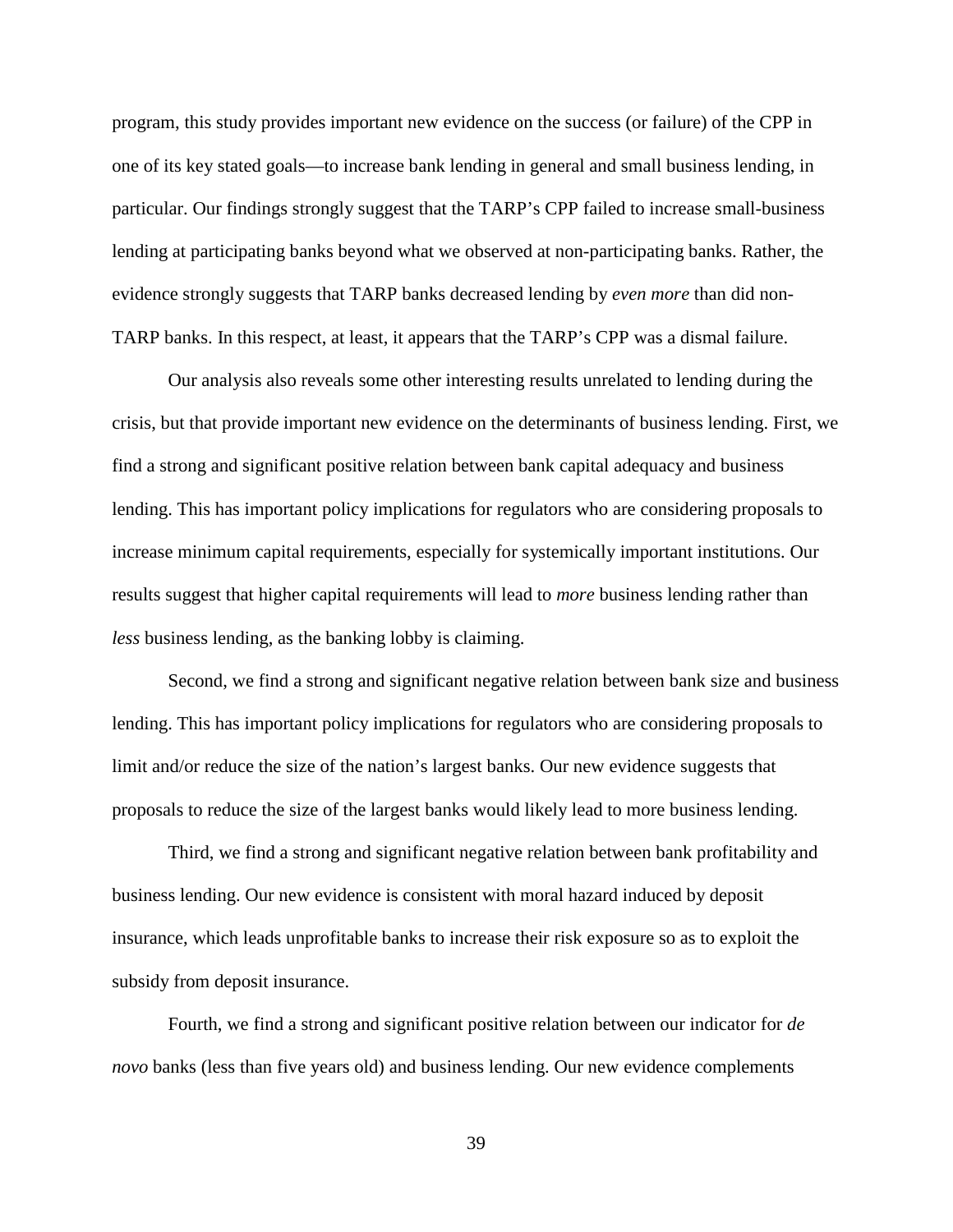existing studies of lending by *de novo* banks and suggests that regulators should enact policies to encourage the formation of new banks as one way to increase business lending.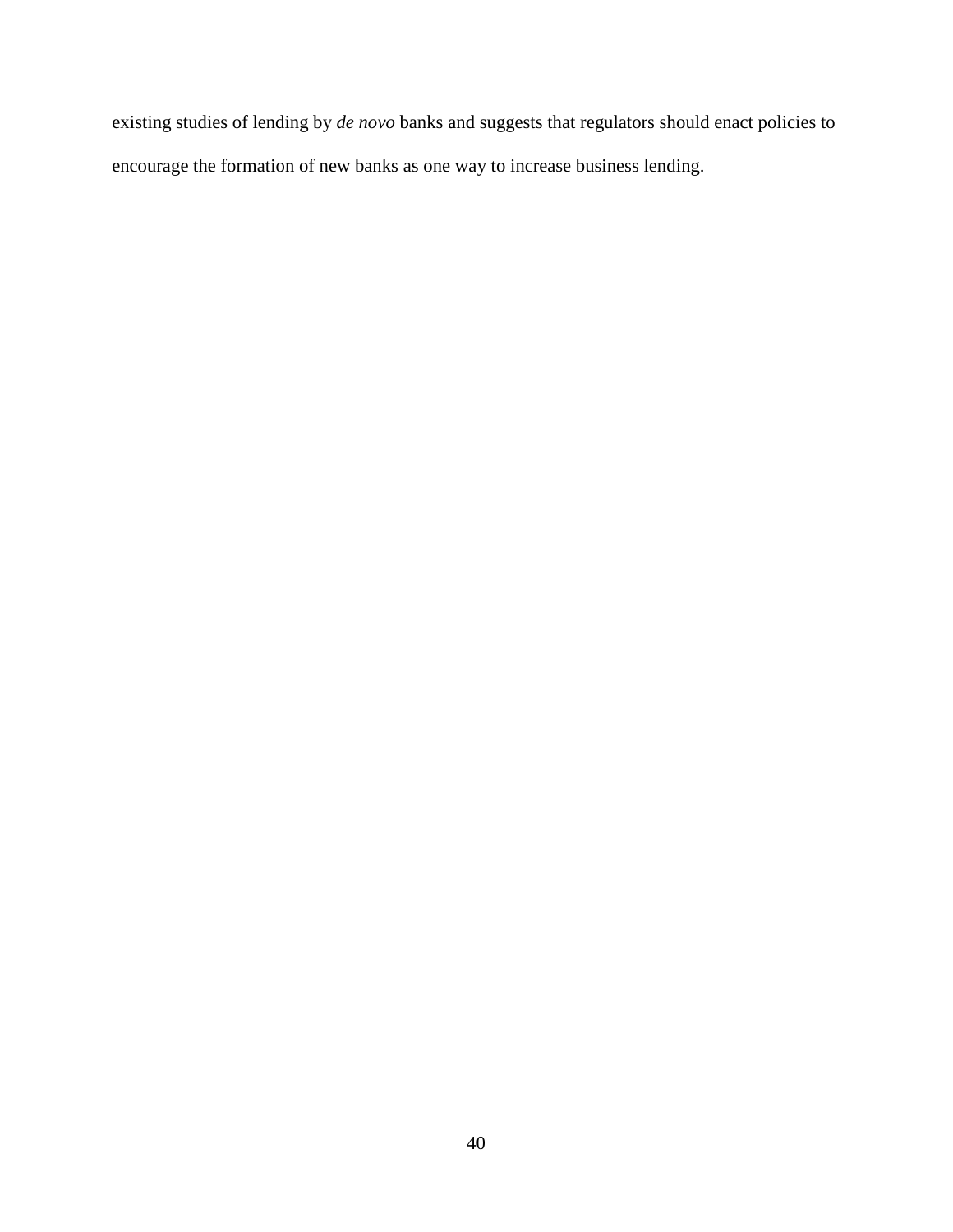#### REFERENCES

<span id="page-44-0"></span>Aghion, P., Howitt, P. 1988. *Endogenous Growth Theory.* Vol. 1, first ed. The MIT Press, Cambridge, Mass.

Berger, A., Saunders, A., Scalise, J., Udell, G. 1998. The effects of bank mergers and acquisitions on small business lending. *Journal of Financial Economics* 50, 187-229

Berger, A., Udell, G. 1995. Relationship lending and lines of credit in small firm finance. *Journal of Business* 68, 351-381.

Berger, A., Udell, G., 1996. Universal banking and the future of small business lending. In: Saunders, A., Walter, I. (Eds.), *Financial System Design: The Case for Universal Banking.* Irwin, Burr Ridge, IL, pp. 559 – 627.

Berger, A., Udell, G. 1998. The economics of small business finance: The roles of private equity and debt markets in the financial growth cycle, *Journal of Banking and Finance* 22 (6-8), 613– 673.

Berger, A., Udell, G. 2004. The institutional memory hypothesis and the pro-cyclicality of bank lending behavior, *Journal of Financial Intermediation* 13, 458 – 495.

Black, L., Hazelwood, L. 2011. *The Effect of TARP on Bank Risk-Taking.* Board of Governors of the Federal Reserve System International Finance Discussion Paper no. 1043.

Cole, R. 1998. The importance of relationships to the availability of credit. *Journal of Banking and Finance* 22, 959-997.

Cole, R. 2008. *What Do We Know about the Capital Structure of Privately Held Firms? Evidence from the Surveys of Small Business Finance.* U.S. Small Business Administration, Office of Advocacy, research study no. 324. Available at [www.sba.gov/advo/research/rs324.pdf](http://www.sba.gov/advo/research/rs324.pdf)

Cole, R. 2009. Who needs credit and who gets credit? Evidence from the surveys of small business finance. In *Small Business in Focus: Finance.* A compendium of research by the Small Business Administration, Office of Advocacy, July, 95-133. Available at [www.sba.gov/advo/research/09finfocus.pdf.](http://www.sba.gov/advo/research/09finfocus.pdf)

Cole, R. 2010. *Bank Credit, Trade Credit, or No Credit: Evidence from the Surveys of Small Business Finances.* U.S. Small Business Administration, Office of Advocacy, research study no. 365. Available at: [www.sba.gov/advo/research/rs365.pdf.](http://www.sba.gov/advo/research/rs365.pdf)

Cole, R., Goldberg, L., White, L. 2004. Cookie-cutter versus character: The micro structure of small-business lending by large and small banks. *Journal of Financial and Quantitative Analysis* 39, 227-251.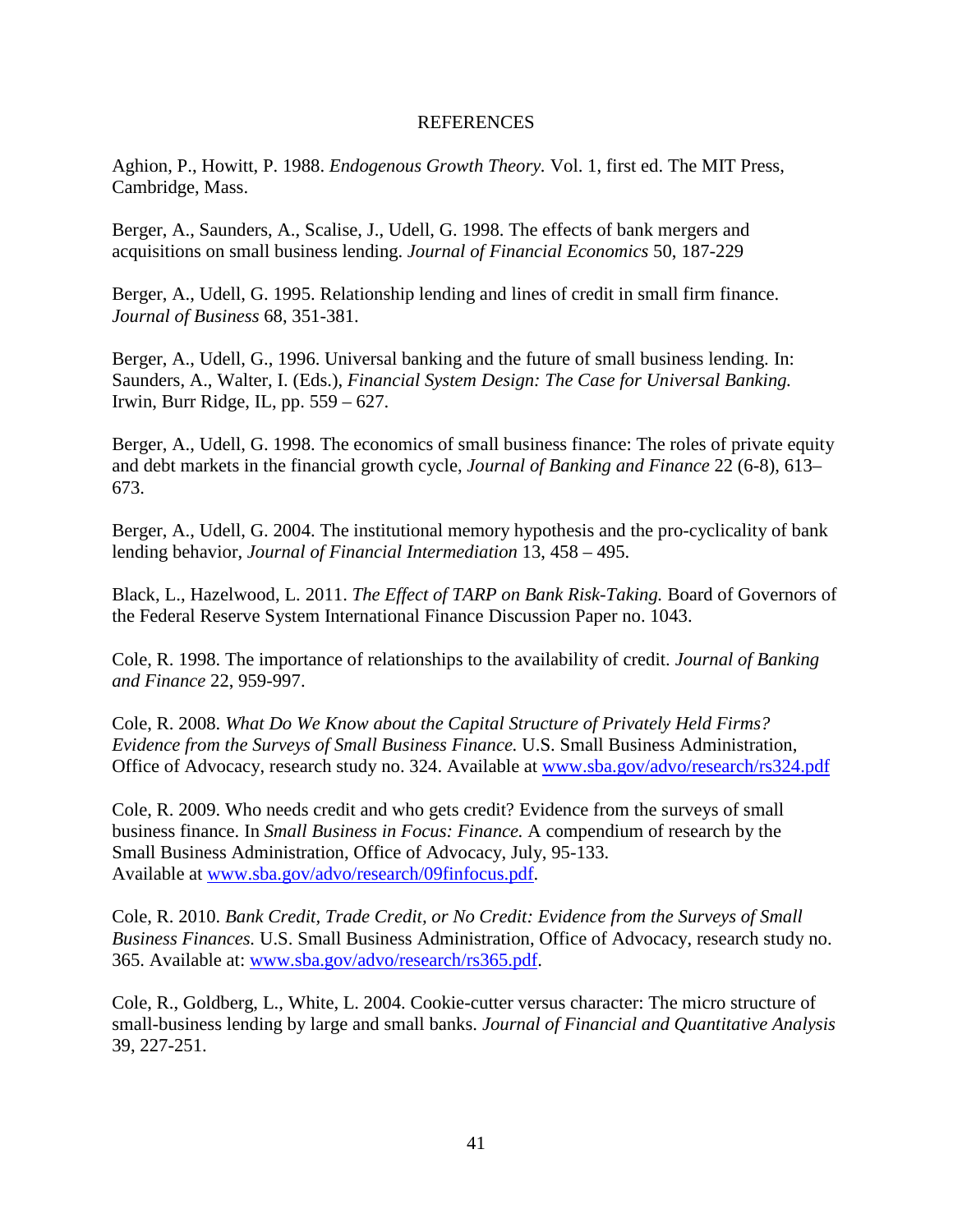Cole, R., Walraven, N. 1998. *Banking Consolidation and the Availability of Credit To Small Businesses: Evidence from the 1993 National Survey of Small Businesses.* Paper presented at the Conference on Consolidation in the Financial Services Industry, sponsored by the Federal Reserve Bank of New York. New York, N.Y. March 27, 1998.

Cornett, M., McNutt, J., Strahan, P., Tehranian, H. 2011. Liquidity risk management and credit supply in the financial crisis. *Journal of Financial Economics* 101, 297-312.

Duchin, R., Sosyura, D. 2012. *Safer Ratios, Riskier Portfolios: Banks' Response to Government Aid.* University of Michigan Ross School of Business working paper no. 1165.

Ely, D., Robinson, K. 2001. Consolidation, technology and the changing structure of bank's small business lending. *Economic and Financial Review,* Federal Reserve Bank of Dallas, First Quarter, 23-32.

Goldberg, L., DeYoung, R. 1999. Youth, adolescence and maturity at banks: Credit availability to small businesses in an era of banking and consolidation. *Journal of Banking and Finance* 23, 463-492.

Goldberg, L., White, L. 1998, De novo banks and lending to small businesses: An empirical analysis. *Journal of Banking and Finance* 22, 851-867.

Ivashina, V., Scharfstein, D. 2010. Bank lending during the financial crisis of 2008. *Journal of Financial Economics* 97, 319-338.

King, R., Levine, R. 1993a. Finance and growth: Schumpeter might be right. *Quarterly Journal of Economics* 108, 717-738.

King, R., Levine, R. 1993b. Finance, entrepreneurship, and growth: Theory and evidence. *Journal of Monetary Economics* 32, 513-542.

Kwan, S. 2010, *Financial Crisis and Bank Lending.* Federal Reserve Bank of San Francisco working paper. Available at [http://ssrn.com/abstract=1571595.](http://ssrn.com/abstract=1571595)

Li, L. 2011. *TARP Funds Distribution and Bank Loan Supply.* Boston College working paper. Available at [http://ssrn.com/abstract=1515349.](http://ssrn.com/abstract=1515349)

Ou, C., Williams, V. 2009. Lending to small businesses by financial institutions in the United States. *Small Business in Focus: Finance.* A compendium of research by the Small Business Administration Office of Advocacy, 9-38. Available at [http://archive.sba.gov/advo/research/09finfocus.pdf.](http://archive.sba.gov/advo/research/09finfocus.pdf)

Peek, J., Rosengren, E. 1998. Bank consolidation and small business lending: It's not just bank size that matters. *Journal of Banking and Finance* 22, 799-819.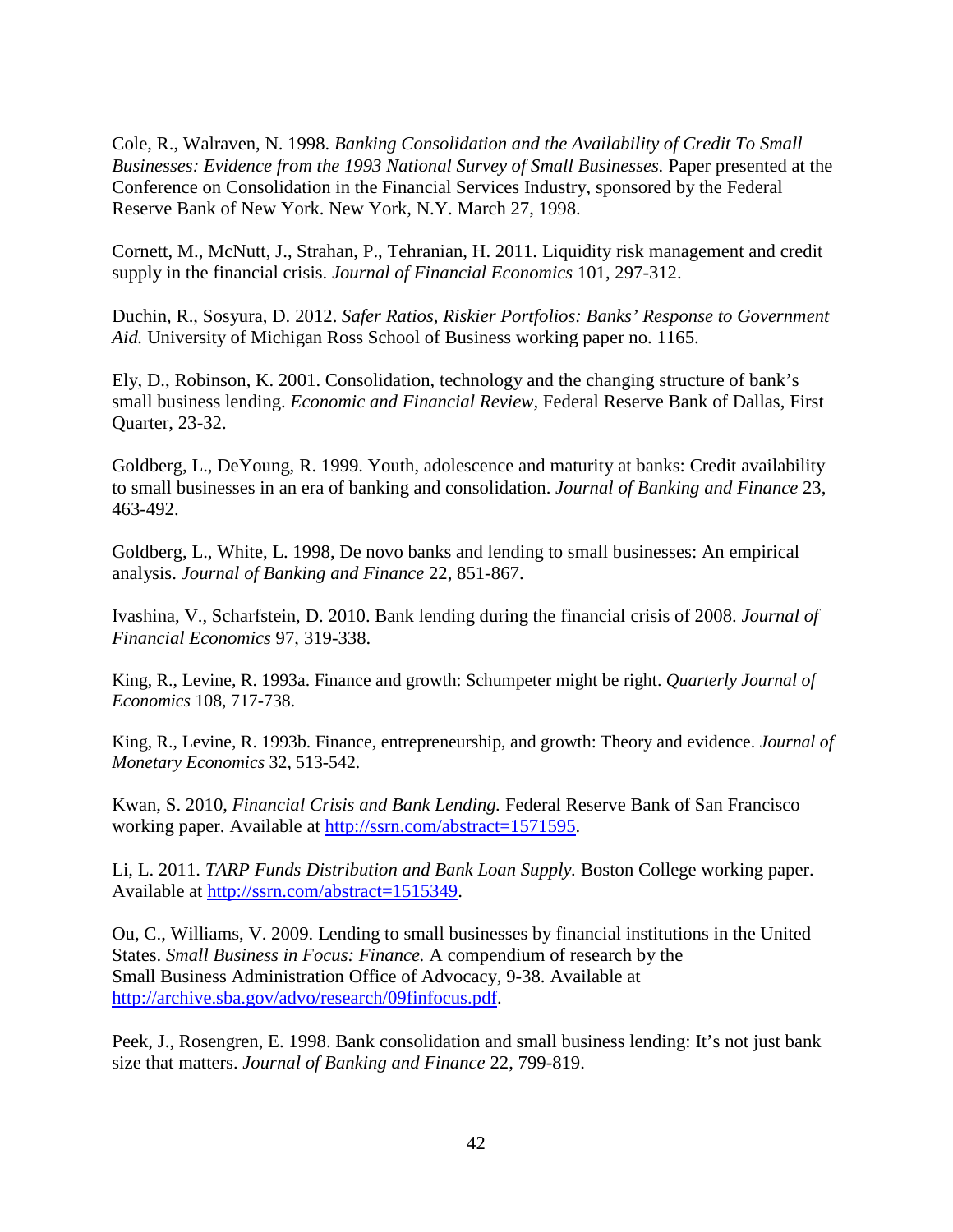Petersen, M., Rajan, R. 1994. The benefits of lending relationships: Evidence from small business data. *Journal of Finance*, 46(1), 3-37.

Rajan, R., Zingales, L. 1998. Financial dependence and growth. *American Economic Review* 88, 559- 586.

Schumpeter, J. 1934. *The Theory of Economic Development*. Translated by Redvers Opie. Harvard University Press, Cambridge, Mass.

Strahan, P., Weston, J. 1998. Small business lending and the changing structure of the banking industry. *Journal of Banking and Finance* 22, 821-845.

Wendt, P. 1947. The availability of capital to small businesses in California. *The Journal of Finance* 2 (2), 43-54.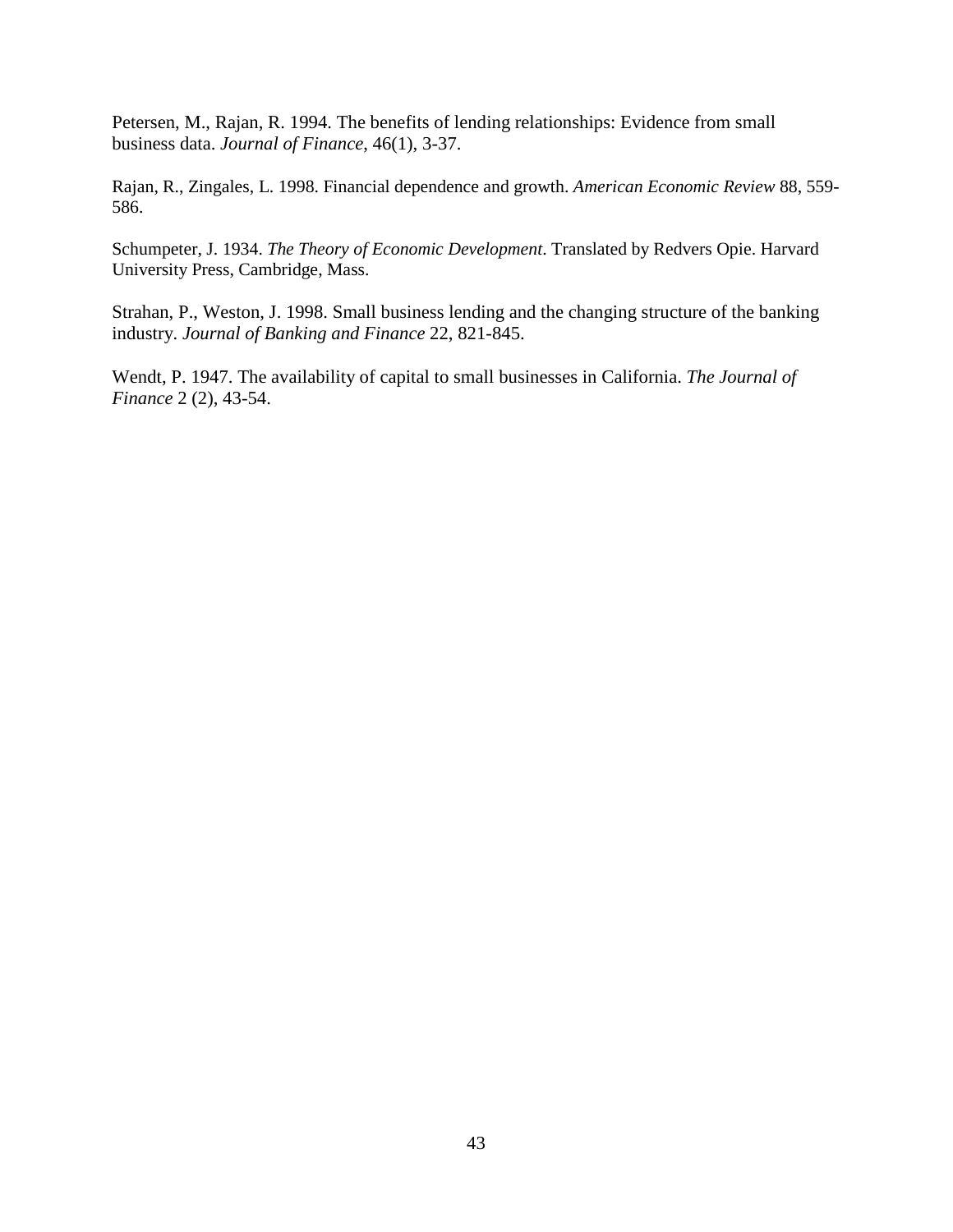## TABLES

# **Table 1: Definition of Variables from FFIEC Call Report**

<span id="page-47-0"></span>Definition of analysis variables taken from the FFIEC Call Reports for June 1993 – June 2011. RCON and RCFD variables refer to official FFIEC Call Report variables. Call Reports can be downloaded from: http://www.ffiec.gov/ffiec\_report\_forms.htm

| Variable                          | <b>Definition from FFIEC Call Report</b>                         |
|-----------------------------------|------------------------------------------------------------------|
|                                   |                                                                  |
| <b>Total Small Bus, Loans</b>     | SBL = SUM(SBLCNI, SBLCRE);                                       |
| Small C&I Loans                   | <b>IF RCON6999 EQ 0</b>                                          |
|                                   | THEN SBLCNI = SUM(RCON5571, RCON5573, RCON5575);                 |
|                                   | ELSE SBLCNI = RCON1766;                                          |
| Small CRE Loans                   | IF RCON6999 EQ 0                                                 |
|                                   | THEN SBLCRE = SUM(RCON5565, RCON5567, RCON5569);                 |
|                                   | ELSE SBLCRE = RCON1480;                                          |
| Bus. Loans                        | BL = SUM(RCON1766, RCON1480);                                    |
| C&I Loans                         | $CNI = RCON1766;$                                                |
| <b>CRE Loans</b>                  | $CRE = RCON1480;$                                                |
|                                   |                                                                  |
| Liquid Assets                     | LIQ = SUM(CASH, FFP, SECAFS, SECHTM);                            |
| Cash & Due From                   | CASH = SUM(RCFD0071, RCFD0081);                                  |
| Fed Funds Purchased/Sec Purchased | IF YEAR LE 2001 THEN FFS = RCFD1350;                             |
|                                   | IF YEAR GT 2001 THEN FFS = SUM(RCFDB987, RCFDB989);              |
| Securities Held to Maturity       | $SECHTM = RCFD$                                                  |
| Securities Available for Sale     | $SECAFS = RCFD$                                                  |
| <b>Total Equity</b>               | EQUITY = $RCFD3210$ ;                                            |
| <b>NPLs</b>                       | NPL = SUM(PD90, NA, REO)                                         |
| PD90                              | $PD90 = RCON1407;$                                               |
| Nonaccrual                        | $NA = RCON1406$ ;                                                |
| <b>OREO</b>                       | $OREO = RCFD2150$ ;                                              |
| Loss Reserve                      | $ALL = RCFD3123;$                                                |
|                                   |                                                                  |
| Net Income                        | $NETINC = RIAD4340;$                                             |
| <b>Bus. Commitments</b>           | = SUM(RCFD3816, RCFD3817, RCFD3818, RCFD6550);<br><b>BCOMMIT</b> |
| <b>Total Commitments</b>          | TCOMMIT = RCFD3423;                                              |
| Core Deposits                     | $CORE = SUM(RCON2215, RCON6648);$                                |
| <b>Total Assets</b>               | $TA = RCFD2170;$                                                 |
| <b>Total Loans</b>                | $TL = RCFD1400;$                                                 |
| <b>Total Credit</b>               | TC = SUM(TA, TCOMMIT);                                           |
|                                   |                                                                  |
| <b>TARP</b>                       | TARP = 1 if bank received TARP injection during 2008 - 2009      |
|                                   | $TARP = 0 otherwise.$                                            |
| <b>YEAR</b>                       | YEAR = FLOOR(DATE / 10000);                                      |
| De Novo                           | DENOVO = YEAR - FLOOR(RSSD9950 / 10000);                         |
|                                   |                                                                  |
|                                   |                                                                  |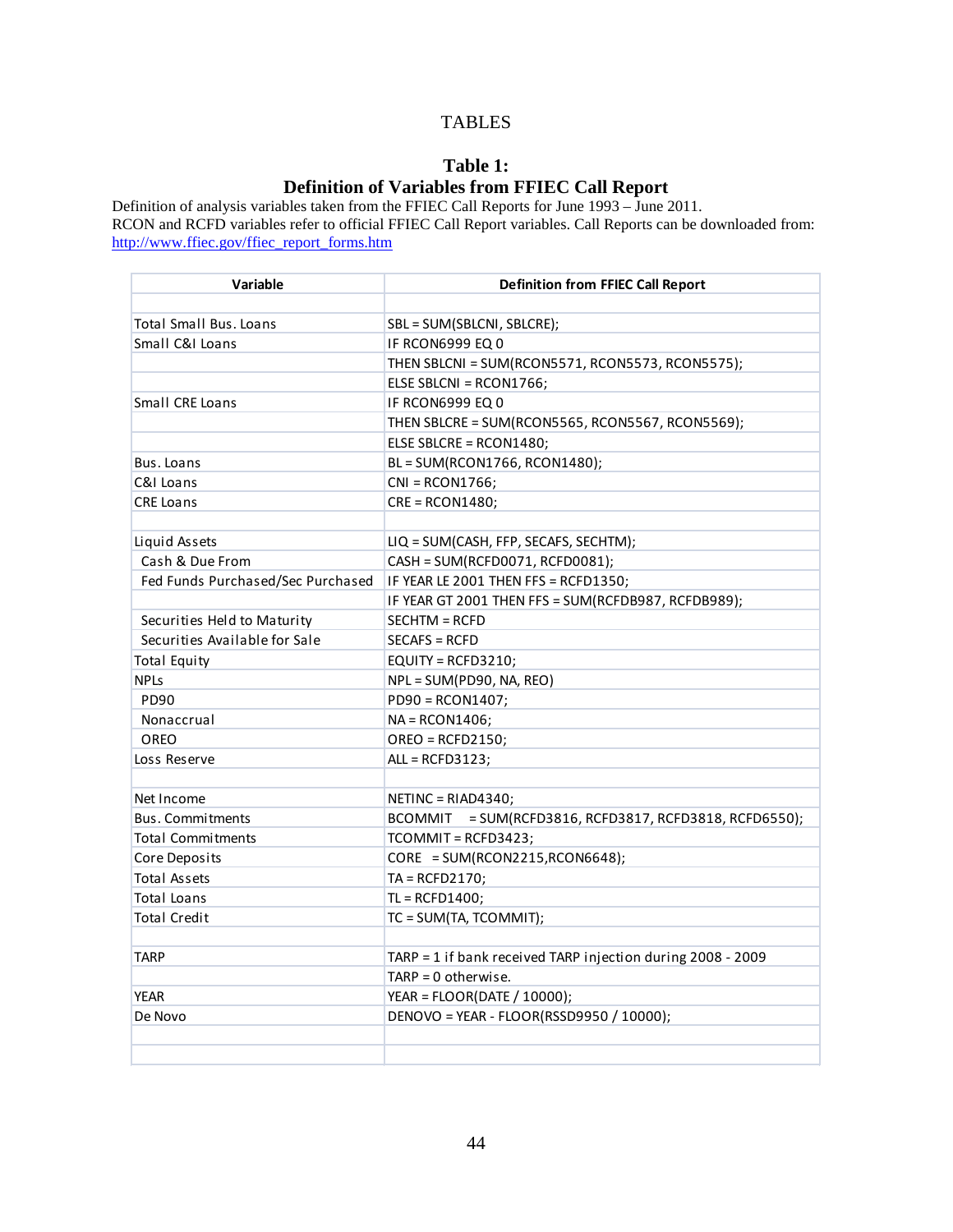# **Table 2: Descriptive Statistics for Full Sample**

Descriptive statistics are for analysis variables over the period from 1993 – 2011. Data are taken for each bank in each year from the June FFIEC Call Report; the total number of observations equals 153,869. For each variable, the table presents the median, mean, minimum and maximum. Change variables are winsorized at 100%. Net income to assets is winsorized at -400 and +400 basis points.

| Variable                             | <b>Median</b> | <b>Mean</b> | Min      | <b>Max</b> |
|--------------------------------------|---------------|-------------|----------|------------|
| Dependent Variables                  |               |             |          |            |
| Pct. Chg. Small Bus. Loans           | 0.069         | 0.125       | $-1.000$ | 1.000      |
| Pct. Chg. Small C&I Loans            | 0.061         | 0.130       | $-1.000$ | 1.000      |
| Pct. Chg. Small CRE Loans            | 0.073         | 0.158       | $-1.000$ | 1.000      |
| Chg. Ratio Small Bus. Loan to Assets | 0.003         | 0.048       | $-1.000$ | 1.000      |
| Chg. Ratio Small C&I Loan to Assets  | $-0.008$      | 0.057       | $-1.000$ | 1.000      |
| Chg. Ratio Small CRE Loan to Assets  | 0.008         | 0.087       | $-1.000$ | 1.000      |
| Pct. Chg. Bus. Loans                 | 0.094         | 0.146       | $-1.000$ | 1.000      |
| Pct. Chg. C&I Loans                  | 0.079         | 0.143       | $-1.000$ | 1.000      |
| Pct. Chg. CRE Loans                  | 0.102         | 0.181       | $-1.000$ | 1.000      |
| Chg. Ratio Bus. Loan to Assets       | 0.025         | 0.066       | $-1.000$ | 1.000      |
| Chg. Ratio C&I Loan to Assets        | 0.008         | 0.068       | $-1.000$ | 1.000      |
| Chg. Ratio CRE Loan to Assets        | 0.034         | 0.107       | $-1.000$ | 1.000      |
| Control Variables                    |               |             |          |            |
| Ratio Small Bus. Loan to Assets      | 0.150         | 0.167       | 0.000    | 0.978      |
| Ratio Small C&I Loan to Assets       | 0.066         | 0.079       | 0.000    | 0.978      |
| Ratio Small CRE Loan to Assets       | 0.073         | 0.088       | 0.000    | 0.775      |
| Ratio Bus. Loan to Assets            | 0.193         | 0.216       | 0.000    | 0.978      |
| Ratio C&I Loan to Assets             | 0.079         | 0.095       | 0.000    | 0.978      |
| Ratio CRE Loan to Assets             | 0.096         | 0.121       | 0.000    | 0.857      |
| Ratio Equity to Assets               | 0.096         | 0.113       | $-0.062$ | 1.000      |
| Ratio NPLs to Asset                  | 0.005         | 0.010       | 0.000    | 0.557      |
| Ratio Net Income to Assets           | 0.011         | 0.010       | $-0.040$ | 0.040      |
| Ratio Liq. Assets to Assets          | 0.333         | 0.355       | 0.000    | 1.000      |
| Ratio Bus. Commitments to Credit     | 0.055         | 0.066       | 0.000    | 0.993      |
| Ratio Core Deposits to Assets        | 0.527         | 0.501       | 0.000    | 0.947      |
| Log of Assets                        | 11.358        | 11.505      | 3.850    | 21.232     |
| De Novo Indicator                    | 0.000         | 0.066       | 0.000    | 1.000      |
| <b>TARP</b> Indicators               |               |             |          |            |
| TARP2009                             | 0.000         | 0.005       | 0.000    | 1.000      |
| TARP2010                             | 0.000         | 0.005       | 0.000    | 1.000      |
| TARP2011                             | 0.000         | 0.006       | 0.000    | 1.000      |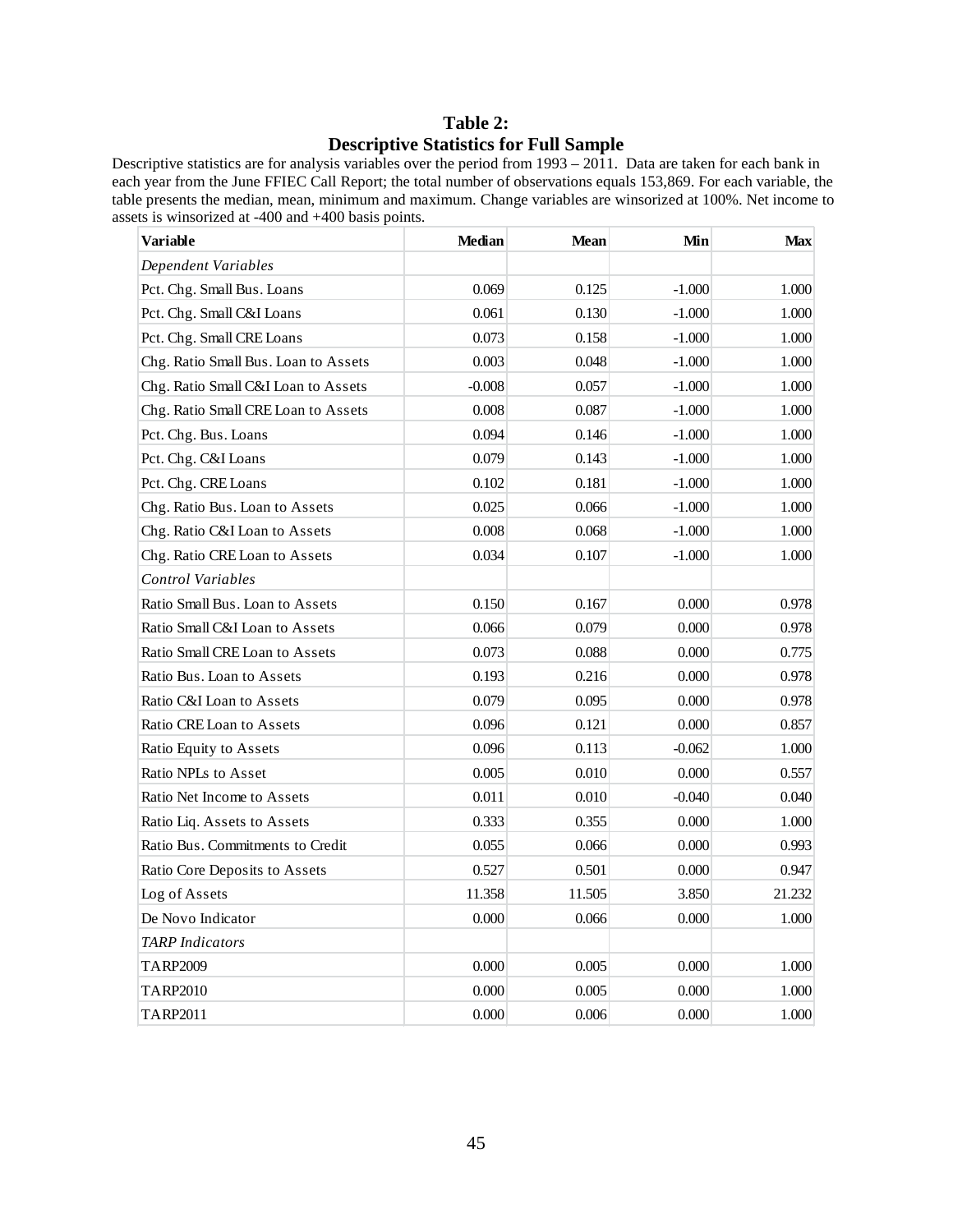# **Table 3: Descriptive Statistics: TARP vs. Non-TARP**

Descriptive statistics (means and standard errors) are for analysis variables based upon data from June 2009 FFIEC Call Reports. Statistics are presented for all banks and separately for 6,562 non-TARP banks and 853 TARP banks. In the last column are the results of a t-test for differences in the means of the non-TARP and TARP banks. Change variables are measured from June 2008 to June 2009 and are winsorized at 100%. Other variables are measured as of June 2008. Net income to assets is winsorized at -400 and +400 basis points.

|                                      | <b>All Banks</b> |       | <b>Non-TARP Banks</b> |       | <b>TARP Banks</b> |       |                   |              |            |
|--------------------------------------|------------------|-------|-----------------------|-------|-------------------|-------|-------------------|--------------|------------|
| <b>Variable</b>                      | <b>Mean</b>      | S.E.  | <b>Mean</b>           | S.E   | <b>Mean</b>       | S.E   | <b>Difference</b> | t-Stat       |            |
| Dependent Variables                  |                  |       |                       |       |                   |       |                   |              |            |
| Pct. Chg. Small Bus. Loans           | 0.082            | 0.004 | 0.084                 | 0.004 | 0.070             | 0.010 | 0.014             | 1.26         |            |
| Pct. Chg. Small C&I Loans            | 0.059            | 0.004 | 0.062                 | 0.005 | 0.040             | 0.012 | 0.022             | 1.65         |            |
| Pct. Chg. Small CRE Loans            | 0.131            | 0.004 | 0.133                 | 0.005 | 0.113             | 0.012 | 0.021             | 1.61         |            |
| Chg. Ratio Small Bus. Loan to Assets | 0.014            | 0.003 | 0.019                 | 0.004 | $-0.019$          | 0.009 | 0.037             |              | $3.71$ *** |
| Chg. Ratio Small C&I Loan to Assets  | $-0.003$         | 0.004 | 0.002                 | 0.004 | $-0.042$          | 0.012 | 0.044             |              | $3.57$ *** |
| Chg. Ratio Small CRE Loan to Assets  | 0.067            | 0.004 | 0.072                 | 0.004 | 0.030             | 0.011 | 0.042             |              | $3.41$ *** |
| Pct. Chg. Bus. Loans                 | 0.114            | 0.003 | 0.112                 | 0.004 | 0.125             | 0.009 | $-0.013$          | $-1.31$      |            |
| Pct. Chg. C&I Loans                  | 0.064            | 0.004 | 0.064                 | 0.004 | 0.060             | 0.011 | 0.005             | 0.39         |            |
| Pct. Chg. CRE Loans                  | 0.169            | 0.004 | 0.166                 | 0.004 | 0.189             | 0.010 | $-0.022$          | $-2.00$ **   |            |
| Chg. Ratio Bus. Loan to Assets       | 0.042            | 0.003 | 0.044                 | 0.003 | 0.028             | 0.007 | 0.015             | $1.91$ *     |            |
| Chg. Ratio C&I Loan to Assets        | $-0.001$         | 0.004 | 0.003                 | 0.004 | $-0.027$          | 0.010 | 0.030             |              | $2.80$ *** |
| Chg. Ratio CRE Loan to Assets        | 0.101            | 0.004 | 0.102                 | 0.004 | 0.095             | 0.009 | 0.007             | 0.68         |            |
| <b>Control Variables</b>             |                  |       |                       |       |                   |       |                   |              |            |
| Ratio Small Bus. Loan to Assets      | 0.166            | 0.001 | 0.166                 | 0.001 | 0.171             | 0.003 | $-0.005$          | $-1.48$      |            |
| Ratio Small C&I Loan to Assets       | 0.069            | 0.001 | 0.069                 | 0.001 | 0.069             | 0.002 | 0.000             | 0.16         |            |
| Ratio Small CRE Loan to Assets       | 0.098            | 0.001 | 0.097                 | 0.001 | 0.103             | 0.002 | $-0.006$          | $-2.16$ **   |            |
| Ratio Bus. Loan to Assets            | 0.258            | 0.002 | 0.248                 | 0.002 | 0.342             | 0.005 | $-0.094$          | $-17.64$ *** |            |
| Ratio C&I Loan to Assets             | 0.093            | 0.001 | 0.089                 | 0.001 | 0.120             | 0.003 | $-0.030$          | $-9.76$ ***  |            |
| Ratio CRE Loan to Assets             | 0.166            | 0.001 | 0.158                 | 0.001 | 0.222             | 0.004 | $-0.064$          | $-15.12$ *** |            |
| Ratio Equity to Assets               | 0.126            | 0.001 | 0.128                 | 0.001 | 0.113             | 0.003 | 0.015             |              | $4.56$ *** |
| Ratio NPLs to Asset                  | 0.013            | 0.000 | 0.013                 | 0.000 | 0.013             | 0.000 | 0.000             | $-0.36$      |            |
| Ratio Net Income to Assets           | 0.007            | 0.000 | 0.0072                | 0.000 | 0.0042            | 0.000 | 0.003             |              | $7.46$ *** |
| Ratio Liq. Assets to Assets          | 0.292            | 0.002 | 0.303                 | 0.002 | 0.210             | 0.005 | 0.093             | $17.86$ ***  |            |
| Ratio Bus. Commitments to Credit     | 0.080            | 0.001 | 0.076                 | 0.001 | 0.106             | 0.002 | $-0.030$          | $-14.05$ *** |            |
| Ratio Core Deposits to Assets        | 0.424            | 0.002 | 0.437                 | 0.002 | 0.331             | 0.005 | 0.106             | $21.16$ ***  |            |
| Log of Assets                        | 11.919           | 0.016 | 11.758                | 0.015 | 13.161            | 0.059 | $-1.403$          | $-23.01$ *** |            |
| De Novo Indicator                    | 0.091            | 0.003 | 0.087                 | 0.003 | 0.116             | 0.011 | $-0.029$          | $-2.49$ **   |            |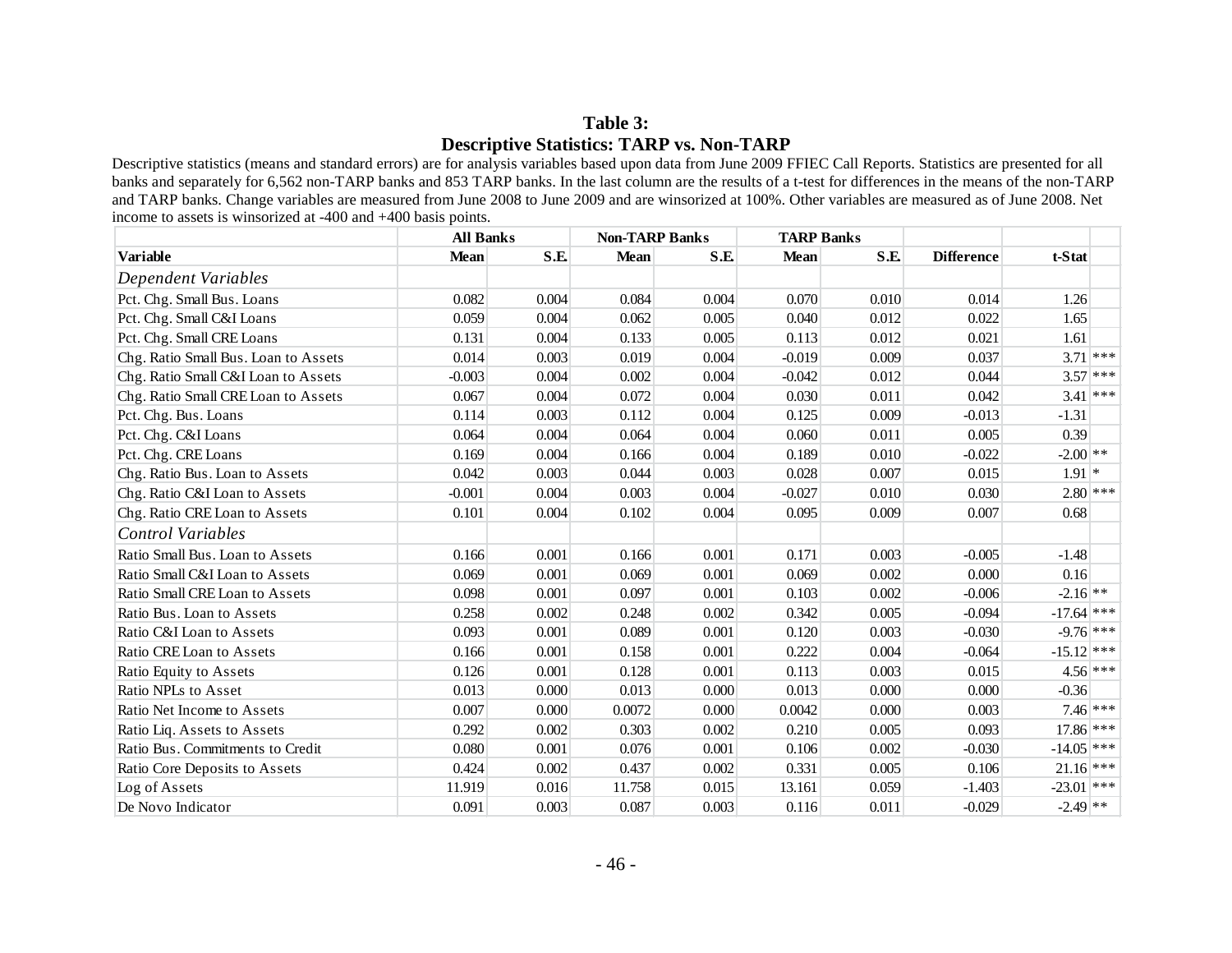### **Table 4: Loan Growth Tests: Annual Percentage Change in the Dollar Value of Loans**

Results are from an OLS fixed-effects model with both time- and bank-fixed effects where the dependent variable is the annual percentage change in the dollar value of bank lending in one of six business loan categories: total small business loans; small commercial & industrial loans, small commercial real estate loans, total business loans, total business loans, total commercial & industrial loans and total commercial real estate loans. T defined as the sum of commercial & industrial loans and commercial real estate loans in order to be consistent with bank reporting of small business loans. The analysis is based upon 153,869 bank-year observations from 1994 – 2011 gathered from the June FFIEC Call Reports. Loans is the ratio of loans in the loan category of the dependent variable to total assets. Total Equity is the ratio of total equity to total assets. NPLs is the rati nonperforming assets to total assets. Net Income is the ratio of net income to total assets. Core Deposits is the ratio of core deposits to total assets. Commitments is the ratio of business loan commitments to total credi is defined as the sum of total assets and total loan commitments. Bank Size as measured by the log of total assets. De Novo is an indicator for de novo banks less than five years old. Each bank control variable is measured of year t - 1. Y2008 - Y2011 are time fixed effects relative to the omitted year of 2007. For brevity, other time fixed effects for 1994 - 2006 are not shown. TARP2009 - TARP2011 are interactions between time-fixed effects and an indicator for 853 banks that received capital injections during late 2008 – 2009 as part of the TARP's Capital Purchase Program. Bank fixed effects are included in each model, but are not shown.

|                           | <b>Small Bus. Lending</b> |                  |                             | <b>Small C&amp;I Lending</b> |                               |             | <b>Small CRE Lending</b> |                  |                                                                                                                                                    | <b>Bus. Lending</b> |                  |                                                       |  |                              | <b>C&amp;I</b> Lending |            |          | <b>CRE</b> Lending         |                 |             |          |
|---------------------------|---------------------------|------------------|-----------------------------|------------------------------|-------------------------------|-------------|--------------------------|------------------|----------------------------------------------------------------------------------------------------------------------------------------------------|---------------------|------------------|-------------------------------------------------------|--|------------------------------|------------------------|------------|----------|----------------------------|-----------------|-------------|----------|
| <b>Variable</b>           | Coef.                     | S.E.             | t-Stat                      |                              | Coef. S.E.<br>t-Stat<br>Coef. |             |                          | S.E.             | t-Stat                                                                                                                                             | Coef.               | S.E.             | t-Stat                                                |  | Coef.                        | S.E.                   | t-Stat     |          | Coef. S.E.                 |                 | t-Stat      |          |
| Controls                  |                           |                  |                             |                              |                               |             |                          |                  |                                                                                                                                                    |                     |                  |                                                       |  |                              |                        |            |          |                            |                 |             |          |
| Loans                     |                           |                  | $-1.537$ 0.014 $-110.8$ *** |                              |                               |             |                          |                  | $-2.480$ $0.024$ $-103.0$ *** $-2.790$ $0.025$ $-112.6$ *** $-1.060$ $0.012$ $-85.7$ *** $-1.999$ $0.021$ $-94.1$ *** $-1.830$ $0.020$ $-90.7$ *** |                     |                  |                                                       |  |                              |                        |            |          |                            |                 |             |          |
| <b>Total Equity</b>       |                           | 0.254 0.018      | $13.8***$                   | 0.319 0.023                  |                               | $13.7***$   |                          | 0.197 0.025      | $8.0***$                                                                                                                                           |                     | 0.411 0.016      | $25.0***$                                             |  |                              | 0.413 0.022            | $18.7***$  |          |                            | 0.352 0.023     | $15.3***$   |          |
| <b>NPLs</b>               |                           | $-2.249$ 0.058   | $-38.7$ ***                 | $-2.392$ 0.073               |                               | $-32.6$ *** | $-1.753$ 0.078           |                  | $-22.4$ ***                                                                                                                                        |                     |                  | $-2.304$ 0.052 $-44.5$ *** $-2.416$ 0.070 $-34.7$ *** |  |                              |                        |            |          | $-1.865$ 0.073             |                 | $-25.5$ *** |          |
| Net Income                |                           | $-2.394$ 0.104   | $-22.9$ ***                 | $-1.864$ 0.132               |                               | $-14.2$ *** |                          | $-2.045$ 0.140   | $-14.6$ ***                                                                                                                                        |                     |                  | $-2.304$ 0.093 $-24.8$ *** $-1.667$ 0.125 $-13.3$ *** |  |                              |                        |            |          | $-1.970$ 0.131 $-15.0$ *** |                 |             |          |
| <b>Liquid Assets</b>      |                           | $-0.057$ 0.009   | $-6.3***$                   | 0.007 0.011                  |                               | 0.7         |                          | $-0.080$ $0.012$ | $-6.8$ ***                                                                                                                                         |                     | 0.013 0.008      | 1.5                                                   |  |                              | $0.061$ $0.010$        |            | $5.8***$ | $-0.030$ $0.011$           |                 | $-2.7$ **   |          |
| Core Deposits             |                           | $-0.026$ $0.011$ | $-2.4$ **                   | $-0.076$ 0.013               |                               | $-5.7$ ***  |                          | $-0.012$ 0.014   | $-0.8$                                                                                                                                             |                     |                  | $-0.093$ 0.009 $-10.0$ ***                            |  | $-0.100$ $0.013$             |                        | $-7.9$ *** |          | $-0.108$ 0.013             |                 | $-8.2$ ***  |          |
| Commitments               |                           | $0.411$ $0.023$  | $17.6***$                   | 0.397 0.030                  |                               | $13.4***$   |                          | 0.313 0.031      | $10.0***$                                                                                                                                          |                     | 0.643 0.021      | $30.8***$                                             |  | $0.636$ $0.028$              |                        | $22.6***$  |          |                            | 0.473 0.029     | $16.1***$   |          |
| <b>Bank Size</b>          |                           | $-0.140$ $0.002$ | $-62.0$ ***                 | $-0.134$ 0.003               |                               | $-47.4$ *** |                          | $-0.123$ 0.003   | $-41.0$ ***                                                                                                                                        | $-0.079$            | 0.002            | $-39.8$ ***                                           |  | $-0.100$ $0.003$ $-37.4$ *** |                        |            |          | $-0.053$ 0.003             |                 | $-190$ ***  |          |
| De Novo                   |                           | 0.136 0.005      | $30.1***$                   | 0.132 0.006                  |                               | $23.3***$   |                          | $0.109$ $0.006$  | $18.0***$                                                                                                                                          | 0.127               | 0.004            | $31.7***$                                             |  | 0.133 0.005                  |                        | $24.6***$  |          |                            | 0.098 0.006     | $17.3***$   |          |
| <b>Time Effects</b>       |                           |                  |                             |                              |                               |             |                          |                  |                                                                                                                                                    |                     |                  |                                                       |  |                              |                        |            |          |                            |                 |             |          |
| Y2008                     |                           | $0.007$ $0.004$  | $1.7*$                      | $-0.005$ 0.005               |                               | $-0.9$      |                          | $0.014$ $0.005$  | $2.6**$                                                                                                                                            |                     | $0.025$ 0.004    | $6.9***$                                              |  | $0.003$ $0.005$              |                        | 0.6        |          |                            | $0.033$ $0.005$ | $6.4***$    |          |
| Y2009                     |                           | $-0.013$ 0.004   | $-3.0***$                   | $-0.054$ 0.005               |                               | $-10.1$ *** |                          | 0.017 0.006      | $3.0***$                                                                                                                                           |                     | 0.002 0.004      | 0.6                                                   |  | $-0.067$ 0.005 $-13.1$ ***   |                        |            |          |                            | 0.037 0.005     |             | $6.9***$ |
| Y2010                     |                           | $-0.027$ 0.004   | $-6.2$ ***                  | $-0.065$ 0.006               |                               | $-11.8$ *** |                          | $-0.006$ 0.006   | $-1.0$                                                                                                                                             |                     | $-0.013$ $0.004$ | $-3.4***$                                             |  | $-0.070$ 0.005 $-13.2$ ***   |                        |            |          |                            | 0.012 0.006     | $2.2 *$     |          |
| Y2011                     |                           | $-0.040$ $0.005$ | $-89$ ***                   | $-0.063$ 0.006               |                               | $-11.1$ *** |                          | $-0.029$ 0.006   | $-4.7$ ***                                                                                                                                         | $-0.019$            | 0.004            | $-4.8***$                                             |  | $-0.057$ 0.005 $-10.5$ ***   |                        |            |          | $-0.005$ 0.006             |                 | $-0.8$ ***  |          |
| <b>TARP</b> Indicators    |                           |                  |                             |                              |                               |             |                          |                  |                                                                                                                                                    |                     |                  |                                                       |  |                              |                        |            |          |                            |                 |             |          |
| <b>TARP2009</b>           |                           | $-0.030$ $0.010$ | $-3.1***$                   | $-0.017$ 0.012               |                               | $-1.4$      |                          | $-0.034$ 0.013   | $-2.6$ ***                                                                                                                                         |                     | 0.005 0.009      | 0.6                                                   |  | $0.001$ $0.012$              |                        | 0.1        |          |                            | 0.019 0.012     | 1.6         |          |
| <b>TARP2010</b>           |                           | $-0.036$ $0.010$ | $-3.6***$                   | $-0.035$ 0.013               |                               | $-2.8$ ***  |                          | $-0.024$ 0.013   | $-1.8 *$                                                                                                                                           |                     | $-0.015$ 0.009   | $-1.7*$                                               |  | $-0.036$ $0.012$             |                        | $-3.1***$  |          |                            | 0.007 0.013     | 0.6         |          |
| <b>TARP2011</b>           |                           | $-0.015$ 0.010   | $-1.4$                      | $-0.015$ 0.013               |                               | $-1.1$      |                          | $-0.017$ 0.014   | $-1.2$                                                                                                                                             |                     | 0.010 0.009      | 1.1                                                   |  | $-0.011$                     | 0.012                  | $-0.9$     |          |                            | 0.020 0.013     | 1.5         |          |
| <b>Bank Fixed Effects</b> |                           | <b>Yes</b>       |                             |                              | <b>Yes</b>                    |             |                          | <b>Yes</b>       |                                                                                                                                                    |                     | Yes              |                                                       |  |                              | <b>Yes</b>             |            |          |                            | Yes             |             |          |
| Adj. R-Square             | 0.349<br>0.384            |                  |                             |                              | 0.316                         |             | 0.422                    |                  |                                                                                                                                                    |                     |                  | 0.361                                                 |  | 0.326                        |                        |            |          |                            |                 |             |          |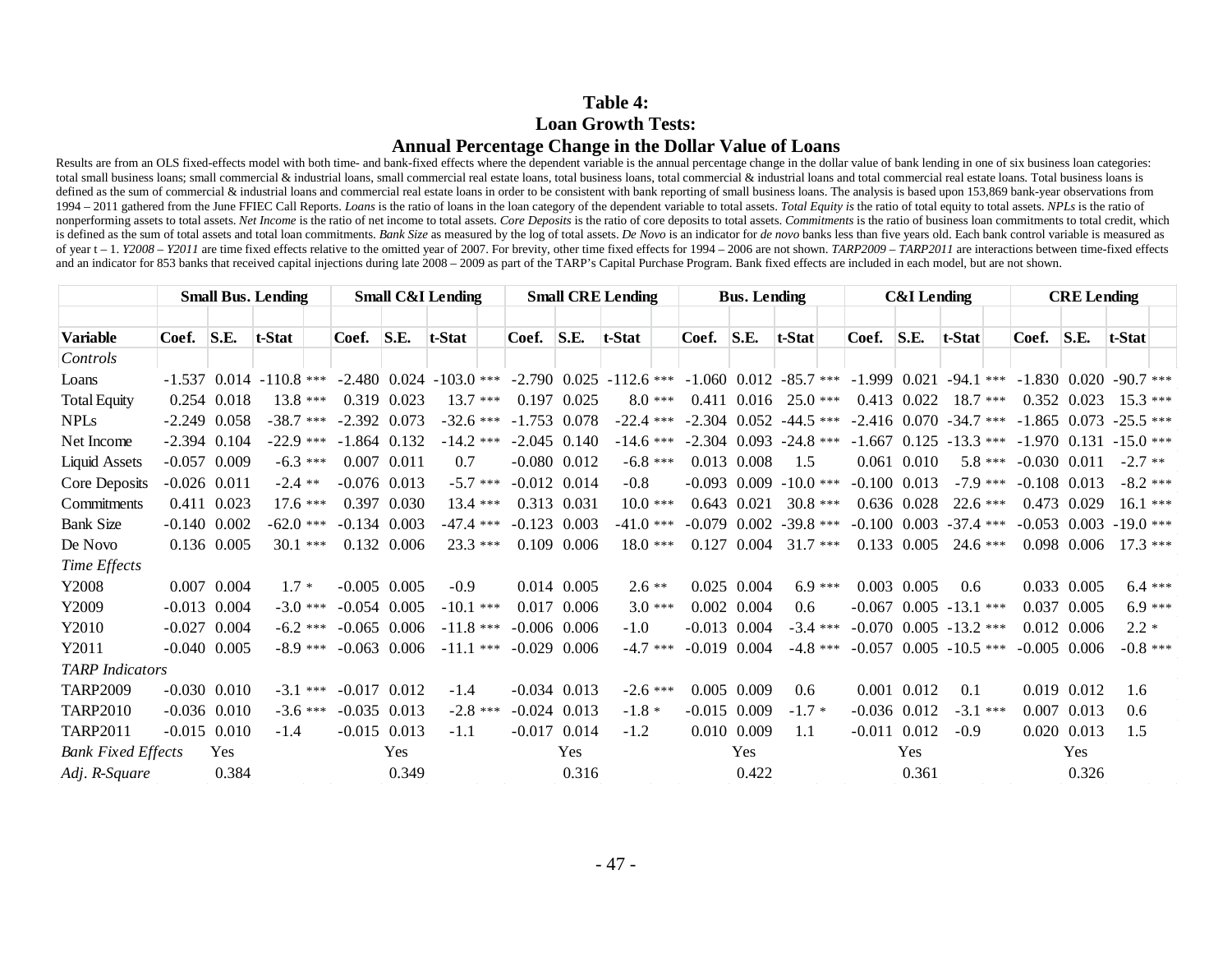# **Table 5: Loan Growth Tests**

# **Annual Percentage Change in the Ratio of Bank Loans to Total Assets**

Results are from an OLS fixed-effects model with both time and bank fixed effects where the dependent variable is the annual change in the ratio of bank loans to total assets, where bank loans is in one of six business loa categories: total small business lending; small commercial & industrial loans, small commercial real estate loans, total business loans, total commercial & industrial loans and total commercial real estate loans. Total bus loans is defined as the sum of commercial & industrial loans and commercial real estate loans in order to be consistent with bank reporting of small business loans. The analysis is based upon 154,135 bank-year observations from 1994 - 2011 gathered from the June FFIEC Call Reports. Loans is the ratio of loans in the loan category of the dependent variable to total assets. Total Equity is the ratio of total equity to total assets. NPLs is the nonperforming assets to total assets. Net Income is the ratio of net income to total assets. Core Deposits is the ratio of core deposits to total assets. Commitments is the ratio of business loan commitments to total credi is defined as the sum of total assets and total loan commitments. Bank Size as measured by the log of total assets. De novo is an indicator for de novo banks less than five years old. Each bank control variable is measured year t - 1. Y2008 - Y2011 are time fixed effects relative to the omitted year of 2007. For brevity, other time fixed effects for 1994 - 2006 are not shown. TARP2009 - TARP2011 are interactions between time-fixed effects and an indicator for 917 banks that received capital injections during late 2008 – 2009 as part of the TARP's Capital Purchase Program. Bank-fixed effects are included in each model but are not shown.

|                           | <b>Small Bus. Lending</b> |                |         |  | <b>Small C&amp;I Lending</b> |             |                                                                                                                                                                                                 |                | <b>Small CRE Lending</b> |                            |                           | <b>Bus.</b> Lending |           |                             |                  | <b>C&amp;I</b> Lending |          | <b>CRE</b> Lending         |                 |             |  |
|---------------------------|---------------------------|----------------|---------|--|------------------------------|-------------|-------------------------------------------------------------------------------------------------------------------------------------------------------------------------------------------------|----------------|--------------------------|----------------------------|---------------------------|---------------------|-----------|-----------------------------|------------------|------------------------|----------|----------------------------|-----------------|-------------|--|
| <b>Variable</b>           | Coef. S.E.                |                | t-Stat  |  | Coef. S.E.                   | t-Stat      |                                                                                                                                                                                                 |                | Coef. $\vert$ S.E.       | t-Stat                     | Coef.                     | S.E.                | t-Stat    | Coef.                       | S.E.             | t-Stat                 |          | Coef.                      | S.E.            | t-Stat      |  |
| Controls                  |                           |                |         |  |                              |             |                                                                                                                                                                                                 |                |                          |                            |                           |                     |           |                             |                  |                        |          |                            |                 |             |  |
| Loans                     |                           |                |         |  |                              |             | $-1.706$ $0.013$ $-130.1$ $***$ $-2.701$ $0.023$ $-116.6$ $***$ $-3.046$ $0.024$ $-125.3$ $***$ $-1.220$ $0.011$ $-106.6$ $***$ $-2.196$ $0.020$ $-108.3$ $***$ $-2.022$ $0.020$ $-102.5$ $***$ |                |                          |                            |                           |                     |           |                             |                  |                        |          |                            |                 |             |  |
| <b>Total Equity</b>       |                           | 0.216 0.017    |         |  | $12.4$ *** $0.243$ $0.022$   |             | $10.9***$ 0.185 0.024                                                                                                                                                                           |                |                          | $7.6***$                   |                           | 0.410 0.015         | $27.0***$ |                             | 0.364 0.021      |                        |          | $17.3***$ 0.370 0.023      |                 | $16.4***$   |  |
| <b>NPLs</b>               |                           | $-0.471$ 0.055 |         |  | $-8.6$ *** $-0.802$ 0.071    |             | $-11.4$ *** $-0.096$ 0.077                                                                                                                                                                      |                |                          | $-1.3$                     |                           | $-0.413$ 0.048      |           | $-8.6$ *** $-0.795$ 0.066   |                  |                        |          | $-12.0$ *** $-0.096$ 0.071 |                 | $-1.4$      |  |
| Net Income                | $-1.578$ 0.099            |                |         |  | $-16.0$ *** $-1.137$ 0.127   |             | $-9.0$ *** $-1.745$ 0.138                                                                                                                                                                       |                |                          | $-12.7$ *** $-1.563$ 0.086 |                           |                     |           | $-18.2$ *** $-0.968$ 0.119  |                  |                        |          | $-8.1$ *** $-1.843$ 0.128  |                 | $-14.4$ *** |  |
| <b>Liquid Assets</b>      |                           | 0.135 0.009    |         |  | 15.8 *** 0.191 0.011         |             | $18.1***$                                                                                                                                                                                       |                | $0.100$ $0.012$          | $8.6***$                   |                           | 0.211 0.008         | $26.9***$ |                             | 0.250 0.010      | $25.0***$              |          | 0.160 0.011                |                 | $14.6***$   |  |
| Core Deposits             |                           | 0.005 0.010    | 0.5     |  | $-0.048$ 0.013               |             | $-3.8***$                                                                                                                                                                                       |                | 0.004 0.014              | 0.3                        |                           | $-0.067$ 0.009      |           | $-7.7$ *** $-0.071$ 0.012   |                  |                        |          | $-5.9$ *** $-0.100$ 0.013  |                 | $-7.7$ ***  |  |
| Commitments               |                           | $-0.043$ 0.022 | $-1.9*$ |  | $-0.027$ 0.028               |             | $-0.9$                                                                                                                                                                                          | $-0.084$ 0.031 |                          | $-2.7$ ***                 |                           | 0.155 0.019         | $8.0***$  |                             | 0.183 0.027      |                        | $6.8***$ | $0.041$ $0.029$            |                 | 1.4         |  |
| <b>Bank Size</b>          |                           | $-0.055$ 0.002 |         |  | $-26.0$ *** $-0.055$ 0.003   |             | $-20.3$ *** $-0.051$                                                                                                                                                                            |                | 0.003                    | $-17.3$ ***                |                           | $0.010$ $0.002$     | $5.4***$  | $-0.021$                    | 0.003            | $-8.1***$              |          |                            | 0.023 0.003     | $8.3***$    |  |
| De Novo                   |                           | 0.043 0.004    |         |  | $10.0$ *** $0.047$ 0.005     |             | $8.7***$                                                                                                                                                                                        |                | 0.029 0.006              | $4.8***$                   |                           | 0.025 0.004         | $6.7***$  |                             | 0.043 0.005      |                        | $8.3***$ |                            | 0.011 0.006     | $1.9***$    |  |
| <b>Time Effects</b>       |                           |                |         |  |                              |             |                                                                                                                                                                                                 |                |                          |                            |                           |                     |           |                             |                  |                        |          |                            |                 |             |  |
| Y2008                     | $-0.006$ 0.004            |                | $-1.4$  |  | $-0.017$ 0.005               |             | $-3.6***$                                                                                                                                                                                       |                | $0.003$ 0.005            | $0.6^{\circ}$              |                           | 0.011 0.003         |           | $3.3***-0.010$ 0.005        |                  | $-2.1$ **              |          |                            | 0.020 0.005     | $4.0***$    |  |
| Y2009                     | $-0.021$ 0.004            |                |         |  | $-5.3$ *** $-0.060$ $0.005$  |             | $-11.9$ ***                                                                                                                                                                                     |                | $0.007$ 0.006            | 1.2                        |                           | $-0.007$ 0.004      | $-1.9*$   |                             | $-0.072$ 0.005   | $-14.9$ ***            |          |                            | $0.026$ $0.005$ | $5.0***$    |  |
| Y2010                     | $-0.039$ $0.004$          |                |         |  | $-9.3$ *** $-0.076$ 0.005    |             | $-14.7$ *** $-0.018$ 0.006                                                                                                                                                                      |                |                          |                            | $-3.1$ *** $-0.024$ 0.004 |                     |           | $-6.6$ *** $-0.080$ $0.005$ |                  | $-15.9$ ***            |          |                            | $0.001$ $0.005$ | 0.1         |  |
| Y2011                     | $-0.061$ 0.004            |                |         |  | $-14.1$ *** $-0.083$ 0.005   |             | $-13.0$ *** $-0.047$ 0.006                                                                                                                                                                      |                |                          | $-7.9$ *** $-0.039$ 0.004  |                           |                     |           | $-10.5$ *** $-0.076$ 0.005  |                  |                        |          | $-14.8$ *** $-0.022$ 0.006 |                 | $-4.0$ ***  |  |
| <b>TARP</b> Indicators    |                           |                |         |  |                              |             |                                                                                                                                                                                                 |                |                          |                            |                           |                     |           |                             |                  |                        |          |                            |                 |             |  |
| <b>TARP2009</b>           | $-0.036$ 0.009            |                |         |  | $-4.0$ *** $-0.019$ 0.012    |             | $-1.6$                                                                                                                                                                                          |                | $-0.035$ 0.013           | $-2.8$ ***                 |                           | 0.004 0.008         | 0.5       |                             | 0.000 0.011      | $0.0\,$                |          |                            | 0.020 0.012     | $1.7 *$     |  |
| <b>TARP2010</b>           | $-0.027$                  | 0.009          |         |  | $-2.8$ *** $-0.022$ 0.012    |             | $-1.8*$                                                                                                                                                                                         |                | $-0.011$ $0.013$         | $-0.9$                     |                           | $-0.001$ 0.008      | $-0.1$    |                             | $-0.022$ $0.011$ | $-1.9*$                |          |                            | 0.024 0.012     | $2.0**$     |  |
| <b>TARP2011</b>           | $-0.002$ $0.010$          |                | $-0.2$  |  |                              | 0.005 0.013 | 0.4                                                                                                                                                                                             |                | $0.000$ $0.014$          | 0.0                        | 0.031                     | 0.009               | $3.6***$  |                             | $0.010$ $0.012$  | 0.9                    |          |                            | 0.047 0.013     | $3.7***$    |  |
| <b>Bank Fixed Effects</b> |                           | <b>Yes</b>     |         |  |                              | Yes         |                                                                                                                                                                                                 |                | Yes                      |                            |                           | Yes                 |           |                             | <b>Yes</b>       |                        |          |                            | <b>Yes</b>      |             |  |
| Adj. R-Square             |                           | 0.364          |         |  |                              | 0.351       |                                                                                                                                                                                                 |                | 0.312                    |                            |                           | 0.388               |           |                             | 0.361            |                        |          |                            | 0.301           |             |  |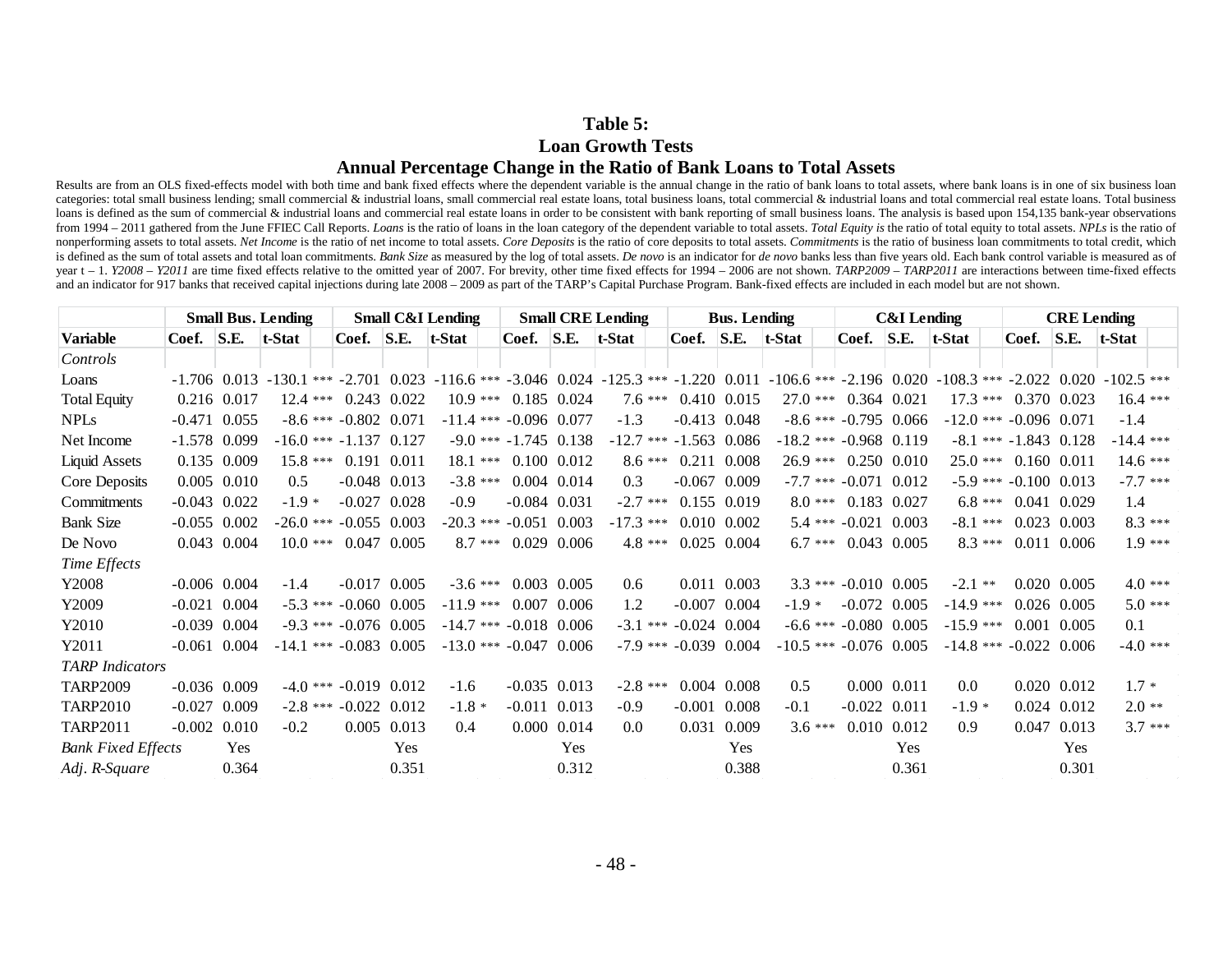### **Table 6: Loan Growth Tests Log of Dollar Value of Loans**

Results are from an OLS fixed-effects model with both time and bank fixed effects where the dependent variable is the natural logarithm of the dollar value of bank lending in one of six business loan categories: total smal business lending; small commercial & industrial loans, small commercial real estate loans, total business loans, total commercial & industrial loans and total commercial real estate loans. Total business loans is defined a sum of commercial & industrial loans and commercial real estate loans in order to be consistent with bank reporting of small business loans. The analysis is based upon 154,135 bank-year observations from 1994 – 2011 gathered from the June FFIEC Call Reports. Loans is the ratio of loans in the loan category of the dependent variable to total assets. Total Equity is the ratio of total equity to total assets. NPLs is the ratio of nonperf assets to total assets. Net Income is the ratio of net income to total assets. Core Deposits is the ratio of core deposits to total assets. Commitments is the ratio of business loan commitments to total credit, which is de sum of total assets and total loan commitments. Bank Size as measured by the log of total assets. De Novo is an indicator for de novo banks less than five years old. Each bank control variable is measured as of year t - 1. Y2008 - Y2011 are time fixed effects relative to the omitted year of 2007. For brevity, other time fixed effects for 1994 - 2006 are not shown. TARP2009 - TARP2011 are interactions between time-fixed effects and an indicator for 917 banks that received capital injections during late 2008 – 2009 as part of the TARP's Capital Purchase Program. Bank-fixed effects are included in each model but are not shown.

|                           | <b>Small Bus. Lending</b> |                 |                             |          | <b>Small C&amp;I Lending</b> |             |                           |                | <b>Small CRE Lending</b> |                           |    | <b>Bus.</b> Lending |               |                             |          | <b>C&amp;I</b> Lending |                  |                           |                | <b>CRE</b> Lending |             |          |  |
|---------------------------|---------------------------|-----------------|-----------------------------|----------|------------------------------|-------------|---------------------------|----------------|--------------------------|---------------------------|----|---------------------|---------------|-----------------------------|----------|------------------------|------------------|---------------------------|----------------|--------------------|-------------|----------|--|
|                           |                           |                 |                             |          |                              |             |                           |                |                          |                           |    |                     |               |                             |          |                        |                  |                           |                |                    |             |          |  |
| <b>Variable</b>           | Coef.                     | S.E.            | t-Stat                      |          | Coef.                        | S.E.        | t-Stat                    | Coef. S.E.     |                          | t-Stat                    |    | Coef.               | S.E.          | t-Stat                      | Coef.    |                        | S.E.             | t-Stat                    | Coef.          | <b>S.E.</b>        | t-Stat      |          |  |
| Controls                  |                           |                 |                             |          |                              |             |                           |                |                          |                           |    |                     |               |                             |          |                        |                  |                           |                |                    |             |          |  |
| Loans                     |                           |                 | $0.576$ $0.002$ $271.4$ *** |          |                              |             | $0.644$ $0.002$ 328.1 *** |                |                          | $0.567$ $0.002$ 280.0 *** |    |                     |               | $0.628$ $0.002$ $304.4$ *** |          |                        |                  | $0.677$ $0.002$ 356.1 *** |                | $0.595$ $0.002$    | $301.0$ *** |          |  |
| <b>Total Equity</b>       |                           | 1.962 0.033     | $60.4$ ***                  |          |                              | 2.003 0.042 | 47.6 ***                  |                | 2.171 0.048              | $45.7***$                 |    |                     | 2.310 0.029   | $79.0***$                   |          | 2.299                  | 0.040            | 57.6 ***                  |                | 2.439 0.045        | $53.9***$   |          |  |
| <b>NPLs</b>               |                           | $-2.384$ 0.101  | $-23.5$ ***                 |          | $-3.069$ 0.132               |             | $-23.2$ ***               | $-2.060$ 0.149 |                          | $-13.8$ ***               |    | $-2.123$ 0.091      |               | $-23.3$ ***                 |          |                        | $-2.762$ 0.126   | $-22.0$ ***               | $-1.929$ 0.142 |                    | $-13.6$ *** |          |  |
| Net Income                |                           |                 | $-3.635$ 0.182 $-20.0$ ***  |          | $-3.608$ 0.238               |             | $-15.2$ ***               | $-6.268$ 0.268 |                          | $-23.4$ ***               |    | $-3.875$ 0.164      |               | $-23.7$ ***                 |          |                        | $-3.531$ 0.225   | $-15.7$ ***               | $-6.638$ 0.255 |                    | $-26.0$ *** |          |  |
| <b>Liquid Assets</b>      | $-0.232$                  |                 | $0.015 - 15.3$ ***          |          | $-0.056$ 0.019               |             | $-2.9$ ***                | $-0.272$ 0.022 |                          | $-12.3$ ***               |    | $-0.090$ $0.014$    |               | $-6.5$ ***                  |          | 0.072                  | 0.018            | $3.9***$                  | $-0.178$ 0.021 |                    | $-8.4$ ***  |          |  |
| Core Deposits             | $-0.027$                  | 0.018           | $-1.5$                      |          | $-0.080$ $0.024$             |             | $-3.3***$                 |                | $-0.048$ 0.027           | $-1.8$ ***                |    | $-0.125$ 0.016      |               | $-7.6***$                   | $-0.127$ |                        | 0.023            | $-5.6$ ***                | $-0.172$ 0.026 |                    | $-6.7$ ***  |          |  |
| Commitments               |                           | $0.194$ $0.041$ | $4.7***$                    |          |                              | 0.396 0.053 | $7.4***$                  |                | $0.242$ $0.060$          | $4.0***$                  |    |                     | 0.498 0.037   | $13.6***$                   |          |                        | $0.653$ $0.051$  | $12.9***$                 |                | 0.458 0.057        | $8.0***$    |          |  |
| <b>Bank Size</b>          | 0.204                     | 0.004           | 48.7 ***                    |          |                              | 0.147 0.005 | $28.0***$                 |                | 0.222 0.006              | $37.6***$                 |    | 0.241               | 0.004         | $60.8***$                   |          |                        | 0.175 0.005      | $34.5***$                 |                | $0.285$ 0.006      | 49.5 ***    |          |  |
| De Novo                   |                           | 0.065 0.008     |                             | $8.3***$ |                              | 0.084 0.010 | $8.2***$                  |                | 0.095 0.012              | $8.2***$                  |    |                     | 0.043 0.007   | $6.1***$                    |          | 0.071                  | 0.010            | $7.3***$                  |                | 0.073 0.011        | $6.7***$    |          |  |
| Time Effects              |                           |                 |                             |          |                              |             |                           |                |                          |                           |    |                     |               |                             |          |                        |                  |                           |                |                    |             |          |  |
| Y2008                     | $-0.001$                  | 0.007           | $-0.2$                      |          | $-0.019$ $0.009$             |             | $-2.0**$                  |                | 0.024 0.010              | $2.3**$                   |    |                     | $0.018$ 0.006 | $2.8***$                    |          |                        | $-0.005$ 0.009   | $-0.6$                    |                | $0.050$ $0.010$    | $5.1***$    |          |  |
| Y2009                     | $-0.021$                  | 0.007           | $-2.8$ **                   |          | $-0.061$ $0.010$             |             | $-6.3***$                 |                | 0.034 0.011              | $3.1***$                  |    | $-0.002$ $0.007$    |               | $-0.4$                      |          |                        | $-0.071$ 0.009   | $-7.8$ ***                |                | 0.060 0.010        |             | $5.8***$ |  |
| Y2010                     | $-0.024$ 0.008            |                 | $-3.2$ ***                  |          | $-0.064$ 0.010               |             | $-6.3$ ***                |                | 0.021 0.011              | $1.8 *$                   |    | $-0.009$ $0.007$    |               | $-1.3$                      |          |                        | $-0.065$ 0.010   | $-6.9$ ***                |                | $0.042$ 0.011      |             | $3.9***$ |  |
| Y2011                     | $-0.033$ $0.008$          |                 | $-4.2$ ***                  |          | $-0.072$ 0.010               |             | $-7.0$ ***                |                | 0.019 0.012              | $1.7 *$                   |    | $-0.012$ $0.007$    |               | $-1.7*$                     | $-0.063$ |                        | 0.010            | $-6.4$ ***                |                | $0.044$ $0.011$    | 4.0         |          |  |
| <b>TARP</b> Indicators    |                           |                 |                             |          |                              |             |                           |                |                          |                           |    |                     |               |                             |          |                        |                  |                           |                |                    |             |          |  |
| <b>TARP2009</b>           | $-0.035$                  | 0.017           | $-2.1$ **                   |          | $-0.048$ 0.022               |             | $-2.2$ ***                |                | $-0.067$ 0.025           | $-2.7$                    | ** | $-0.012$ $0.015$    |               | $-0.8$                      |          |                        | $-0.033$ $0.021$ | $-1.6$                    | $-0.033$ 0.024 |                    | $-1.4$      |          |  |
| <b>TARP2010</b>           | $-0.074$                  | 0.017           | $-4.3***$                   |          | $-0.080$ $0.023$             |             | $-3.5***$                 |                | $-0.119$ 0.026           | $-4.6$ ***                |    | $-0.062$ 0.016      |               | $-4.0$ ***                  | $-0.077$ |                        | 0.021            | $-3.6$ ***                | $-0.103$ 0.024 |                    | $-4.2$ ***  |          |  |
| <b>TARP2011</b>           | $-0.046$ 0.018            |                 | $-2.5$ **                   |          | $-0.038$ 0.024               |             | $-1.6$                    |                | $-0.093$ 0.027           | $-3.5***$                 |    | $-0.025$            | 0.016         | $-1.5$                      | $-0.027$ |                        | 0.022            | $-1.2$                    |                | $-0.048$ 0.025     | $-1.9*$     |          |  |
| <b>Bank Fixed Effects</b> |                           | Yes             |                             |          |                              | Yes         |                           |                | Yes                      |                           |    |                     | Yes           |                             |          |                        | Yes              |                           |                | <b>Yes</b>         |             |          |  |
| Adj. R-Square             |                           | 0.953           |                             |          |                              | 0.935       |                           |                | 0.932                    |                           |    |                     | 0.968         |                             |          |                        | 0.948            |                           |                | 0.947              |             |          |  |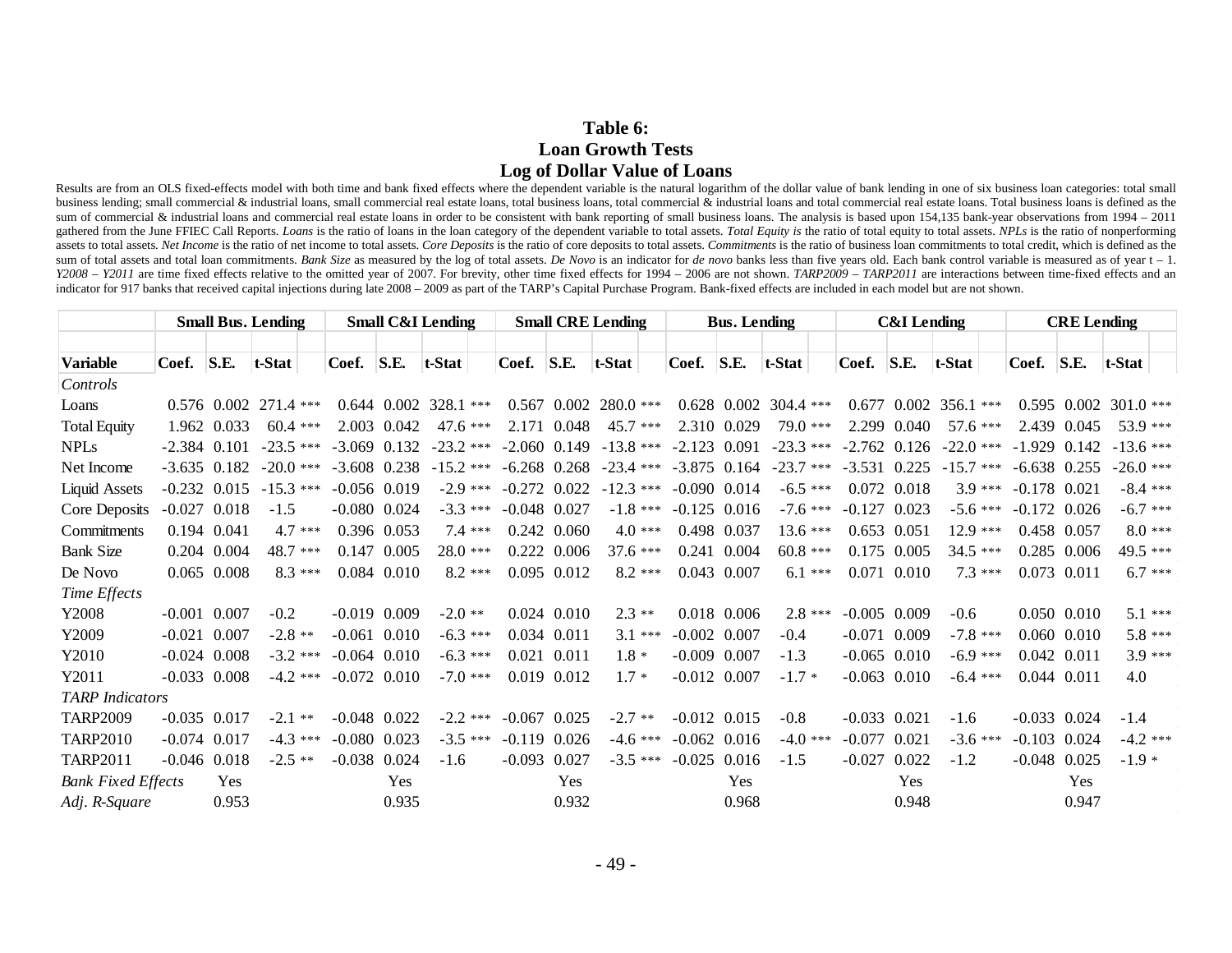| <b>LT\$100M</b>      | 1994             | 1995             | 1996             | 1997               | 1998               | 1999             | 2000              | 2001              | 2002               | 2003               | 2004                 | 2005                 | 2006                 | 2007               | 2008                 | 2009               | 2010               | 2011              |
|----------------------|------------------|------------------|------------------|--------------------|--------------------|------------------|-------------------|-------------------|--------------------|--------------------|----------------------|----------------------|----------------------|--------------------|----------------------|--------------------|--------------------|-------------------|
| Number               | 6,105            | 5,712            | 5,279            | 4,952              | 4,603              | 4,280            | 4,171             | 3,991             | 3,727              | 3,431              | 3,325                | 3,157                | 3,024                | 2,992              | 2,883                | 2,688              | 2,512              | 2,322             |
| Assets               | 204,772          | 198,477          | 189,686          | 183,663            | 174,450            | 166,492          | 169,404           | 169,403           | 162,567            | 153,410            | 154,011              | 150,312              | 148,111              | 149,563            | 150,976              | 142,161            | 137,238            | 131,153           |
| Loans                | 111,982          | 111,895          | 108,233          | 107,959            | 103,874            | 98,290           | 104,631           | 105,058           | 100,115            | 92,513             | 94,298               | 93,863               | 93,667               | 94,022             | 95,579               | 88,835             | 83,295             | 83,523            |
| C&I                  | 17,574           | 17,199           | 16,917           | 16,984             | 16,463             | 15,772           | 17,049            | 17,645            | 16,301             | 14,700             | 14,739               | 14,534               | 14,119               | 14,210             | 14,572               | 12,701             | 11,529             | 10,343            |
| <b>CRE</b>           | 14,956           | 14,738           | 14,036           | 14,074             | 13,588             | 13,366           | 15,039            | 15,628            | 16,361             | 15,815             | 16,734               | 17,116               | 17,021               | 17,519             | 18,975               | 18,844             | 17,523             | 15,983            |
| SB Loans             | 31,526           | 31,009           | 29,940           | 29,848             | 28,741             | 27,678           | 30,495            | 31,247            | 30,293             | 28,055             | 28,522               | 28,301               | 27,568               | 27,326             | 27,612               | 25,759             | 23,656             | 21,135            |
| SB C&I               | 17,122           | 16,810           | 16,449           | 16,407             | 15,878             | 15,099           | 16,390            | 16,766            | 15,405             | 13,821             | 13,674               | 13,333               | 12,975               | 12,787             | 12,718               | 11,205             | 10,147             | 9,061             |
| <b>SB CRE</b>        | 14,404           | 14,199           | 13,491           | 13,441             | 12,863             | 12,579           | 14,105            | 14,482            | 14,889             | 14.234             | 14,847               | 14,968               | 14,594               | 14,539             | 14,894               | 14,554             | 13,509             | 12,074            |
| \$100M-\$300M        | 1994             | 1995             | 1996             | 1997               | 1998               | 1999             | 2000              | 2001              | 2002               | 2003               | 2004                 | 2005                 | 2006                 | 2007               | 2008                 | 2009               | 2010               | 2011              |
| Number               | 3,299            | 3,164            | 3,134            | 3,025              | 3,013              | 2,966            | 2,875             | 2,794             | 2,816              | 2,870              | 2,795                | 2,695                | 2,666                | 2,652              | 2,687                | 2,676              | 2,629              | 2,493             |
| Assets               | 364,560          | 360,502          | 369,305          | 366,392            | 371,973            | 377,183          | 381,689           | 381,567           | 393,144            | 408,696            | 413,475              | 408,047              | 420,193              | 432,424            | 462,193              | 458,528            | 456,499            | 442,786           |
| Loans                | 206,392          | 211,564          | 220,844          | 224,883            | 228,867            | 234,659          | 247,436           | 247,104           | 253,722            | 260,266            | 271,394              | 273,182              | 287,393              | 298,162            | 321,160              | 312,513            | 299,623            | 300,443           |
| C&I                  | 32,758           | 33,848           | 35,766           | 36,329             | 37,483             | 39,054           | 41,472            | 41,088            | 40,651             | 40,993             | 41,840               | 41,280               | 43,023               | 44,989             | 48,123               | 44,691             | 41,239             | 37,947            |
| <b>CRE</b>           | 38,290           | 38,630           | 40,974           | 42,420             | 43,486             | 47,048           | 52,044            | 53,111            | 59,939             | 64,583             | 70,834               | 71,458               | 74,627               | 76,280             | 84,710               | 87,218             | 87,895             | 83,955            |
| SB Loans             | 63,109           | 64,686           | 67,191           | 68,137             | 69,706             | 72,587           | 77,413            | 77,525            | 80,321             | 83,278             | 85,207               | 83,990               | 85,624               | 85,783             | 88,941               | 85,272             | 80,878             | 74,473            |
| SB C&I               | 29,774           | 30,955           | 32,171           | 32,348             | 33,218             | 34,192           | 35,950            | 35,599            | 34,401             | 34,698             | 34,569               | 33,761               | 34,255               | 34,777             | 35,715               | 33,110             | 30,191             | 27,312            |
| <b>SB CRE</b>        | 33,335           | 33,731           | 35,020           | 35,789             | 36,488             | 38,395           | 41,463            | 41,926            | 45,919             | 48,579             | 50,638               | 50,228               | 51,368               | 51,006             | 53,226               | 52,162             | 50,687             | 47,161            |
| \$300M-\$1B          | 1994             | 1995             | 1996             | 1997               | 1998               | 1999             | 2000              | 2001              | 2002               | 2003               | 2004                 | 2005                 | 2006                 | 2007               | 2008                 | 2009               | 2010               | 2011              |
| Number               | 1,198            | 1,192            | 1,152            | 1,160              | 1,177              | 1,175            | 1,190             | 1,228             | 1,279              | 1,347              | 1,353                | 1,428                | 1,456                | 1,445              | 1,411                | 1,449              | 1,423              | 1,307             |
| Assets               | 394,975          | 404,702          | 405,127          | 421,363            | 434,575            | 442,009          | 464,431           | 494,698           | 529,020            | 564,281            | 578,500              | 634,730              | 682,441              | 703,503            | 726,622              | 739,745            | 726,897            | 676,192           |
| Loans                | 236,829          | 249,007          | 248,936          | 264,038            | 267,941            | 277,661          | 303,257           | 323,377           | 343,621            | 363,081            | 381,953              | 435,291              | 475,920              | 495,690            | 520,336              | 518,784            | 486,147            | 487,477           |
| C&I                  | 36,063           | 37,918           | 38,745           | 41,667             | 41,883             | 45,460           | 49,645            | 53,997            | 55,180             | 55,744             | 56,806               | 61,757               | 65,447               | 68,143             | 72,522               | 70,493             | 63,835             | 58,727            |
| <b>CRE</b>           | 44,508           | 46,701           | 47,604           | 52,198             | 55,094             | 61,193           | 69,463            | 78,123            | 90,744             | 100,364            | 109,725              | 127,459              | 137,207              | 140,466            | 151,351              | 158,465            | 158,858            | 146,773           |
| SB Loans             | 56,855           | 60,286           | 60,528           | 65,038             | 67,941             | 72,899           | 79,244            | 84,921            | 90,516             | 93,335             | 96,914               | 107,287              | 114,050              | 112,796            | 112,677              | 110,883            | 105,605            | 93,092            |
| SB C&I               | 26,088           | 27,279           | 27,779           | 30,138             | 30,921             | 32,898           | 35,545            | 38,030            | 38,592             | 37,603             | 38,752               | 41,173               | 43,448               | 43,380             | 43,596               | 42,058             | 38,433             | 33,390            |
|                      |                  |                  |                  |                    |                    |                  |                   |                   |                    |                    |                      |                      | 70,602               | 69,416             | 69,081               | 68,826             | 67,171             | 59,702            |
| <b>SB CRE</b>        |                  | 33,008           | 32,749           | 34,899             | 37,021             | 40,001           |                   | 46,891            | 51,924             | 55,732             |                      |                      |                      |                    |                      |                    |                    |                   |
|                      | 30,767<br>1994   |                  |                  |                    |                    | 1999             | 43,700            |                   | 2002               | 2003               | 58,162<br>2004       | 66,114               | 2006                 |                    | 2008                 | 2009               |                    |                   |
| \$1B-\$10B<br>Number | 495              | 1995<br>482      | 1996<br>466      | 1997<br>450        | 1998<br>445        | 449              | 2000<br>425       | 2001<br>422       | 419                | 458                | 465                  | 2005<br>464          | 477                  | 2007<br>490        | 481                  | 511                | 2010<br>484        | 2011<br>461       |
|                      |                  |                  |                  |                    |                    | 927,225          |                   | 932,235           |                    |                    |                      |                      |                      |                    |                      |                    |                    |                   |
| Assets               | 974,236          | 997,698          | 950,124          | 930,056<br>584,347 | 913,307<br>573,289 | 573,958          | 925,928           | 591,364           | 926,630<br>564,640 | 988,412<br>593,556 | 1,037,420<br>648,924 | 1,074,071<br>695,547 | 1,160,516<br>771,548 | 1,199,912          | 1,255,121<br>874,827 | 1,276,454          | 1,229,154          | 1,177,274         |
| Loans                | 595,148          | 637,717          | 610,174          |                    |                    |                  | 577,390           |                   |                    |                    |                      |                      |                      | 815,418            |                      | 866,104            | 788,972            | 791,130           |
| C&I                  | 110,569          | 118,934          | 112,720          | 109,965            | 106,559            | 110,570          | 112,534           | 114,587           | 106,665<br>125,275 | 105,883<br>140,262 | 113,731              | 117,907              | 133,272              | 139,734            | 149,223              | 136,103<br>245,909 | 124,266            | 123,651           |
| <b>CRE</b>           | 88,674<br>79,984 | 89,065<br>83,971 | 87,723<br>86,456 | 87,112<br>83,955   | 85,311<br>81,967   | 98,226<br>88,249 | 107,768<br>90,096 | 114,066<br>93,123 | 95,821             | 103,456            | 161,199<br>109,440   | 171,802<br>115,183   | 194,933              | 208,879<br>127,171 | 224,640<br>129,772   | 126,293            | 243,051<br>116,408 | 231,783           |
| SB Loans<br>SB C&I   | 41,588           | 42,610           | 44,066           | 42,406             | 41,814             | 43,950           | 45,677            | 47,335            | 49,209             | 50,944             | 51,293               | 53,195               | 127,312<br>59,695    | 57,449             | 57,207               | 51,023             | 45,383             | 110,606<br>42,825 |
| <b>SB CRE</b>        | 38,396           | 41,361           | 42,389           | 41,549             | 40,153             | 44,299           | 44,419            | 45,787            | 46,612             | 52,511             | 58,147               | 61,988               | 67,617               | 69,722             | 72,565               | 75,270             | 71,025             | 67,781            |
| <b>GT \$10B</b>      | 1994             | 1995             | 1996             | 1997               | 1998               | 1999             | 2000              | 2001              | 2002               | 2003               | 2004                 | 2005                 | 2006                 | 2007               | 2008                 | 2009               | 2010               | 2011              |
| Number               | 98               | 103              | 107              | 91                 | 92                 | 96               | 100               | 101               | 104                | 108                | 102                  | 97                   | 103                  | 99                 | 88                   | 91                 | 88                 | 84                |
| Assets               | 2,163,976        | 2,417,581        | 2,721,271        | 3,098,632          | 3,527,137          | 3,797,540        | 4,311,024         | 4,674,758         | 5,025,697          | 5,729,264          | 6,214,408            | 6,742,798            | 7,503,506            | 8,227,943          | 9,140,109            | 9,454,351          | 9,670,490          | 9,959,669         |
| Loans                | 974,903          | 1,166,488        | 1,352,647        | 1,556,366          | 1,771,664          | 1,973,360        | 2,351,882         | 2,488,612         | 2,582,948          | 2,888,384          | 3,174,356            | 3,479,823            | 3,837,781            | 4,152,852          | 4,512,750            | 4,694,500          | 4,756,131          | 4,769,140         |
| C&I                  | 269,004          | 320,089          | 351,895          | 407,686            | 488,116            | 559,867          | 660,431           | 647,840           | 580,789            | 556,216            | 536,430              | 623,563              | 689,381              | 770,457            | 918,238              | 866,063            | 740,375            | 762,019           |
| <b>CRE</b>           | 105,376          | 118,925          | 132,851          | 147,596            | 167,137            | 187,931          | 222,887           | 239,891           | 264,128            | 284,727            | 309,537              | 339,121              | 379,901              | 432,795            | 458,398              | 503,148            | 506,142            | 484,876           |
| SB Loans             | 76,737           | 90,458           | 104,064          | 119,840            | 140,379            | 152,671          | 178,319           | 193,459           | 204,881            | 208,614            | 217,615              | 224,664              | 233,936              | 279,391            | 300,477              | 297,571            | 278,358            | 243,628           |
| SB C&I               | 43,207           | 51,857           | 59,659           | 71,601             | 81,916             | 87,842           | 103,359           | 110,840           | 117,906            | 116,652            | 115,876              | 122,559              | 121,598              | 145,873            | 160,040              | 158,181            | 158,719            | 133,434           |
| SB CRE               | 33,530           | 38,601           | 44,405           | 48,239             | 58,463             | 64,829           | 74,959            | 82,619            | 86,975             | 91,962             | 101,739              | 102,105              | 112,339              | 133,518            | 140,437              | 139,390            | 119,640            | 110,195           |
| <b>All Banks</b>     | 1994             | 1995             | 1996             | 1997               | 1998               | 1999             | 2000              | 2001              | 2002               | 2003               | 2004                 | 2005                 | 2006                 | 2007               | 2008                 | 2009               | 2010               | 2011              |
| Number               | 11,195           | 10,653           | 10,138           | 9,678              | 9,330              | 8,966            | 8,761             | 8,536             | 8,345              | 8,214              | 8,040                | 7,841                | 7,726                | 7,678              | 7,550                | 7,415              | 7,136              | 6,667             |
| Assets               | 4,102,520        | 4,378,961        | 4,635,513        | 5,000,106          | 5,421,443          | 5,710,450        | 6,252,477         | 6,652,660         | 7,037,059          | 7,844,062          | 8,397,814            | 9,009,958            | 9,914,767            | 10,713,345         | 11,735,022           | 12,071,240         | 12,220,278         | 12,387,074        |
| Loans                | 2,125,254        | 2,376,670        | 2,540,833        | 2,737,593          | 2,945,635          | 3,157,929        | 3,584,595         | 3,755,514         | 3,845,046          | 4,197,800          | 4,570,925            | 4,977,707            | 5,466,309            | 5,856,145          | 6,324,652            | 6,480,735          | 6,414,170          | 6,431,713         |
| C&I                  | 465,967          | 527,988          | 556,042          | 612,630            | 690,504            | 770,723          | 881,131           | 875,157           | 799,585            | 773,536            | 763,547              | 859,041              | 945,243              | 1,037,534          | 1,202,677            | 1,130,051          | 981,244            | 992,685           |
| <b>CRE</b>           | 291,804          | 308,060          | 323,187          | 343,399            | 364,616            | 407,764          | 467,202           | 500,820           | 556,447            | 605,752            | 668,029              | 726,955              | 803,689              | 875,939            | 938,074              | 1,013,584          | 1,013,468          | 963,370           |
| SB Loans             | 308,211          | 330,410          | 348,178          | 366,818            | 388,734            | 414,084          | 455,567           | 480,276           | 501,833            | 516,738            | 537,697              | 559,425              | 588,491              | 632,467            | 659,479              | 645,779            | 604,905            | 542,934           |
| SB C&I               | 157,779          | 169,510          | 180,125          | 192,900            | 203,746            | 213,981          | 236,921           | 248,571           | 255,514            | 253,719            | 254,164              | 264,021              | 271,971              | 294,266            | 309,276              | 295,577            | 282,873            | 246,022           |

**Appendix Table 1: Selected June Call Report Data for FDIC-Insured Banks by Year and Bank Size (\$ Billions)**